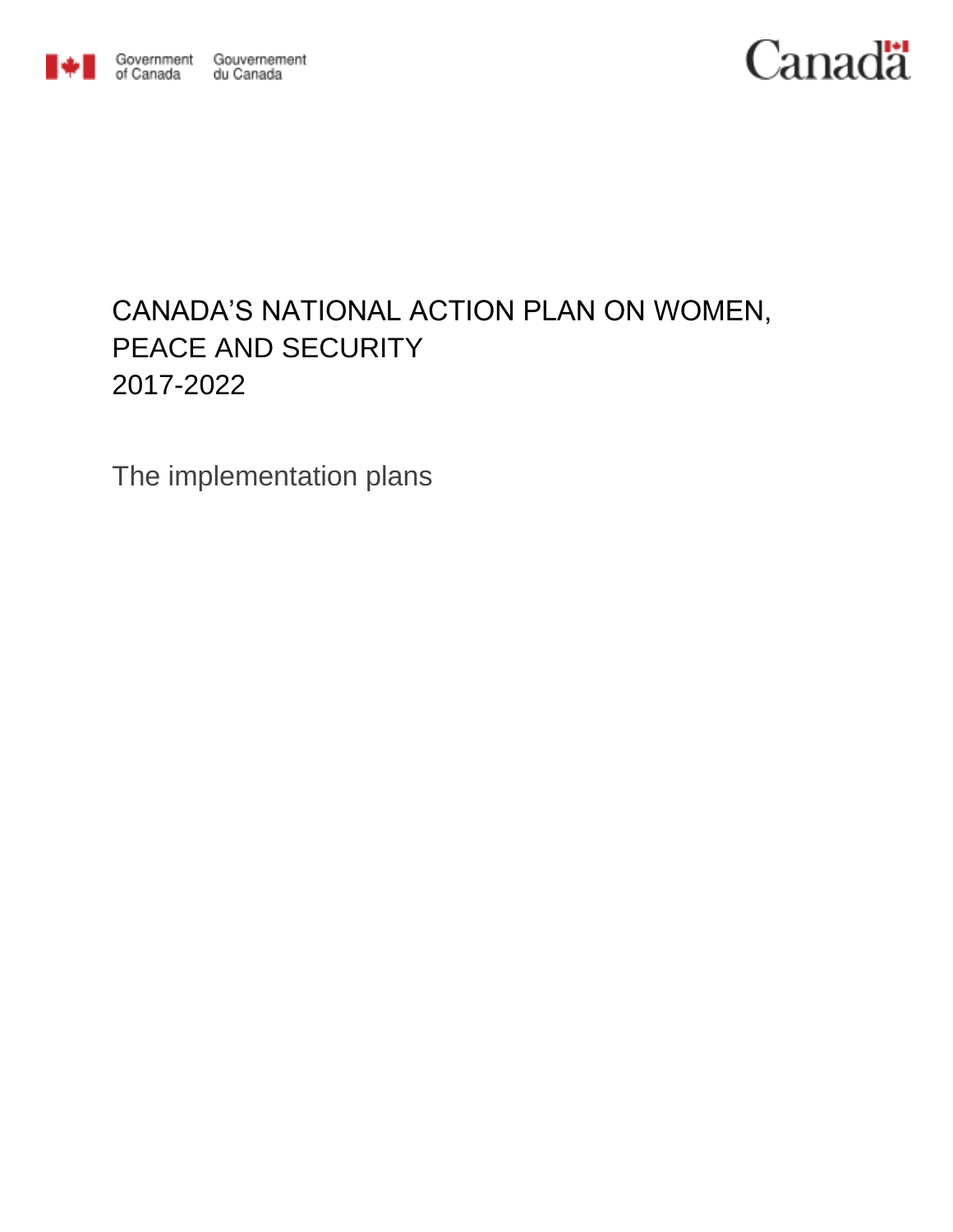# **Table of contents**

<span id="page-1-0"></span>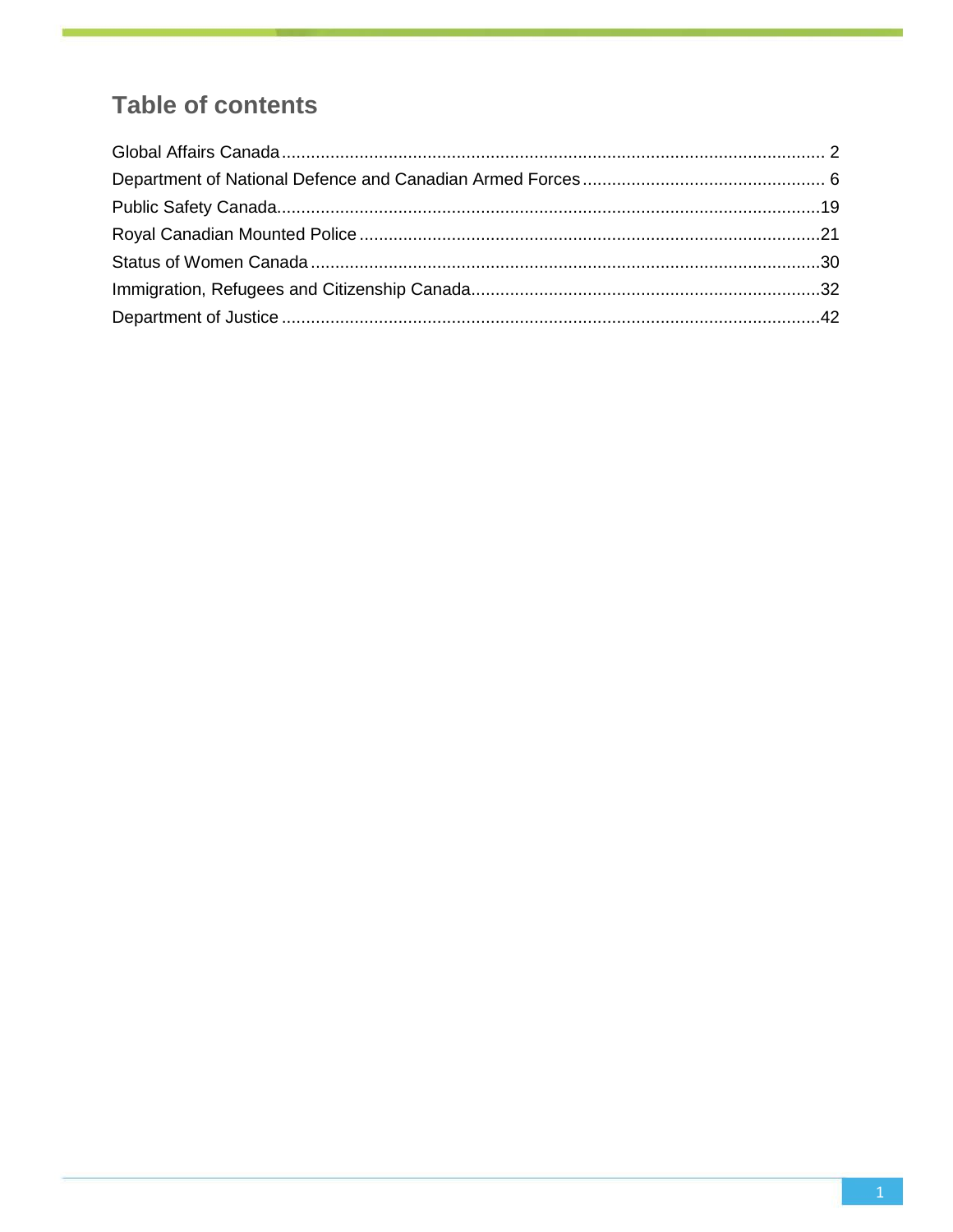# GLOBAL AFFAIRS CANADA

### GLOBAL AFFAIRS CANADA AND WOMEN, PEACE AND SECURITY

Global Affairs Canada is committed to putting women and girls at the centre of its efforts to prevent and resolve conflict, and to promote peace and stability around the world. Conflict prevention, peacemaking, and post-conflict reform present unique opportunities for transformative progress on gender equality, and to build more inclusive, equal and stable societies.

Global Affairs Canada will advance the Women, Peace and Security (WPS) agenda through its political leadership and diplomacy, its international assistance, and measures to strengthen its own capacity.

Global Affairs Canada will advance the WPS agenda in bilateral and multilateral contexts, in meetings and negotiations, among experts or at high levels, and in fora and on topics that typically do not include a discussion of gender or WPS.

Canada's National Action Plan on Women, Peace and Security (Action Plan) is integral to Canada's Feminist Foreign Policy that includes its Feminist International Assistance Policy and Defence Policy. This policy is based on the evidence that the promotion of gender equality and empowerment of women and girls is the most effective approach for Canada to reduce poverty, and build a more inclusive, peaceful and prosperous world.

Global Affairs Canada will strengthen its own capacity through a reinforced collaboration with civil society, a stronger and more coherent strategic leadership across the department, and by expanding training on gender analysis and options for addressing WPS issues in its work.

# GLOBAL AFFAIRS CANADA AS THE COORDINATOR FOR ACTION PLAN IMPLEMENTATION

Global Affairs Canada is the focal point department for Women, Peace and Security (WPS) within the Government of Canada, and its Peace and Stabilization Operations Program (PSOPs) co-ordinates the Action Plan between departments, compiles progress reports, and leads on collaboration with civil society. The Director General of the PSOPs is Global Affairs Canada's WPS Champion and the chair of the PSOPs Advisory Board.

Through the PSOPs Advisory Board and the Action Plan Advisory Group, Global Affairs Canada will develop a stronger and more coherent strategic leadership across the government on Action Plan implementation and strengthen its monitoring and reporting through a reinforced collaboration with civil society.

The PSOPs Advisory Board is a whole-of-government forum at the Director General level that provides strategic direction to the implementation of the Action Plan. It coordinates government policy on the Action Plan and defines Canada's role in implementing the WPS agenda.

The PSOPs Advisory Board's decisions on the implementation of the Action Plan will be informed by the Action Plan Advisory Group. The Group will be composed of experts from lead and supporting Action Plan partners and civil society representatives from the Women, Peace and Security Network- Canada. It will be co-chaired by a PSOPs official and a civil society representative. The Group will meet regularly to exchange experiences and best practices, discuss challenges, and develop innovative solutions related to the implementation of the Action Plan. The Group will also engage with staff from Canadian embassies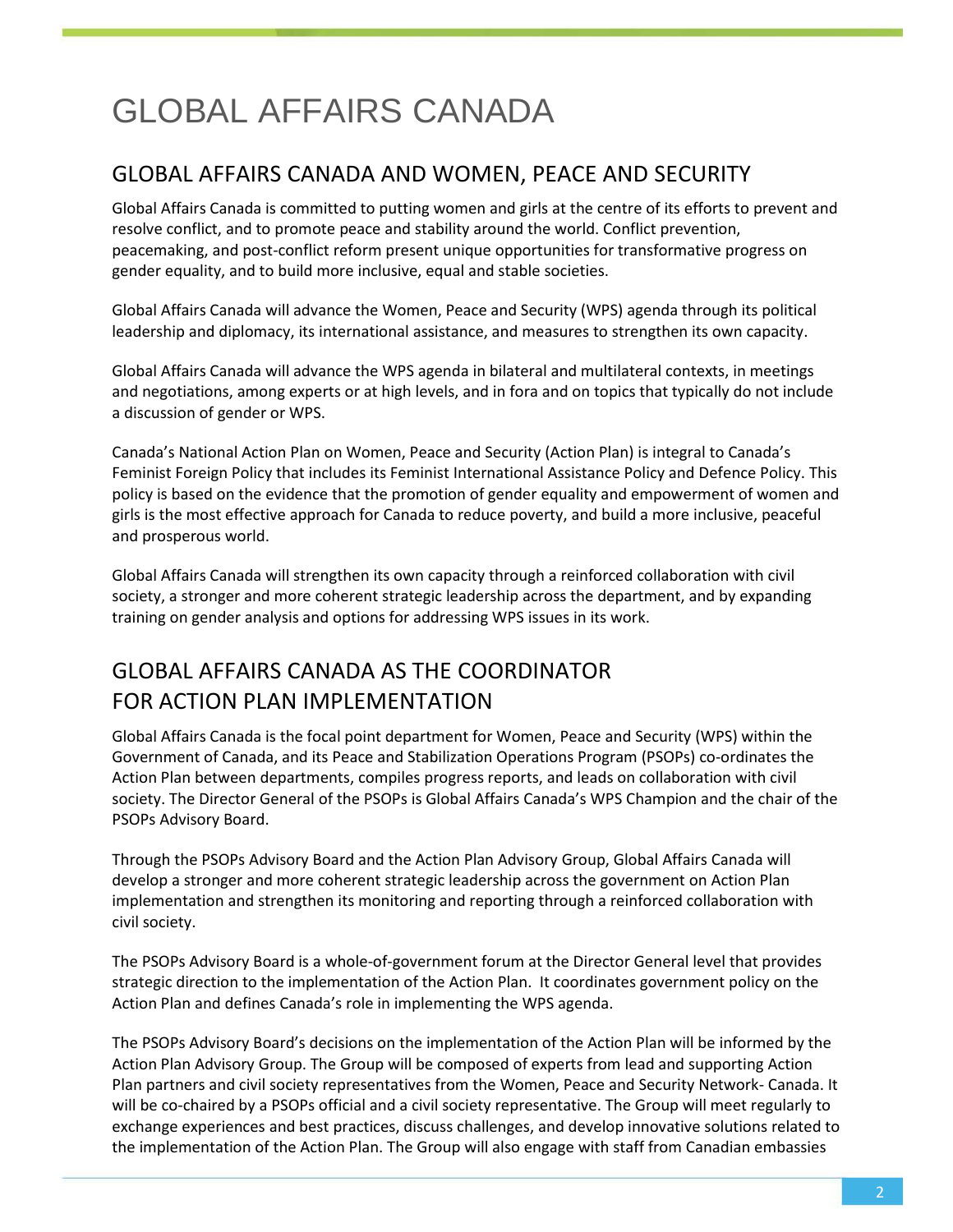abroad and women's groups' leaders to learn from experiences from the field. Terms of reference will be developed jointly by the government and civil society through the Women, Peace and Security Network-Canada (WPSN-C).

Together, the two bodies will ensure that Action Plan implementation is strategic, coordinated, and responsive to new challenges.

## GLOBAL AFFAIRS CANADA PRIORITIES AND ACTION PLAN OBJECTIVES

Global Affairs Canada's specific priorities that will help achieve the Action Plan's common objectives are detailed in an addendum. The priorities all fall within the theory of change categories *programming*, *diplomacy and political leadership*, and *increased capacity to deliver*. For example:

- Global Affairs Canada will *program* to support the work of local women's organizations, to increase access to sexual and reproductive health services, and to improve access to justice for survivors of sexual and gender-based violence.
- Global Affairs Canada will *advocate* for women's participation in peace negotiations in fragile and conflict-affected states, for zero tolerance for sexual exploitation and abuse by peacekeepers, and for more women in the UN, NATO and the OSCE.
- Global Affairs Canada will *increase its capacity* through training its personnel on WPS and gender in conflict, by strengthening its collaboration with civil society, and by ensuring that Gender-based Analysis Plus (GBA+) is undertaken and applied to policies, strategies and projects.

# MULTILATERAL FOCUS

Global Affairs Canada will maintain strong Canadian leadership on WPS at the UN, NATO and the OSCE, make concerted efforts within the International Organization of La Francophonie, and initiate strategic dialogues to advance the WPS agenda in regional groups and the new Equal Rights Coalition, as well as through the Global Coalition against Daesh and the Network of National WPS Focal Points.

At the UN in New York, Global Affairs Canada will reinvigorate its leadership on WPS issues including through its continuing role as chair of the Group of Friends of 1325, the new Canadian initiative for a Network of Military and Police Advisors focused on Resolution 1325, its membership of the UN Special Committee on Peacekeeping Operations, partnership with the Secretary-General's Special Representative for Sexual Violence in Conflict, and its advocacy in the Security Council, the General Assembly, and a range of UN departments, funds, and agencies. Support for efforts to end sexual violence by UN peacekeepers and other international personnel, including humanitarian and development personnel, will remain a priority.

In Geneva, Global Affairs Canada will develop a systematic approach to its efforts to mainstream WPS throughout relevant Geneva-based institutions and processes covering security, human rights, humanitarian issues, migration, health, labour, and disarmament, as well as trade and development. Its priorities will include multilateral partnerships to advance WPS, and supporting women of all ages and women's organizations from fragile and conflict-affected states to have their priorities heard.

At NATO, Global Affairs Canada will reinforce its activism on WPS and work to integrate gender analysis and initiatives in policies and activities undertaken by NATO and Allies, and support the work of the Special Representative of the Secretary General for WPS. Global Affairs Canada will also continue to support the participation of the Canadian delegation on the Civil Society Advisory Panel.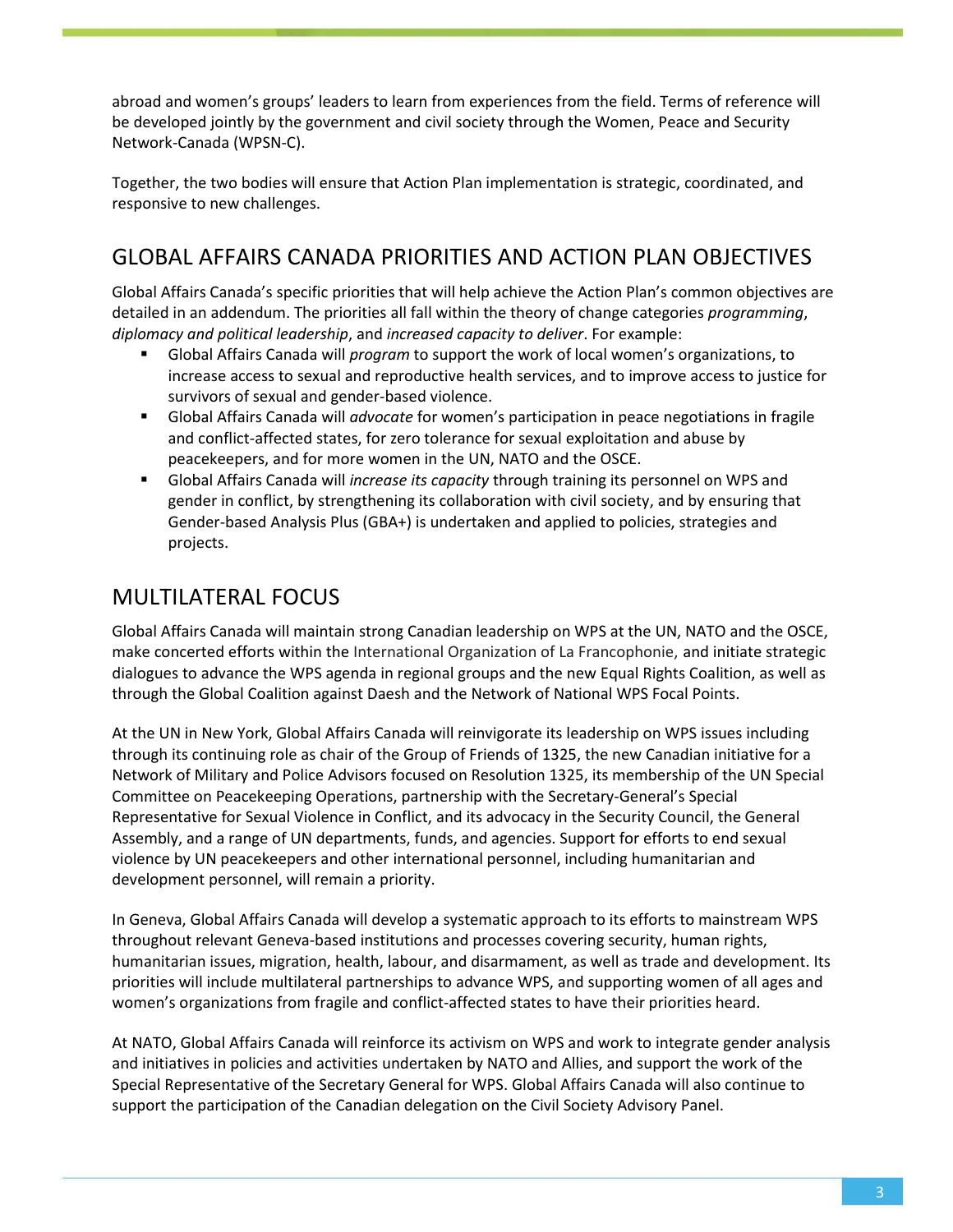At the OSCE, the Canadian mission will support the implementation of the OSCE Action Plan for the Promotion of Gender Equality and other OSCE decisions, notably in areas specific to Canada's objectives for advancing WPS, such as disarmament, and the increased representation of women in managerial positions at the OSCE and in field missions.

To advance the inclusion of Indigenous peoples in the WPS agenda in conflict-affected states, Global Affairs Canada will work with Canadian civil society and Indigenous organizations to share experiences around forming new and constructive relationships. Global Affairs Canada will collaborate with Canadian Indigenous leaders' to include WPS elements specific to Indigenous women and girls in the work of relevant United Nations organizations and institutions. Global Affairs Canada will identify ongoing opportunities to consult on programs and policies, including on gender-responsive indigenous processes for conflict resolution, to be reported in the first annual Action Plan report.

## GEOGRAPHICAL FOCUS AND PROGRAMMING

The Action Plan guides all of Global Affairs Canada's programming and diplomacy in fragile and conflictaffected states. That said, there are countries and regions where building peace and security is of particular interest to the Government of Canada, and where the Government has already committed significant efforts. Those countries will warrant particular attention under the Action Plan, and will be highlighted in our progress reporting.

Canada's feminist international assistance policy commits to a significant increase in both targeted and integrated funding that will advance gender equality and empower women and girls. At least 95% of all Global Affairs Canada's bilateral international development investments will specifically target or integrate gender equality and the empowerment of women and girls by 2021-22 (15% targeted and a further 80% integrated).

Global Affairs Canada's programming will advance gender equality and the WPS agenda through its various mechanisms:

- The Peace and Stabilization Operations Program (PSOPs), announced by the Government of Canada in August 2016 at \$450 million over three years, will reinforce its commitment to gender equality programming and dedicated WPS projects. The Program has a mandate to support the Government's capacity for: improved political and conflict analysis; early warning; and conflict prevention. At least 95% of all PSOPs funding will explicitly target or integrate WPS activities by 2021-22 (15% targeted (GE 3) and a further 80% integrated (GE 1 and 2).
- The Canada Fund for Local Initiatives (CFLI) is a fund of some \$14 million per year for small local projects identified by Canadian missions, including in fragile and conflict-affected states. The CFLI thematic priorities are aligned with the government's Feminist International Assistance Policy priorities, including women's empowerment and peace and security. Projects are designed locally to deliver benefits directly to local populations and respond to their needs.
- Global Affairs Canada security capacity building programs will strengthen their genderresponsive and gender transformative approach and programming to fight international crime, including the response to violent extremism.
- Global Affairs Canada will increase advocacy efforts with its humanitarian partners to better address gender equality in humanitarian response and more consistently allocate funding for gender-responsive humanitarian assistance in conflict and complex emergencies.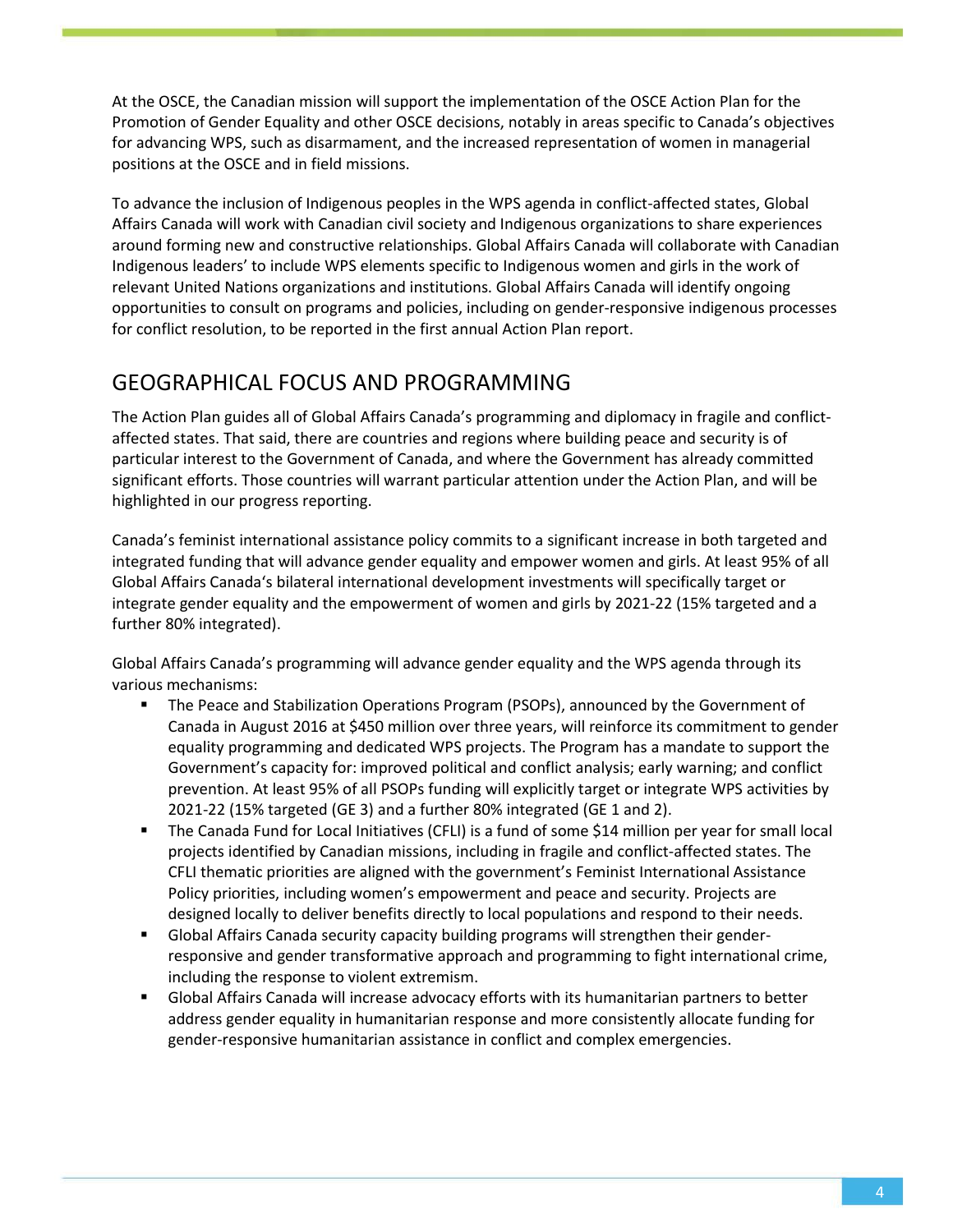- The Government of Canada will dedicate \$150 million over five years to support local women's organizations and movements that advance women's rights in developing states, including in fragile states, to support and build the capacity of these organizations so that they can better advocate for changes in policies, legislation and services, and more effectively challenge harmful and discriminatory social beliefs and practices.
- The Government of Canada will dedicate \$100 million over five years to small and medium-sized Canadian civil society organizations so that they can develop and implement innovative programming in partnership with local organizations to support key government priorities, notably gender equality and the empowerment of women and girls.
- **The investment of \$650 million over three years announced by the Government of Canada for** support to global efforts for sexual and reproductive health and rights will seek to empower women and adolescent girls through their right to control their bodies and decisions, including in conflict-affected situations where sexual violence is exacerbated.

Progress in Action Plan implementation across all Global Affairs Canada's funding will be measured using Global Affairs Canada's gender codes in the context of fragile and conflict-affected states and the WPS agenda.

### **CONCLUSION**

Global Affairs Canada is committed to supporting inclusive conflict prevention, conflict resolution and post-conflict state-building, and will enhance its own and other actors' capacity to ensure genderresponsive and gender transformative interventions to advance the WPS agenda.

In implementing its commitments under the Action Plan, Global Affairs Canada remains open to other opportunities to strengthen inclusive peace and stabilization efforts, such as supporting the participation of youth in conflict resolution mechanisms, and mitigating the particular risks to women and girls posed by climate change.

<span id="page-5-0"></span>Global Affairs Canada's complete list of priorities, with targets, baselines, activities, and indicators to measure progress in their implementation, is designed per program or branch and provided in an addendum.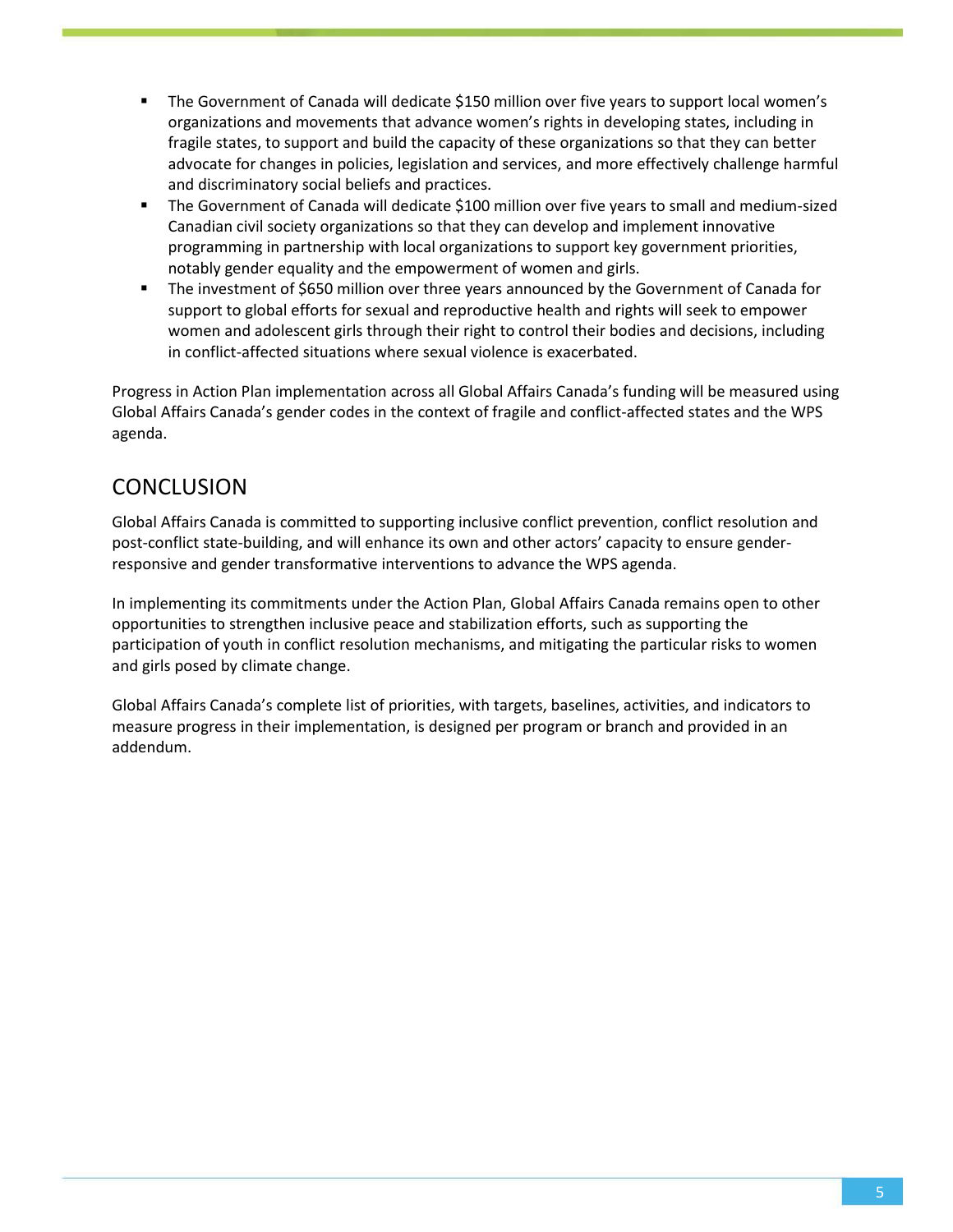# DEPARTMENT OF NATIONAL DEFENCE AND CANADIAN ARMED FORCES

# DEPARTMENT OF NATIONAL DEFENCE/CANADIAN ARMED FORCES AND WOMEN, PEACE AND SECURITY

The Department of National Defence and the Canadian Armed Forces (DND/CAF) recognize that armed conflict, natural disasters, and humanitarian crises affect women, men, girls and boys differently. As noted in Canada's new defence policy, *Strong, Secure, Engaged*, women's participation is vital to achieving and sustaining peace, and has a tangible impact on the operational effectiveness of our forces. Women broaden the range of skills and capacities among all categories of personnel, improve the delivery of peace and security tasks, enhance situational awareness and early-warning by facilitating outreach to women in communities, and improve a military force's accessibility, credibility and effectiveness in working among local populations.

As such, DND/CAF are committed to being a strong partner with Global Affairs Canada in putting women and girls at the centre of Government of Canada efforts to prevent and resolve conflict. Integrating United Nations Security Council Resolution (UNSCR) 1325 and embedding gender perspectives into our policies, training/education and operations are moral and operational imperatives that will contribute to a culture of respect internally and increase DND/CAF effectiveness as it delivers on its mandate.

To achieve the goals of Canada's renewed National Action Plan on Women, Peace and Security (the Action Plan), DND/CAF will focus on improved governance, training/education, accountability, recruitment, and the integration of gender perspectives into CAF operations. The five objectives under the Action Plan 2017-2022 are:

- Increase the meaningful participation of women and women's organizations and networks in conflict prevention, conflict resolution and post-conflict statebuilding;
- Prevent, respond to and end impunity for sexual and gender-based violence perpetrated in conflict and sexual exploitation and abuse by peacekeepers and other international personnel, including humanitarian and development staff;
- Promote and protect women's and girls' human rights, gender equality and the empowerment of women's and girls' in fragile, conflict and post-conflict settings;
- Meet the specific needs of women and girls in humanitarian settings, including the upholding of their sexual rights and access to sexual and reproductive health services; and
- Strengthen the capacity of peace operations to advance the WPS agenda; including by deploying more women and fully embedding the WPS agenda into CAF operations and police deployments.

DND/CAF support for Canada's renewed Action Plan builds on a number of recent, new directives and initiatives – as set out in *Strong, Secure, Engaged* – aimed at integrating gender perspectives into our internal policies and into our operations abroad, notably as it relates to recruitment, diversity, responding to inappropriate behaviour, and training/education. DND/CAF will use targets and indicators to track our progress as we implement our strategies to achieve the above goals.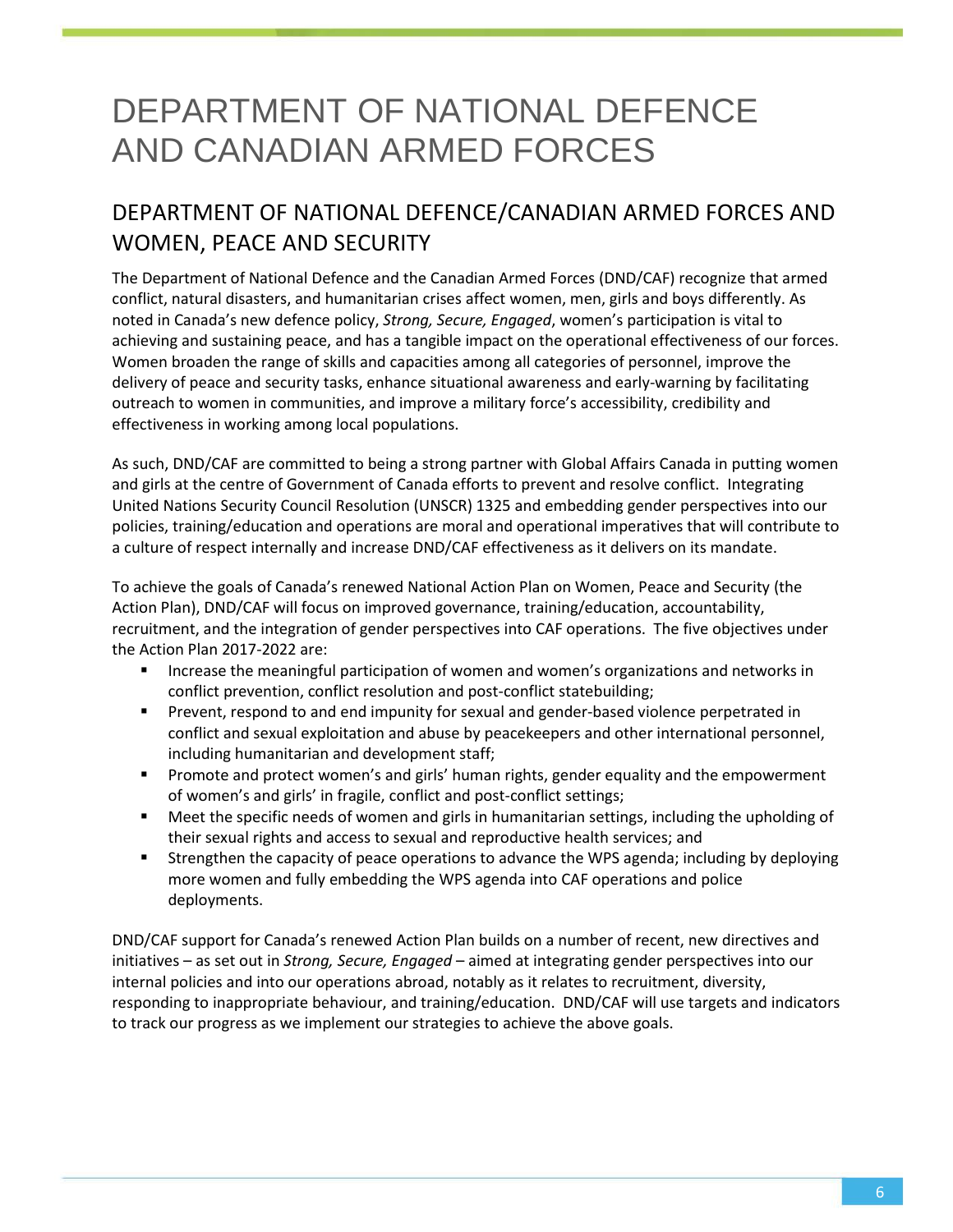### **PRIORITIES**

### **1. IMPLEMENT THE TENETS OF UNSCR 1325 AND IMPLEMENT ALL ASPECTS OF THE DEPARTMENTAL DIVERSITY PLAN**

#### **Baseline:**

*Chief of the Defence Staff (CDS) Directive:* In January 2016, the CDS issued his Directive on the Integration of UNSCR 1325 in CAF Operations, Planning and Policy. A keystone document, this directive confirms the CAF's commitment to UNSCR 1325 and outlines a plan for implementation of key activities that support UNSCR 1325 and all associated resolutions. The directive places special emphasis on supporting operations and includes the prevention of sexual and gender-based violence, the prevention of sexual exploitation and abuse, and the protection of civilians, as well as enhanced training, education and leadership to support the five Action Plan objectives from a military perspective. A UNSCR 1325 Implementation Working Group was established to monitor and help support the implementation of DND/CAF Action Plan initiatives.

- *Gender-based Analysis Plus (GBA+) Integration:* GBA+ is an analytical tool to assess the potential impacts of policies, programs, services and other initiatives on diverse groups of people, taking into account gender and a range of other identity factors. DND/CAF is fully committed to using GBA+ in the development and execution of defence operations, policies and programs and used GBA+ in the development of Canada's defence policy *Strong, Secure, Engaged*. Recognizing that conflict, natural disasters and humanitarian crises affect people differently, the Defence team is integrating GBA+ into the planning and execution of operations as a means to both improve operational effectiveness and meet the needs of those disproportionately affected by conflict and crisis.
- *Women, Peace and Security (WPS) Champion:* The CDS and the Deputy Minister (DM) named the first DND/CAF GBA+ and WPS Champion. The Champion is a General Officer who will lead efforts to achieve organizational culture change on these issues. Specifically, the Champion will advocate for and support efforts to ensure that respect and equality are the basis of institutional success and GBA+ is integrated into DND/CAF operations and institutions so that it becomes a routine part of all activities, policies and programs across DND/CAF.
- *Gender Advisors:* The CAF have established a Director for Integration of Gender Perspectives who will provide guidance and advice on the continued implementation of GBA +. The CAF have also established military gender advisor positions in the Strategic Joint Staff, the Canadian Joint Operations Command, and the Canadian Special Operations Forces Command. These individuals will advise on gender in operational planning and doctrine, as well as on inclusion and gender equality when working with other nations. The first CAF gender advisor is currently undergoing pre-deployment training and will be deployed to Task Force Europe in August 2017, and will work with partner nations to seek additional opportunities to deploy gender advisors (GENADS). In addition, each CAF operation now has at least one member fulfilling the role of a part-time "gender focal point". Gender focal points are trained to advise the operational Commander on gender mainstreaming in a theatre of operations.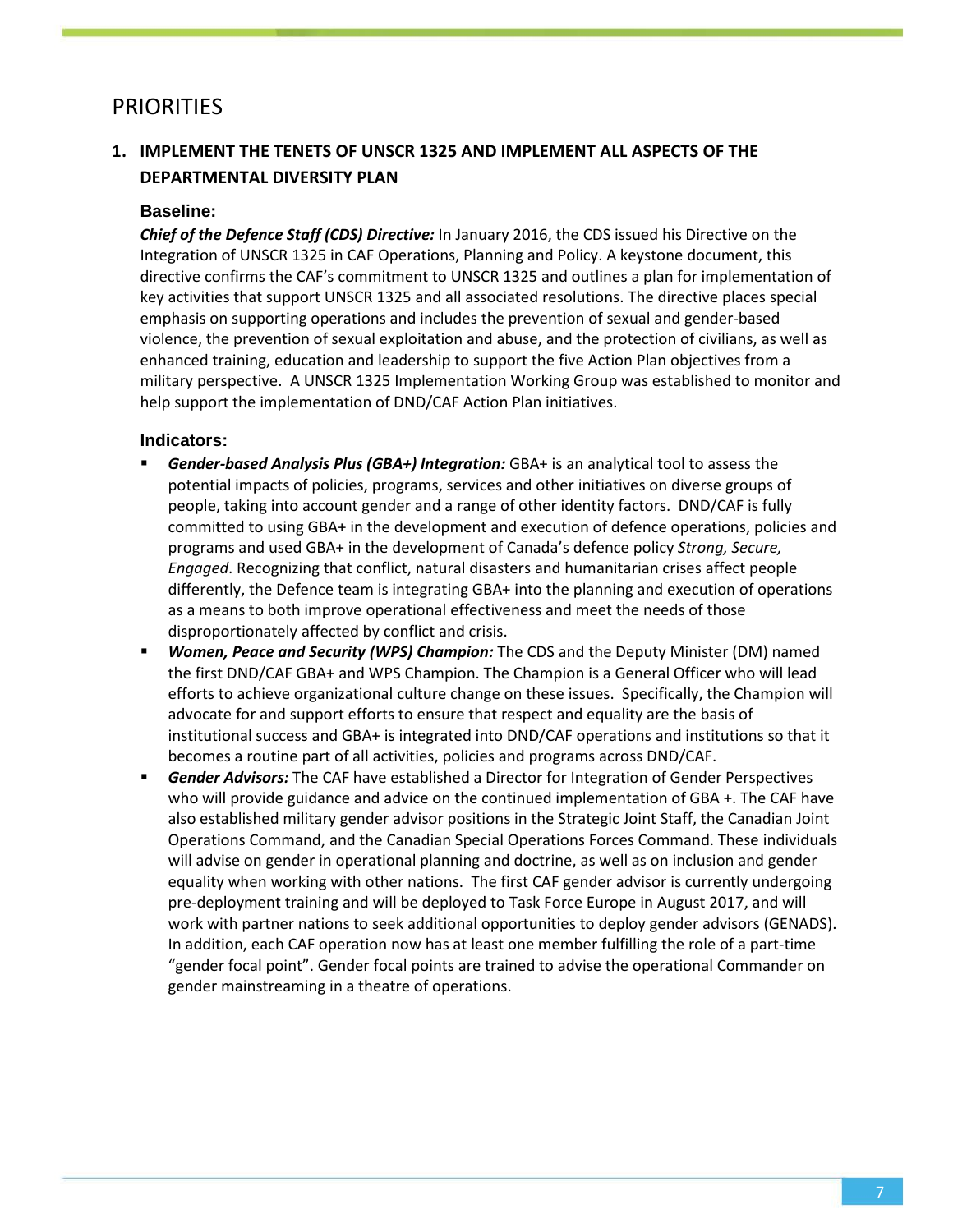#### **2. RECRUITMENT AND RETENTION TO LEVERAGE CANADA'S DIVERSE POPULATION**

#### **Baseline:**

The CAF will continue to seek to increase the number of women in the CAF as well as improve retention of women in the forces.

- *Recruitment:* As noted in Canada's new defence policy, the CAF must reflect the diversity of the country we defend. In particular, the CAF is committed to attracting, recruiting and retaining more women across all ranks and promoting women into senior leadership positions. Currently, 15% of CAF members are women. In February 2016, the CDS directed the CAF to further increase the percentage of women in the armed forces by 1% annually towards a goal of 25% by 2026. This will not only contribute to positive culture change within the CAF, but will also increase overall operational effectiveness.
- *Diversity and Employment Equity:* More broadly, the CAF is committed to building a workforce that leverages the diversity of Canadian society. This will help enhance military operational effectiveness by drawing on all the strengths of Canada's population and helping DND/CAF develop a deeper understanding of our complex operational environment. In 2016, the CAF launched a new Diversity Strategy and Action Plan. This plan will promote an institution-wide culture that embraces diversity and inclusion – including reinforcing diversity in the identity of the CAF and in CAF doctrine, modernizing career management and policies to support diversity and inclusion, and conducting targeted research to better understand diversity within DND.
- *Employment Equity:* DND and the CAF both have well established Employment Equity Plans, which are focused on establishing a workplace that is fair, respectful, inclusive and supportive of diversity, and a workforce that is reflective of Canada's population. These plans are in compliance with the Employment Equity Act (EEA) and are regularly re-evaluated and reported upon and results tabled annually in Parliament.
- *Responding to Inappropriate Behaviour:* In 2015, Justice Marie Deschamps released the findings of her external review of CAF policies, procedures, and programs in relation to sexual harassment and assault. Her report offered ten recommendations to drive culture change to address the situation. The CAF's raison d'être is to defend Canadians and Canadian values across the country and around the world, regardless of the dangers and difficulties. The CAF cannot defend such values if it does not completely uphold and embody them. Based on this principle, the CDS established Operation HONOUR to eliminate harmful and inappropriate sexual behaviour within the CAF. Operation HONOUR seeks to effect a positive institutional culture change in the CAF by: understanding the issues of harmful and inappropriate sexual behaviour; responding more decisively to incidents; supporting victims more effectively; and preventing incidents from occurring. The CDS also directed the establishment of Sexual Offence Strategic Response Teams to coordinate the development of policies, education, training, and additional member support; and to submit reports on progress that will be publicly available.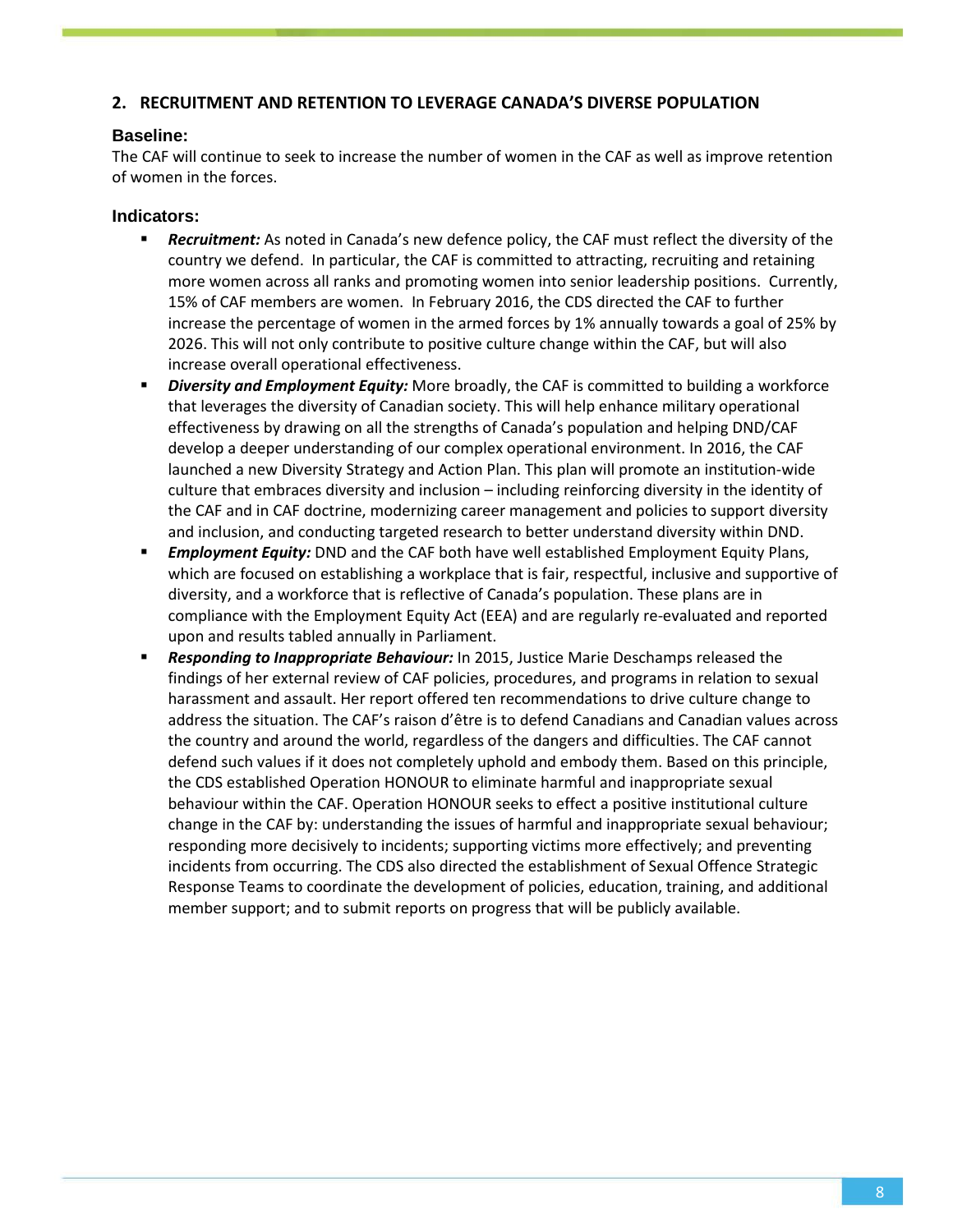#### **3. EDUCATION AND TRAINING**

#### **Baseline:**

Increase awareness of gender perspectives and GBA+ through education and training.

- *GBA+ in Education and Training:* The WPS agenda and GBA+ are now included in various senior officer Professional Development courses – such as those provided by the Canadian Forces College and the Canadian Army Staff College as well as Navy, Army and Air Force educational institutions – to ensure that gender perspectives are integrated into pre-deployment training and operation planning. In addition, GBA+ and the Government of Canada policy on sexual exploitation and abuse (SEA) have been incorporated into pre-deployment training provided by the CAF Peace Support Training Centre. Most deploying CAF members are now required to complete online gender perspective courses provided by NATO. Moreover, the Status of Women Canada GBA+ course is now mandatory for key organizations and planners within the CAF (and will be mandatory for all CAF members by 2018). Finally, a review of the CAF Professional Military Education system is underway to ensure GBA+ is embedded in the CAF training from the beginning of a member's career.
- *Pre-deployment Training:* As part of pre-deployment training for the CAF, the Canadian Peace Support Training Center (PSTC) currently delivers lessons on human rights, protection of civilians, WPS, conflict-related sexual violence, child protection and SEA and human trafficking, based upon the training material provided by the UN DPKO Integrated Training Service. These topics have increased in importance in recent years and will continue to evolve and take on greater significance as the UN Security Council continues the adopted practice of invoking Chapter VII of the Charter (peace enforcement mandate) when authorizing the deployment of UN peacekeeping operations into volatile post-conflict settings where the State is unable to maintain security and public order.
- *Training with Allies:* DND sponsors the Military Training and Cooperation Program (MTCP), which provides a wide range of training to its member countries with the aim of enhancing interoperability in peace support operations. Gender-sensitive topics are formally integrated into some of MTCP's activities. The MTCP targets the military leadership of member countries in order to positively influence corporate culture and senior level decision-making in those countries. Activities such as the MTCP Gender, Peace and Security workshop and symposium are specifically designed to address WPS. This course seeks to improve students' understanding of the impacts associated with the increased presence and role of women in military organizations. It provides participants with an overview of the human rights implications associated with the deployment of women in multinational peace support operations and improves the students' awareness of gender issues as they relate to peace support. In 2016-2017, the MTCP delivered three iterations of its Gender, Peace and Security workshop in Jordan, Colombia, and Côte d'Ivoire, reaching an audience of approximately 130 students.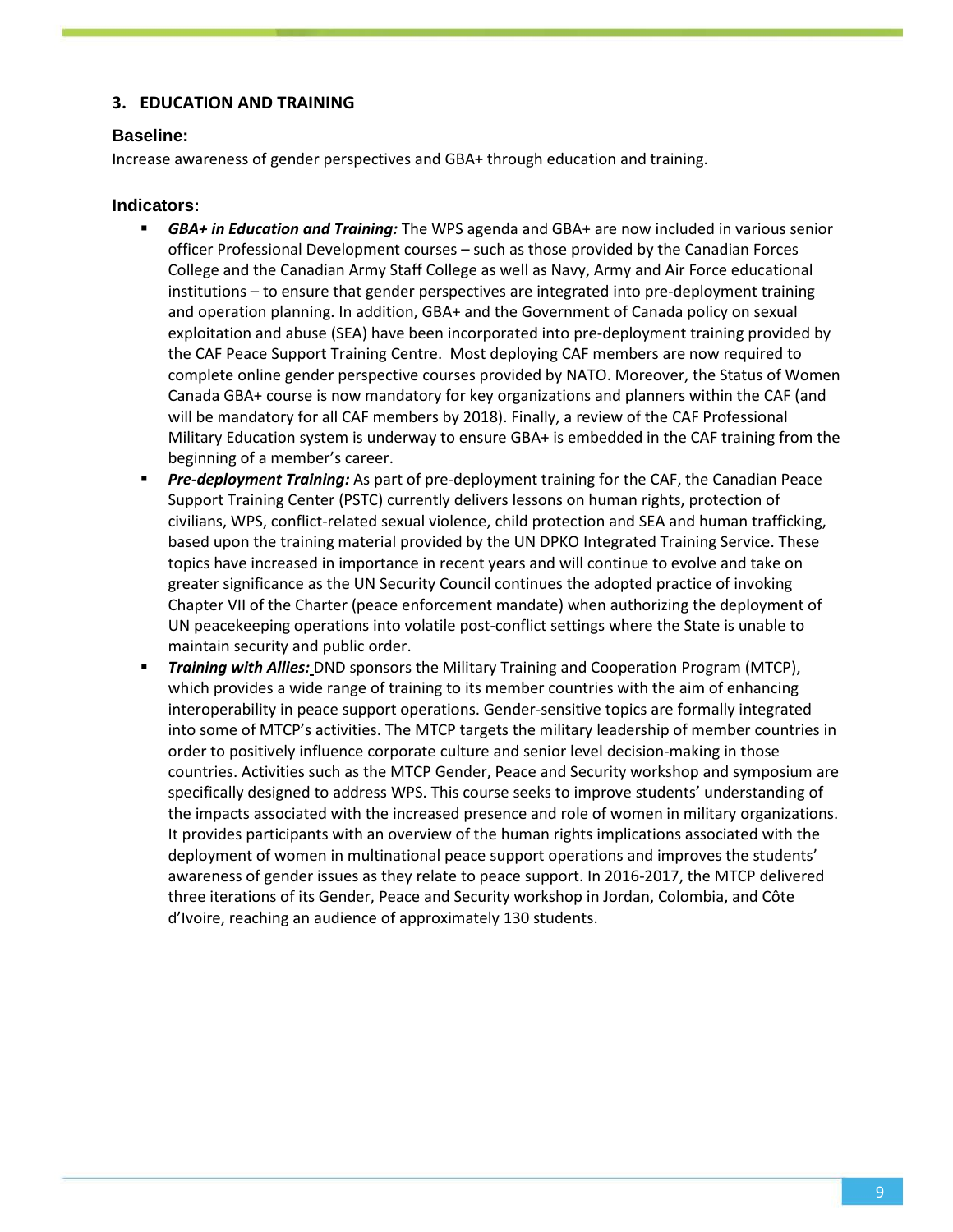#### **4. SUPPORT INTERNATIONAL COOPERATION ON WOMEN, PEACE AND SECURITY**

#### **Baseline:**

DND/CAF will engage with foreign defence and security organizations to implement the tenets of UNSCR 1325.

- *International Leadership:* In the UN fora, during the annual negotiations of the UN Sub-Committee on Peacekeeping Operations (C-34), the DND representatives continue to reinforce the importance of gender mainstreaming and the proportional differences and increase in women deployed as peacekeepers can make. Within NATO, the Canadian representatives to the NATO Committee on Gender Perspectives (NCGP), continue to be fully engaged in supporting the continued efforts on implementing UNSCR 1325 within NATO and NATO partner Nations. DND and CAF have responded to and will continue to take advantage of every opportunity to dialogue (key leader engagements, round tables, panels and conferences) with other militaries on the importance of Gender mainstreaming and increasing deployment opportunities for women in the military.
- *CAF "Five Eyes Plus" Gender Conference:* The CAF hosted its first "Five Eyes Plus" Gender Conference in Ottawa on 16 to18 May 2017. The conference focused on the integration of UNSCR 1325 and the challenges faced by each member nation. CAF will continue to work with like-minded partners and countries to share lessons learned and best practices in order to improve and shape the development of our operational practices for more effective coalition operations.

### **CONCLUSION**

Through the new initiatives described above, DND/CAF have established a strong foundation to support the implementation of DND/CAF activities that advance the WPS agenda. Over the course of the renewed Action Plan 2017-2022, DND/CAF will focus on implementing and tracking these initiatives, with a view to delivering results – for example to further integrate GBA+ within DND, meet recruitment targets, and increase the number of uniformed women deployed to international operations. DND/CAF, as a committed partner, has identified a number of priority activities to support the ongoing implementation of the Action Plan, consistent with Canada's new defence policy. These activities are organized around the following themes:

- Governance;
- **Training and Education;**
- **Accountability;**
- **Recruitment and Retention; and**
- **Integration into Operations.**

Each of these themes have specific targets that will be measured and reported on an annual basis, and if required, may be re-examined in line with the departmental and Government of Canada priorities. The detailed list of DND/CAF targets for the Action Plan 2017-2022 – including baselines, activities, and indicators to measure progress – is provided in the following.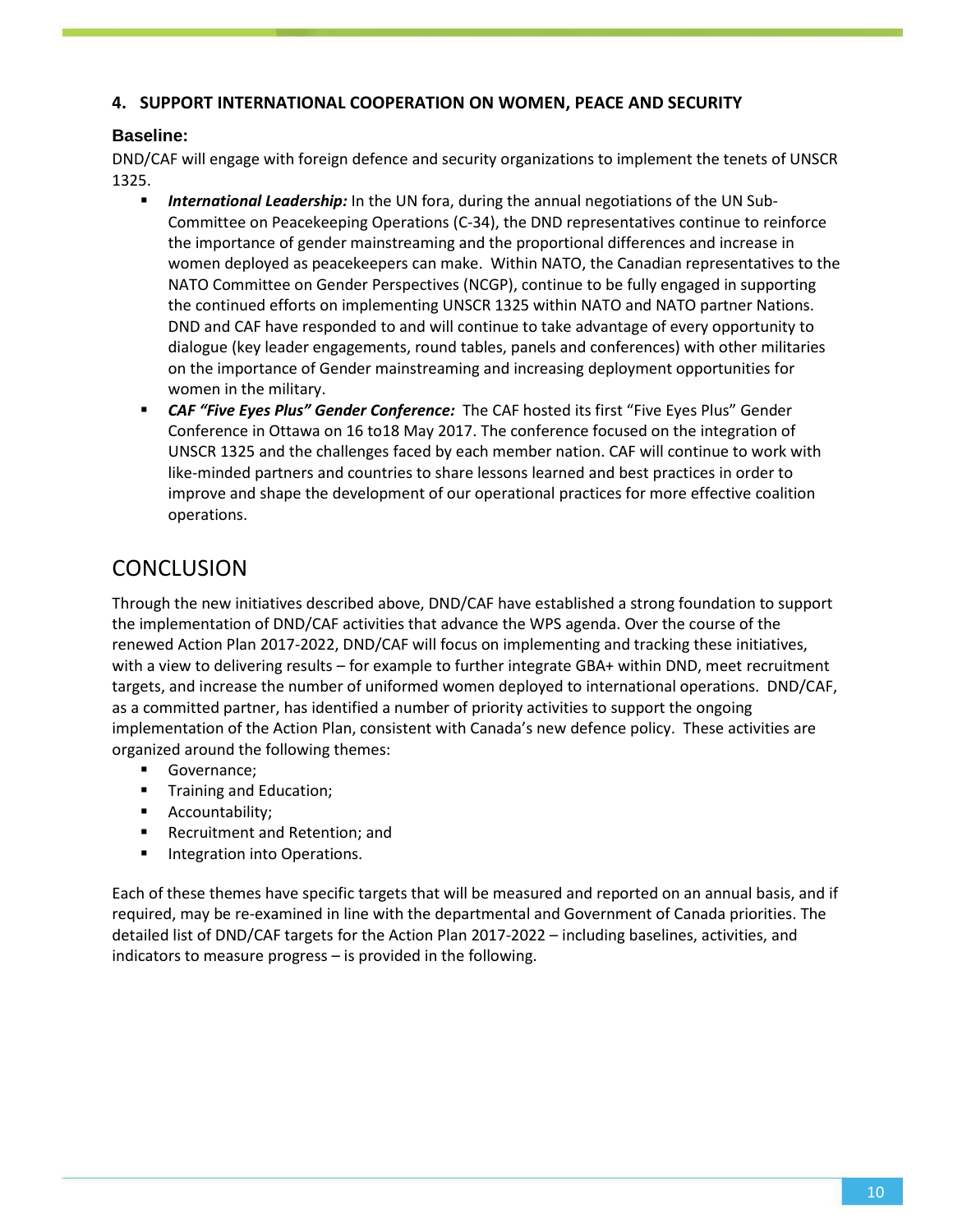### **DEPARTMENT OF NATIONAL DEFENCE AND CANADIAN ARMED FORCES**

#### **1. GOVERNANCE**

**Context:** DND/CAF will establish and update departmental directives, policies and guidelines to ensure gender perspectives are embedded in all processes, policies procedures and associated documentation.

- Mainstream gender equality throughout policies and programming taking into account the different needs of women, men, girls, and boys.
- Advance the Diversity Strategy to be more reflective of the composition of Canadian society, and to contribute to the enhancement of defence and security missions at home and abroad.
- **Continue to build on the work done by Operation Honour (CAF Strategic Response Team on Sexual** Misconduct) to establish the CAF as employer of choice for both men and women.

#### **PRIORITIES**

| <b>Continue to</b><br>implement the tenets<br>of UNSCR 1325 and | Target 1.1: Further integration of a Gender Based Analysis Plus (GBA+) perspective<br>within National Defence.                                                                                                                                                                                                                                       |
|-----------------------------------------------------------------|------------------------------------------------------------------------------------------------------------------------------------------------------------------------------------------------------------------------------------------------------------------------------------------------------------------------------------------------------|
| related resolutions<br>and implement all<br>aspects of the      | Baseline: Canadian Armed Forces (CAF) Chief of the Defence Staff (CDS) Directive for<br>Integrating UNSCR 1325 and Related Resolutions into CAF Planning and Operations.                                                                                                                                                                             |
| <b>Departmental</b>                                             | <b>Activity:</b>                                                                                                                                                                                                                                                                                                                                     |
| Diversity strategy.                                             | 1.1.1 Integrate WPS agenda along with gender perspectives into Memoranda to<br>Cabinet, Treasury Board and associated Cabinet submissions, policy documents,<br>appropriation directions, procurement requirements, project proposals,<br>strategies, Operational Plans, Operational Orders, exercises and related peace<br>and security activities. |
|                                                                 | 1.1.2 Publish a Department of National Defence (DND) GBA + Directive to provide<br>guidance to the L1s.                                                                                                                                                                                                                                              |
|                                                                 | 1.1.3 Establish and hire a DND GBA + Director.                                                                                                                                                                                                                                                                                                       |
|                                                                 | Indicator:                                                                                                                                                                                                                                                                                                                                           |
|                                                                 | 1.1.1 Number of L1s that have established Gender Advisors (GENAD) for CAF.                                                                                                                                                                                                                                                                           |
|                                                                 | 1.1.2 Number of L1s that have established a GBA + Advisor or Gender Focal Points<br>$(GFP)$ .                                                                                                                                                                                                                                                        |
|                                                                 | 1.1.3 Number of operations and/or exercises that have a GFP.                                                                                                                                                                                                                                                                                         |
|                                                                 | 1.1.4 Number of L1s that have established and implemented a GBA + Action Plan.                                                                                                                                                                                                                                                                       |
|                                                                 | 1.1.5 Number of operational orders that have a Gender Annex or gender inputs.                                                                                                                                                                                                                                                                        |
|                                                                 | Target 1.2: Effective support for and implementation of the CAF Diversity Strategy and<br><b>Action Plan.</b>                                                                                                                                                                                                                                        |
|                                                                 | Baseline: CAF Diversity Strategy and the CDS approved Action Plan as per<br>January 2017.                                                                                                                                                                                                                                                            |
|                                                                 | <b>Activity:</b>                                                                                                                                                                                                                                                                                                                                     |
|                                                                 | <b>1.2.1</b> Establish a framework for the development and attainment of Diversity within                                                                                                                                                                                                                                                            |

the CAF through better understanding of the concept of Diversity and the

11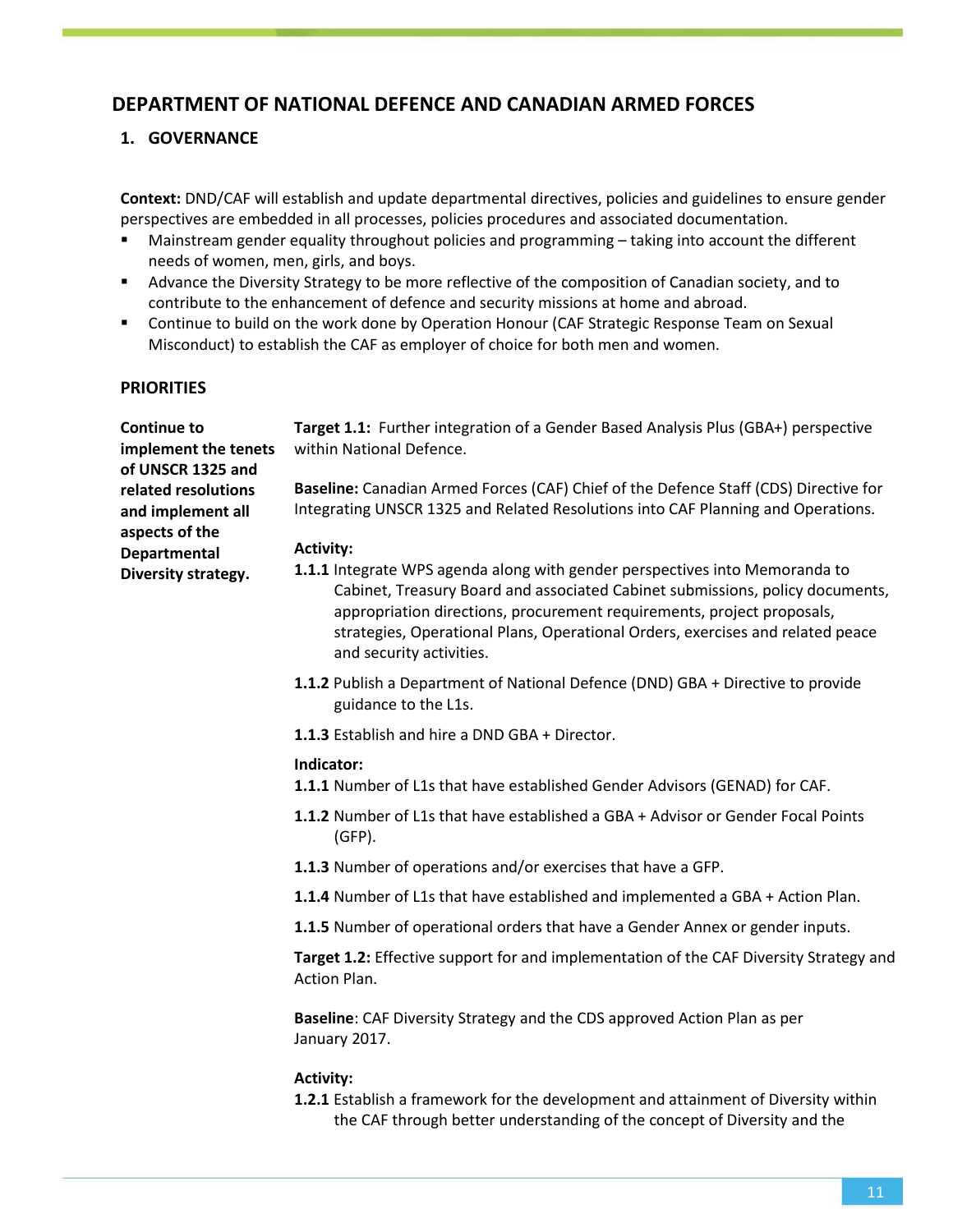|                                                                 | development of tools to support it.                                                                                                                                                                                                                 |
|-----------------------------------------------------------------|-----------------------------------------------------------------------------------------------------------------------------------------------------------------------------------------------------------------------------------------------------|
|                                                                 | 1.2.2 Allocate, with support and commitment of leadership, appropriate resources and<br>capabilities to effectively implement the CAF Diversity Strategy Action Plan.                                                                               |
|                                                                 | 1.2.3 Monitor the CAF diversity climate.                                                                                                                                                                                                            |
|                                                                 | Indicator:<br>Number of Diversity Strategy Action Plan tasks completed.<br>Employment Systems Review/Diversity Climate Survey results.                                                                                                              |
| <b>Support international</b><br>cooperation to on<br><b>WPS</b> | Target 1.3: DND and CAF continue to engage with like-minded foreign defence and<br>security organizations on implementing tenets of UNSCR 1325.                                                                                                     |
|                                                                 | <b>Baseline: N/A</b>                                                                                                                                                                                                                                |
|                                                                 | <b>Activity:</b><br>1.3.1 Support the participation and leadership of women in delivering peace and<br>security efforts.                                                                                                                            |
|                                                                 | 1.3.2 Continue to support the engagement of senior DND and CAF champions and key<br>staff in leading and promoting UNSCR 1325 in international fora (UN, NATO,<br>CANZ, 5 eyes etc.).                                                               |
|                                                                 | 1.3.3 Share knowledge and expertise on gender equality and gender norms with<br>Canadian Defence and Military experts and stakeholders.                                                                                                             |
|                                                                 | Indicator:<br>1.3.1 Participate in and/or conduct Gender Conferences within a community of<br>practice.                                                                                                                                             |
|                                                                 | 1.3.2 Number of senior/key leaders resources to speak at international forum of<br>gender practices within National Defence.                                                                                                                        |
|                                                                 | 1.3.3 Encourage inclusion of gender perspectives in National Defence contributions to<br>international fora, such as the NATO Committee on Gender Perspectives (NCGP),<br>and UN committees and sub committees and senior Defence related meetings. |
| 2. TRAINING AND EDUCATION                                       |                                                                                                                                                                                                                                                     |

**Context:** National Defence continues with the objective to integrate gender perspectives and GBA + as part of the curriculum for all relevant leadership, planning and procurement courses provided to military and civilian staff. Training provided to foreign military staff through the Military Capability Training Program (MCTP) also has curriculum focused on gender perspectives and the importance of conducting GBA+, and includes awareness and training on SEA.

#### **PRIORITIES**

| Direct mandatory          | Target 2.1: Mandatory completion of the on-line GBA+ Introduction course for all |
|---------------------------|----------------------------------------------------------------------------------|
| completion of the         | National Defence military and civilian staff.                                    |
| <b>Status of Women</b>    |                                                                                  |
| <b>GBA + Introduction</b> | <b>Baseline:</b>                                                                 |
| Course within the         | Currently mandatory for all designated Canadian Armed Forces members.            |

**Activity:**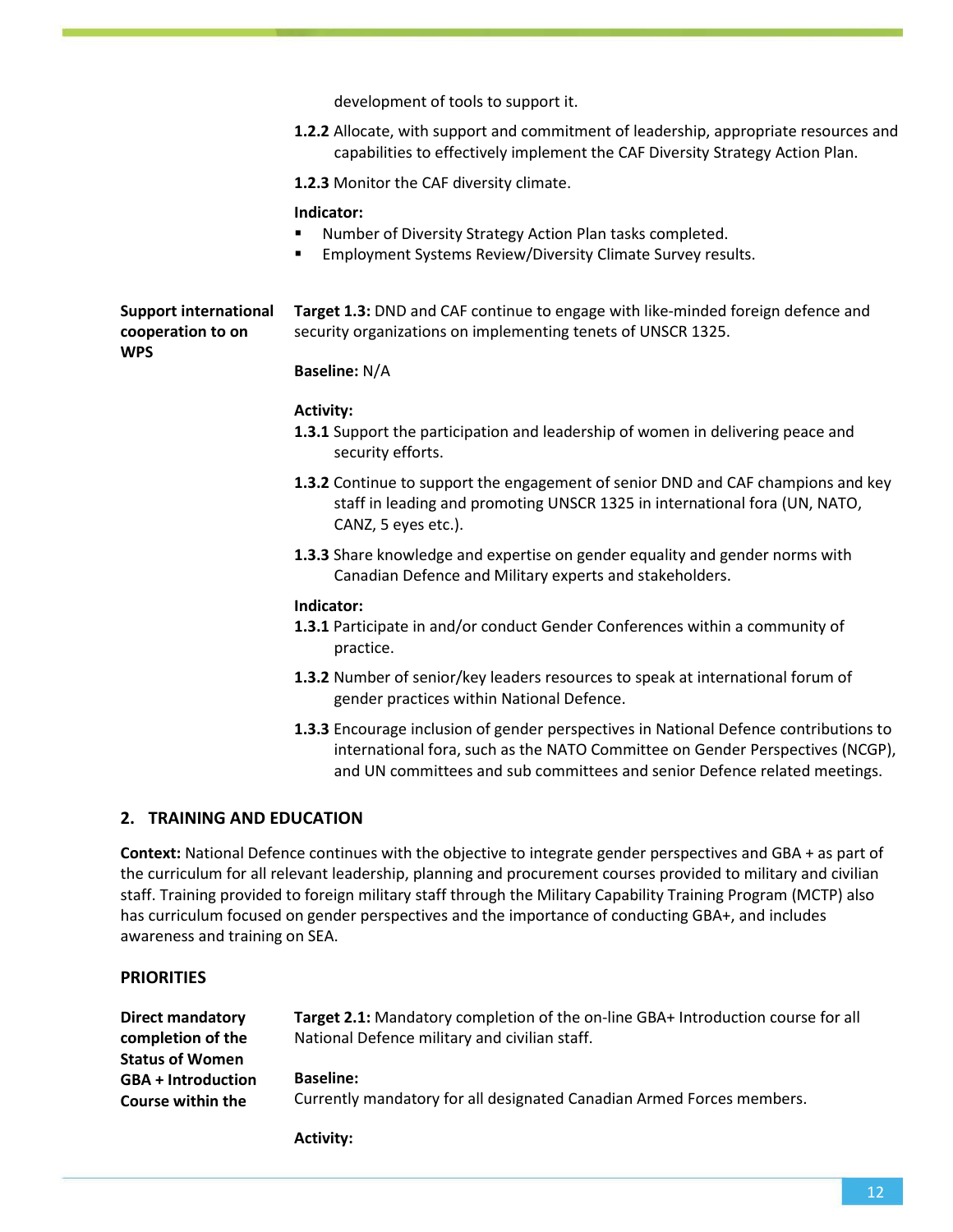- **National Defence. 2.1.1** Continue monitoring the completion rate of GBA+.
	- **2.2.1** Through a Training Needs Assessment, identify if a National Defence focused GBA + Advanced course for both the Operational and Strategic/Institutional level is warranted.
	- **2.3.1** Promote the importance of GBA + analysis and support special GBA+ information sessions such as GBA + week activities.
	- **2.4.1** Actively support L1s by providing GBA + information briefs and presentations by GENADs and GFPs.

#### **Indicator:**

- **2.1.1** Number of CAF staff who have completed the On–line GBA + Introduction Course based on Human Resource Management System (HRMS) data.
- **2.2.2** Number of DND staff who have completed the On–line GBA + Introduction Course based on HRMS data.
- **2.2.3** Increase in the quality of GBA+ of Memoranda to Cabinet (MC), Treasury Board (TB) submission and Request for Proposal (RFP) that are submitted within the Department.
- **2.2.4** GBA + requirement are integrated into the Project Approval Directive (PAD).

**Assess current and future Gender perspectives and GBA+ training and education approaches**

**Target 2.2:** Assess current Gender and GBA+ training and scope any additional training required.

**Baseline:** Gender Perspectives training currently incorporated into 14 CAF courses including pre-deployment training provided by the Army Peace Support Training Centre (PSTC) in Kingston as well as courses provided by the MCTP.

#### **Activity:**

- **2.2.1** Continuous review of all CAF leadership and pre-deployment training to ensure updated material on Gender perspectives and GBA+ is included**.**
- **2.2.2** Review of all relevant DND courses (procurement, HR, diversity, leadership) to ensure updated material on Gender perspectives and GBA+ is included.
- **2.2.3** Assess the need for periodic refresher training on GBA+.
- **2.2.4** Where possible post CAF members to foreign peace support centers to enhance Defence Department knowledge of gender, and promote Canadian perspectives.
- **2.2.5** Provide continuous education of gender based issues including education and awareness of the Strategy and Plan of Action to Address Sexual Exploitation and Abuse (SEA), as well as Sexual and Gender Based Violence (SGBV) reporting mechanisms, to all staff expected to deploy on operations.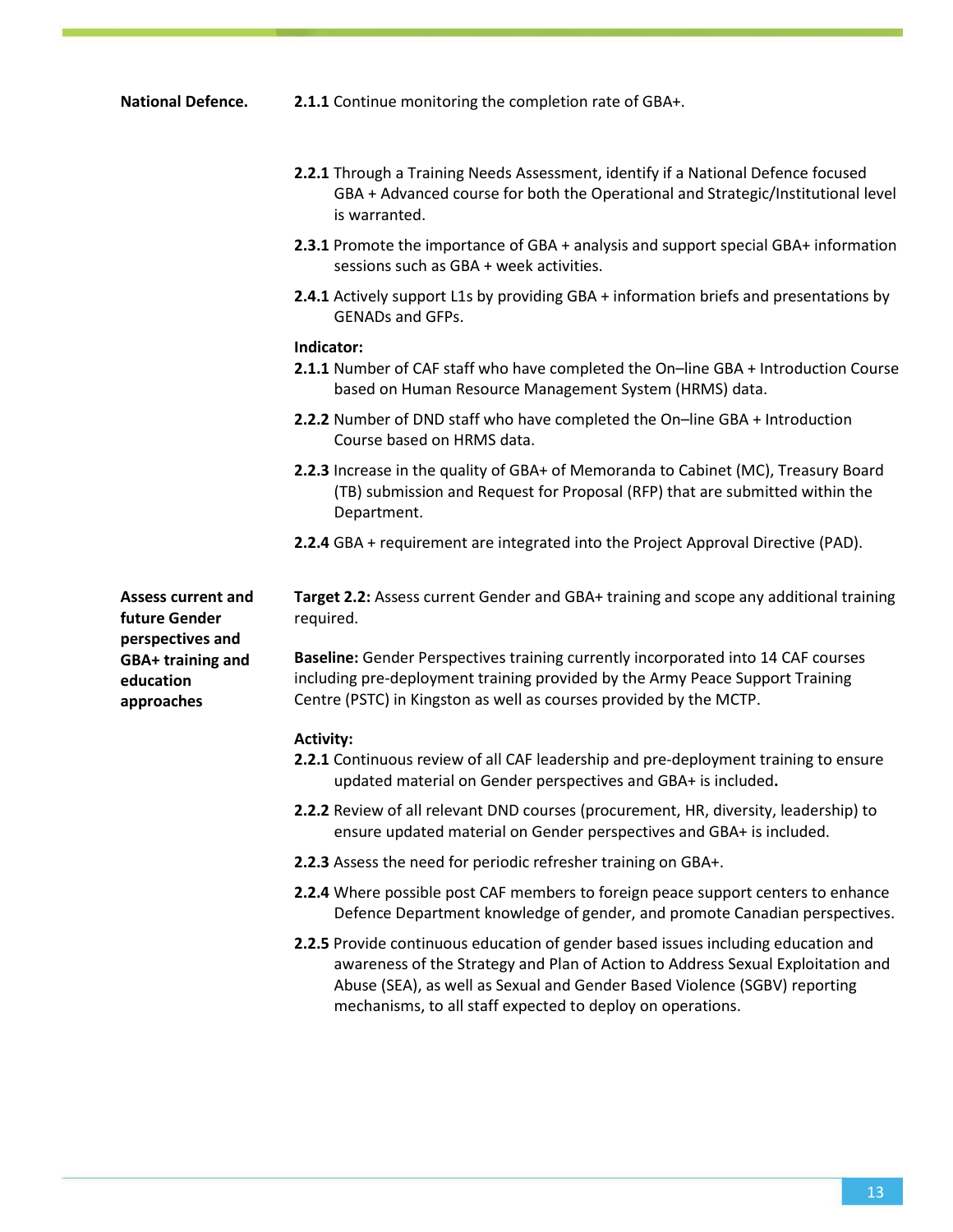**Indicator:**

**2.2.1** Number of CAF and DND courses that have curricula focused on gender

- **2.2.2** Number of Military Cooperation Training Program (MCTP) courses provided/delivered that have curricula focused on gender.
- **2.2.3** Number of CAF and DND staff who attend gender course at the Nordic Center for Gender in Military Operations.

#### **3. ACCOUNTABILITY**

**Context:** National Defence is committed to the tenets of UNSCR 1325 and to ensuring that National Defence continues to lead in all aspects of Gender equality, both within the institution at home and abroad. CAF was one of the first militaries to open all employment opportunities to women and will continue to Champion WPS and gender issues. The Defence Team leadership will continue to work with other Government of Canada departments and agencies, as well as with like-minded partners, to assert the rights of women, men, girls, and boys in all fora. National Defence leadership is committed to ensuring that gender perspectives are woven into our daily activities and will advocate for the advancement of the WPS agenda when we engage bilaterally or in multi-national fora, including NATO and the UN.

#### **PRIORITIES**

| <b>Continue to enhance</b><br>the role of the CAF<br><b>UNSCR 1325 Working</b> | Target 3.1: Continue to enhance the role and membership of the CAF UNSCR 1325<br>Working Group (UIWG).                                                             |
|--------------------------------------------------------------------------------|--------------------------------------------------------------------------------------------------------------------------------------------------------------------|
| Group (UIWG)                                                                   | <b>Baseline: UIWG established</b>                                                                                                                                  |
|                                                                                | <b>Activity:</b><br><b>3.1.1</b> Continue to meet quarterly to discuss, solicit input and make recommendations<br>on UNSCR 1325 implementation and related issues. |
|                                                                                | 3.1.2 Provide input and track gender and GBA+ training.                                                                                                            |
|                                                                                | Indicator:<br>3.1.1 Track recommendations made by UIWG.                                                                                                            |
|                                                                                | 3.2.1 Track level of L1 involvement in UIWG.                                                                                                                       |
| <b>DM establishes a GBA</b><br>+ directive                                     | Target 3.2: DM publishes a GBA + directive NLT winter 2017.                                                                                                        |
|                                                                                | <b>Baseline:</b> Directive currently in draft.                                                                                                                     |
|                                                                                | <b>Activity:</b><br>3.2.1 DM directive is published and L1 are directed to establish GBA + Advisors.                                                               |
|                                                                                | <b>Indicators:</b><br>3.2.1 L1 Action plans published.                                                                                                             |
|                                                                                | 3.2.2 Number of L1s that have a GBA+ Advisor.                                                                                                                      |
|                                                                                | 3.2.3 DM GBA+ Director position established.                                                                                                                       |
|                                                                                | 3.2.4 DM GBA+ Director for DND is hired.                                                                                                                           |
| <b>IDC</b> participation                                                       | Target 3.3: Ensure continued departmental representation at the Status of Women                                                                                    |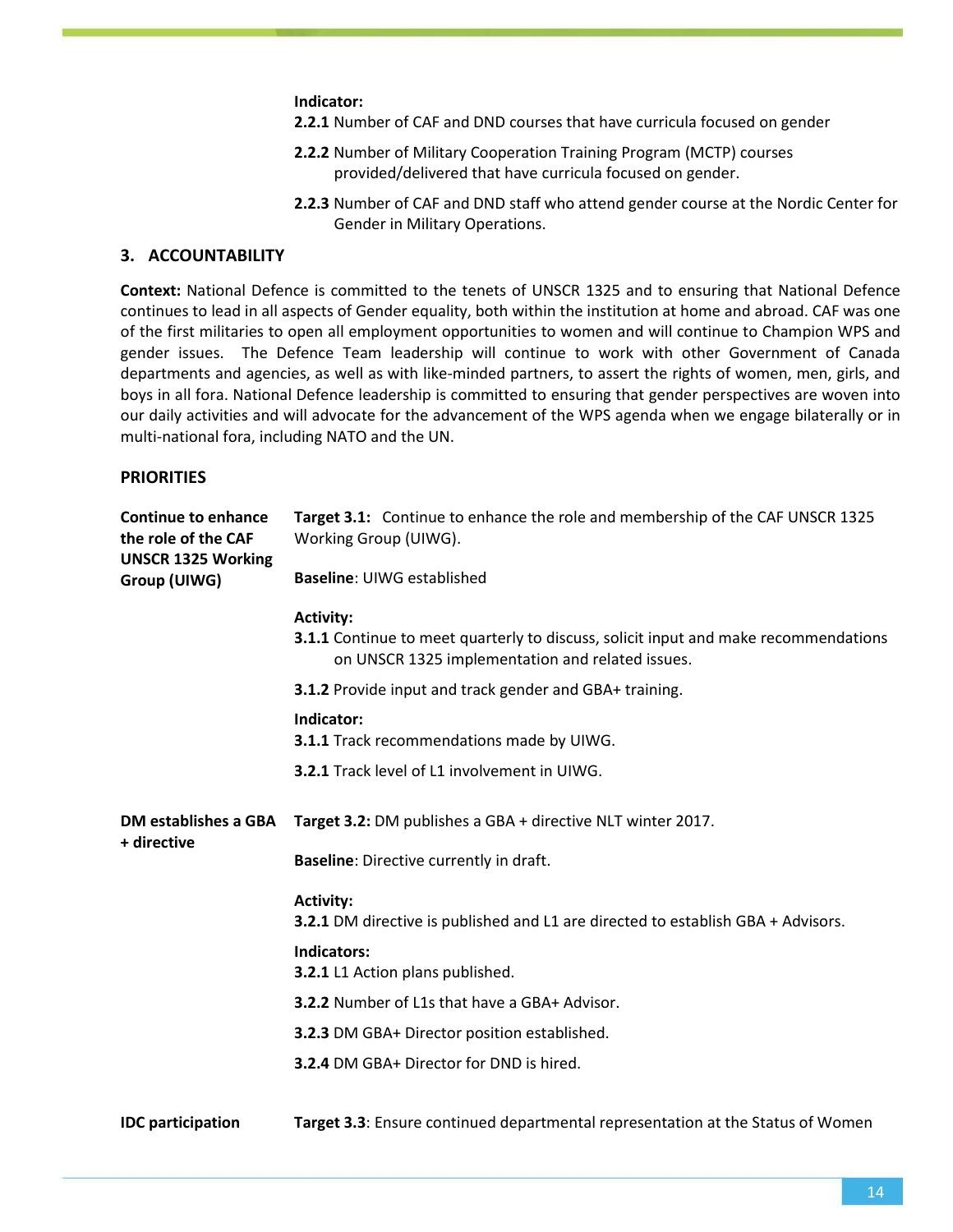(SWC) led Interdepartmental Committee (IDC) on GBA+.

**Baseline**: Current DND and CAF representation on the IDC.

**Activity:**

**3.3.1** Ensure appropriate representation on the IDC.

**3.3.2** Participate fully in all IDC initiatives and any possible sub committees.

**3.3.3** Provide input to IDC and SWC on tools and products provided on the GBA + web site.

**Indicator:**

**3.3.1** Annual GBA + survey completed as scheduled.

#### **4. RECRUITMENT AND RETENTION**

**Context:** Further to the CDS Directive on Recruitment, the CAF will continue to seek to increase the number of women within the CAF, and in turn the number of women available to be promoted to senior positions or for deployment. Recruiting processes including advertising, wait process times, job availability, application procedures, testing, medical and fitness standards are all aspects that affect the decision process of a potential new recruit. In addition, aspects such as family balance, job enjoyment, selection for professional development, velocity of promotion and safe and harassment free work environment are all factors that contribute to making the CAF an "Employer of Choice".

#### **PRIORITIES**

| Increase the<br>recruitment of<br>women to the CAF | Target 4.1: Increase the percentage of women in the Canadian military by 1% per year<br>to achieve a desired goal of 25% by the end of FY 2026.                                                                                                                                                                                             |
|----------------------------------------------------|---------------------------------------------------------------------------------------------------------------------------------------------------------------------------------------------------------------------------------------------------------------------------------------------------------------------------------------------|
|                                                    | Baseline: Percentage of women in the Canadian military is 14.9 % (Based on CAF<br>Employment Equity Report for fiscal year 2015-2016.                                                                                                                                                                                                       |
|                                                    | <b>Activity:</b><br>4.1.1 Identify the barriers which will streamline the application process, including wait<br>times for, testing, medical examination, offer of employment, and enrollment to                                                                                                                                            |
|                                                    | support the recruitment of women who select a career in the military.                                                                                                                                                                                                                                                                       |
|                                                    | 4.1.2 Enhance the Recruiting Campaign and advertising to target women to join the<br>military with emphasis on both common and unique employment opportunities.                                                                                                                                                                             |
|                                                    | 4.1.3 Increase the availability of both women Champions as well as a cross section of<br>serving women to attend and participate in events that promote women in the<br>military and their achievements within all trades, with emphasis on non-<br>traditional jobs such as the infantry, artillery and related combat arms<br>employment. |
|                                                    | 4.1.4 Establish a Strategic Intake Plan (SIP) for women by year to include women-<br>centric recruiting programmes.                                                                                                                                                                                                                         |
|                                                    | 4.1.5 Focus on high schools to encourage women to consider a career in the military<br>by establishing a targeted campaign.                                                                                                                                                                                                                 |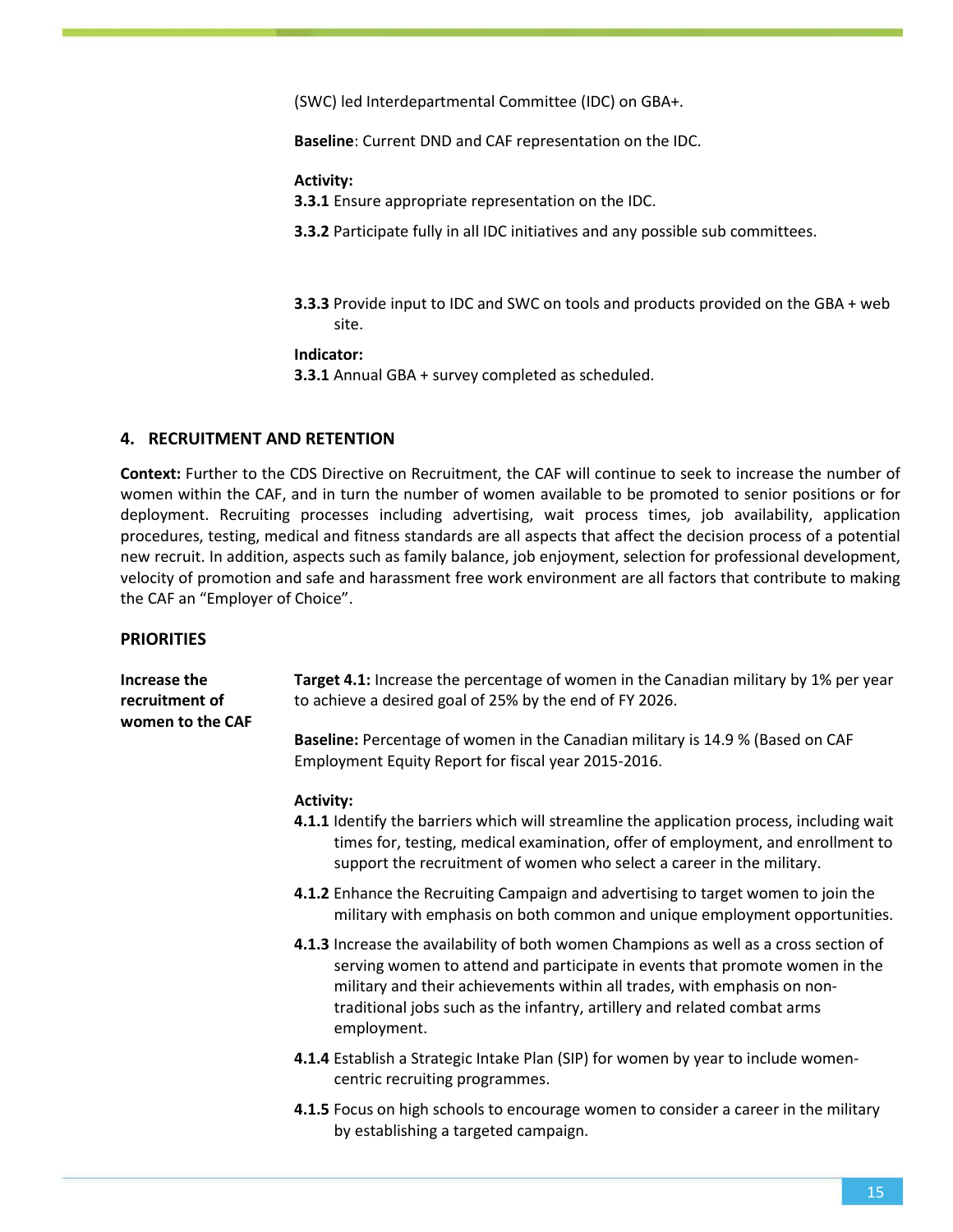|                                                                 | Indicator:<br>4.1.1 Number of women who apply to the CAF.                                                                                                  |
|-----------------------------------------------------------------|------------------------------------------------------------------------------------------------------------------------------------------------------------|
|                                                                 | 4.1.2 Number of women who are given an offer of employment.                                                                                                |
|                                                                 | 4.1.3 Percentage of women who join for non-traditional employment.                                                                                         |
|                                                                 | 4.1.4 Identify reasons (when possible) why the applicant disengaged from the<br>recruiting process.                                                        |
| Increase the<br>retention of women<br>in the CAF                | Target 4.2: Understand the major reason for the release of women from the CAF and<br>eliminate/mitigate any issues if they are identified.                 |
|                                                                 | Baseline: N/A (annual release numbers).                                                                                                                    |
|                                                                 | <b>Activity:</b><br>4.2.1 Departure/exit surveys/interviews are conducted.                                                                                 |
|                                                                 | 4.2.2 Release data is tracked and reviewed.                                                                                                                |
|                                                                 | 4.2.3 Consult and exchange information with other militaries on trends and retention<br>strategies and programs.                                           |
|                                                                 | Indicators:<br>4.2.1 Annual release data from the CAF.                                                                                                     |
|                                                                 | 4.2.1 Review exit surveys for trends and cluster issues.                                                                                                   |
| Increase the number<br>of Women in Senior<br>level positions in | Target 4.3: Increase the number and proportion of women at Senior Levels Non<br>Commissioned Members, Officers and executive-level) DND and CAF.           |
| <b>National Defence</b>                                         | Baseline: CAF Employment Equity Report 2015-2016 Schedule 6                                                                                                |
|                                                                 | <b>Activity:</b><br>4.3.1 Continue to select qualified women for deployments.                                                                              |
|                                                                 | 4.3.2 Continue to select women for leadership and education training.                                                                                      |
|                                                                 | 4.3.3 Encourage women at all levels to actively participate in activities that promote<br>women empowerment within the GOC and public fora.                |
|                                                                 | 4.3.4 Develop a mentoring framework for all CAF members.                                                                                                   |
|                                                                 | 4.3.5 Monitor career progression of women in the CAF.                                                                                                      |
|                                                                 | 4.3.6 Incorporate GBA+ considerations/review into the applicable aspects of career<br>management, including women representatives on all promotion boards. |
|                                                                 | Indicator:<br>4.3.1 Number of senior women, officers and Non Commissioned Members, deployed<br>on operations.                                              |
|                                                                 | 4.3.2 Number of senior women, officers and NCMs, selected for foreign posts.                                                                               |
|                                                                 | 4.3.3 Percentage of women NCMs by military occupations promoted to the ranks of                                                                            |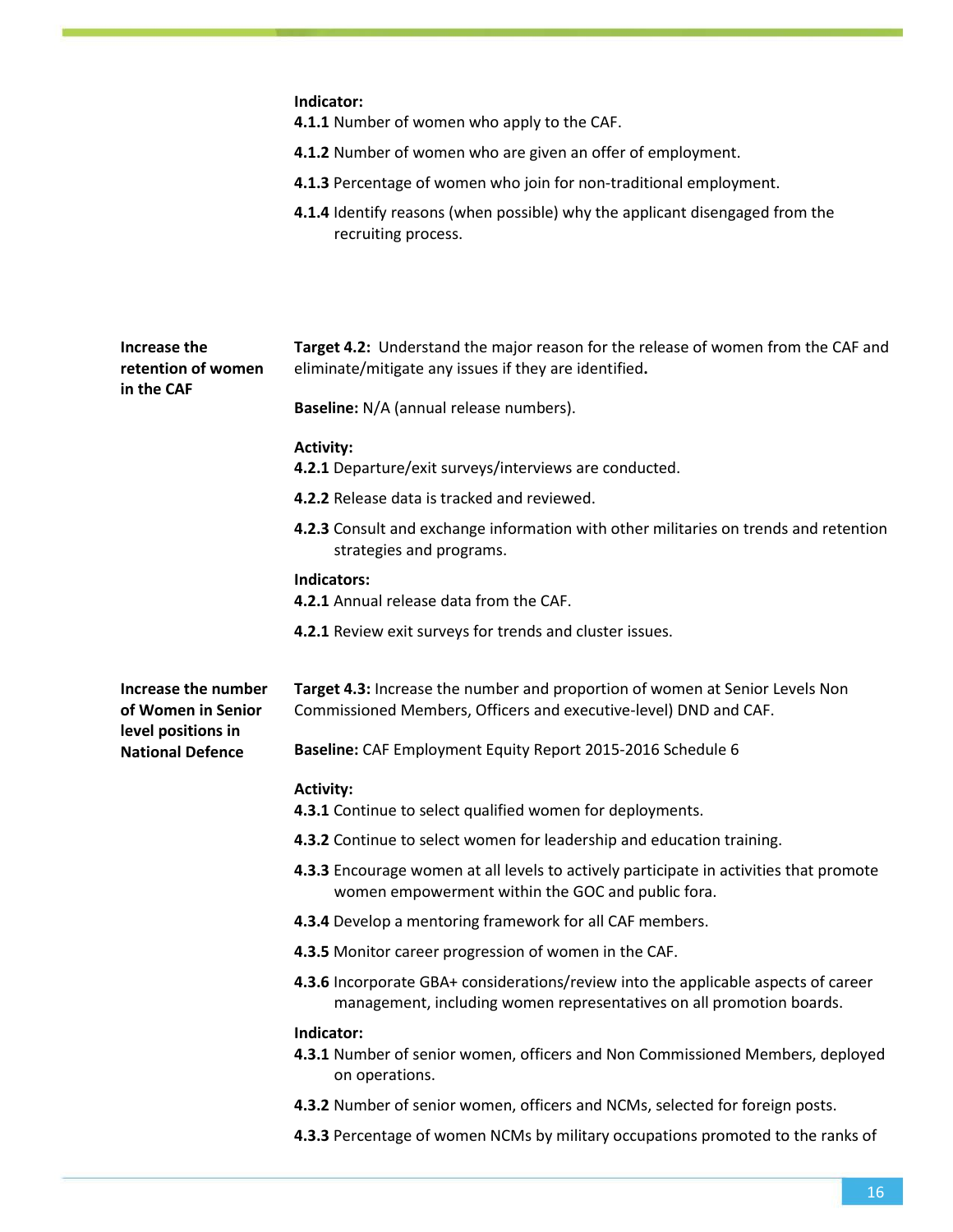Master Warrant Officer and Chief Warrant Officer.

- **4.3.4** Percentage of women officers by Military Occupation Groups promoted to the ranks of Lieutenant-Colonel and higher.
- **4.3.5** Percentage of women officers appointed as Commanding Officers (COs).
- **4.3.6** Percentage of women NCMs holding Senior Appointments.
- **4.3.7** Number of women holding senior positions (Executive Level-1 and Colonel or above).

#### **5. INTEGRATION INTO OPERATIONS**

**Context**: Modern international and domestic operations require members of the CAF to interact with host nation forces and local populations. It is critical that CAF members understand how conflict can affect diverse populations of women, men, boys and girls differently, and can identify risks to the local population that could be incurred by engaging with military forces. As such, we must ensure our members have the right tools and mindset to deal effectively with diverse and often vulnerable populations. Due to cultural norms, religious affiliations or past experience, some segments of the population may have difficulty interacting with military forces that are predominantly male. This reflects the need to ensure that adequate numbers of female military members are represented in key functions that may interact with diverse segments of the population. Integrating gender perspectives into military operations as well as deploying women at all rank levels is essential to achieving mission success - both in terms of contributing to peace and security and advancing gender equality.

#### **PRIORITIES**

| Increase the number<br>of women deployed<br>in International | Target 5.1: Promote and increase the number of uniformed women deployed to<br>international operations (NATO, UN, and Coalition).             |
|--------------------------------------------------------------|-----------------------------------------------------------------------------------------------------------------------------------------------|
| <b>Operations</b>                                            | Baseline: Regular Force women in international operations calculated at 11.6% and<br>Reserve Force women at 17.5%.                            |
|                                                              | <b>Activity:</b>                                                                                                                              |
|                                                              | 5.1.1 Continue to promote the importance of gender considerations in military<br>operations                                                   |
|                                                              | 5.1.2 Foster the importance and benefits that conducting mixed gender patrols on<br>operations can lead to greater operational effectiveness. |
|                                                              | <b>5.1.3</b> Support the increase of women in Command of operations at the senior level.                                                      |
|                                                              | 5.1.4 Select women for senior command billets/positions.                                                                                      |
|                                                              | Indicator:<br><b>5.1.1</b> The number of women selected for operations.                                                                       |
|                                                              | 5.1.2 The number of women selected for Outside Canada program (OUTCAN)<br>positions.                                                          |
|                                                              | 5.1.3 The number of women selected for foreign staff colleges.                                                                                |
| <b>Establish GENADs in</b><br>all specified units            | Target 5.2: Support the number of staff employed as Gender Advisors (GENAD)                                                                   |
|                                                              | Baseline: There are three GENADS in the CAF (one at the strategic level and two at the                                                        |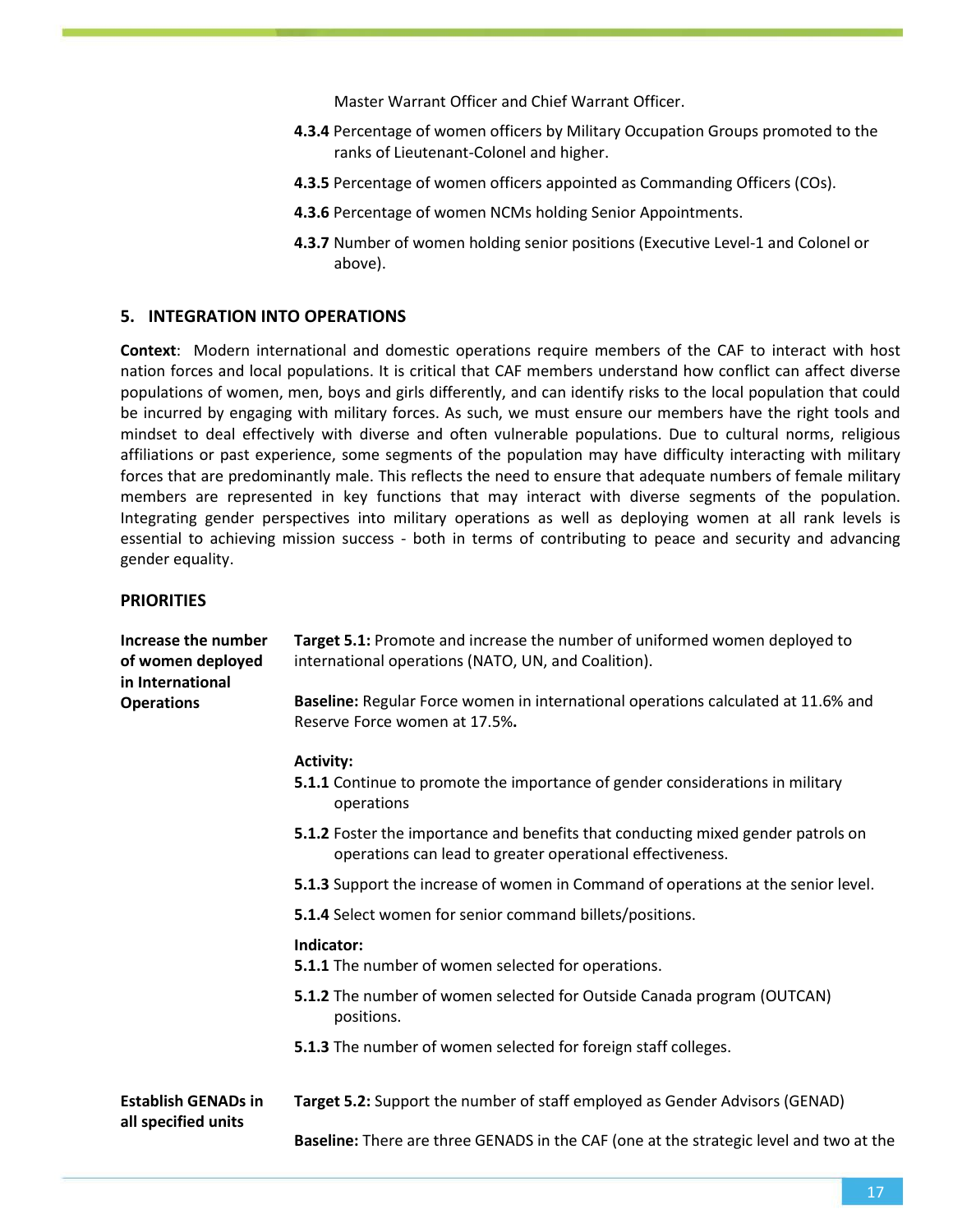operational level).

| <b>Activity:</b>                                                                              |
|-----------------------------------------------------------------------------------------------|
| <b>5.2.1</b> Continue to identify prospective staff to serve as GENADs to be able to grow the |
| capability.                                                                                   |
| 5.2.2 Provide ongoing education to all L1s on the capabilities and benefits of engaging       |

GENADs, early and often. **5.2.3** Establish and publish GENAD support material (handbooks etc.) to disseminate to all staff functions.

#### **Indicator:**

- **5.2.1** GENAD selected and functional for the Royal Canadian Navy, Royal Canadian Air Force, Canadian Army and Chief Military Personnel.
- **5.2.2** Number of GENAD deployed on operations or ready for deployment.

**Establish GFP in all specified units Target 5.3:** Gender Advisors and /or Gender Focal Points (GFP) are fully integrated in all operations (Domestic and International).

**Baseline:** Ten GFP are trained and ready to deploy.

#### **Activity:**

**5.3.1** Encourage staff to seek GFP training and education.

**5.3.2** Update of CDS directive to ensure that leaders know the requirement to have GENADs and GFPs.

- **5.3.1** Number of GFP trained and ready for deployed operations.
- **5.3.2** Number of GFP deployed.
- **5.3.3** GFP handbook or ready reference pocket guide for GFP and Commanders is published.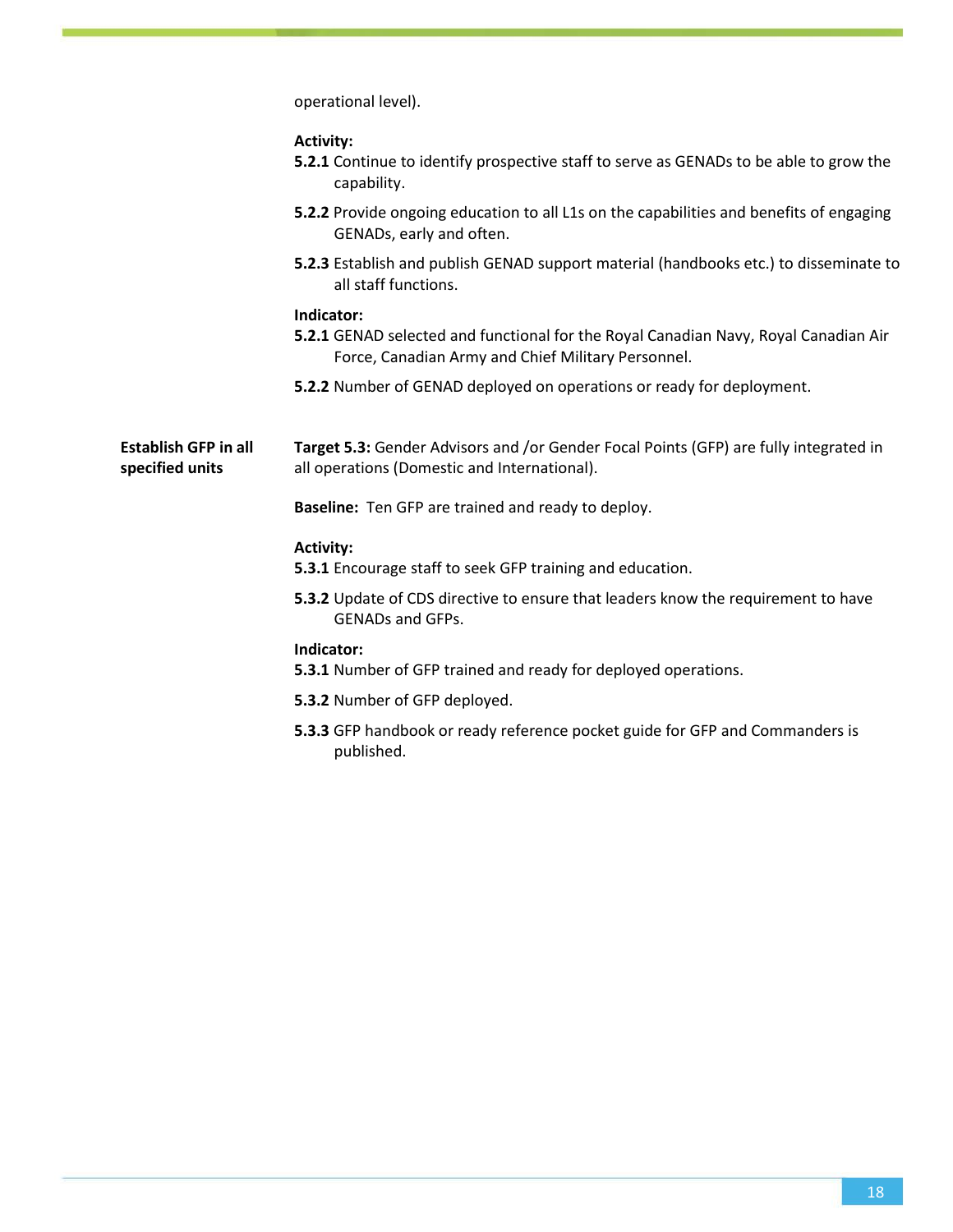# <span id="page-19-0"></span>PUBLIC SAFETY CANADA

### PUBLIC SAFETY CANADA AND WOMEN, PEACE AND SECURITY

Public Safety Canada and its various portfolio agencies will play a critical role in advancing the Women, Peace and Security (WPS) agenda over the span of Canada's National Action Plan (the Action Plan) on WPS 2017-2022. With its growing role to lead Canada's domestic response to radicalization to violence, the department will coordinate and develop policy expertise, mobilize community outreach, and enhance research in countering radicalization to violence through the Canada Centre for Community Engagement and Prevention of Violence (Canada Centre). It will also continue to lead the Government of Canada's effort to combat human trafficking.

## COUNTERING RADICALIZATION TO VIOLENCE

In June 2017, the Government of Canada announced the launch of the Canada Centre for Community Engagement and Prevention of Violence (Canada Centre), within Public Safety Canada. As a centre of excellence, the Canada Centre will engage with and support the efforts of key stakeholders including federal departments and agencies, provincial, territorial and municipal partners, researchers, community organizations, frontline professionals working to prevent individuals from radicalizing to violence.

The term "radicalization to violence" refers to a process where a person or group takes on extreme ideas or beliefs and begins to think they should use violence to support them. These acts of violence can take place in Canada or in other countries. Different people radicalize to violence for different reasons and it is not a problem facing one type of religion, culture or background.

Radicalization to violence is a complicated problem that experts internationally are still trying to understand. Public Safety Canada has been at the forefront of building the evidence base through initiatives like the Kanishka Project, which has contributed to how leading-edge approaches on countering radicalization to violence (CRV) integrate the tenets of the WPS agenda, with a central place for considering the specific needs and strengths of communities, families, women and youth.

The Canada Centre will also invest in partnerships and innovation in CRV research and domestic programming through the Community Resilience Fund.

Often there are already important capabilities and forms of expertise at the local level or in closely related fields, such as crime prevention, efforts to combat hate and conflict, and public or clinical health. As such, it is important that efforts to draw from such expertise to assess threats, as well as to prevent them, are well-grounded in research and analysis, including a detailed picture of how factors of risk – as well as factors that protect against risk – exist in particular places, at specific times.

The Canada Centre is being built on these research foundations. As a result, local intervention and prevention efforts are expected to integrate a thorough consideration of gender, diversity and the role of women from the outset. In short, GBA+ has been woven into policy, program, research and measurement and evaluation tools at the Canada Centre, and will have a central place in the development and implementation of a national CRV strategy.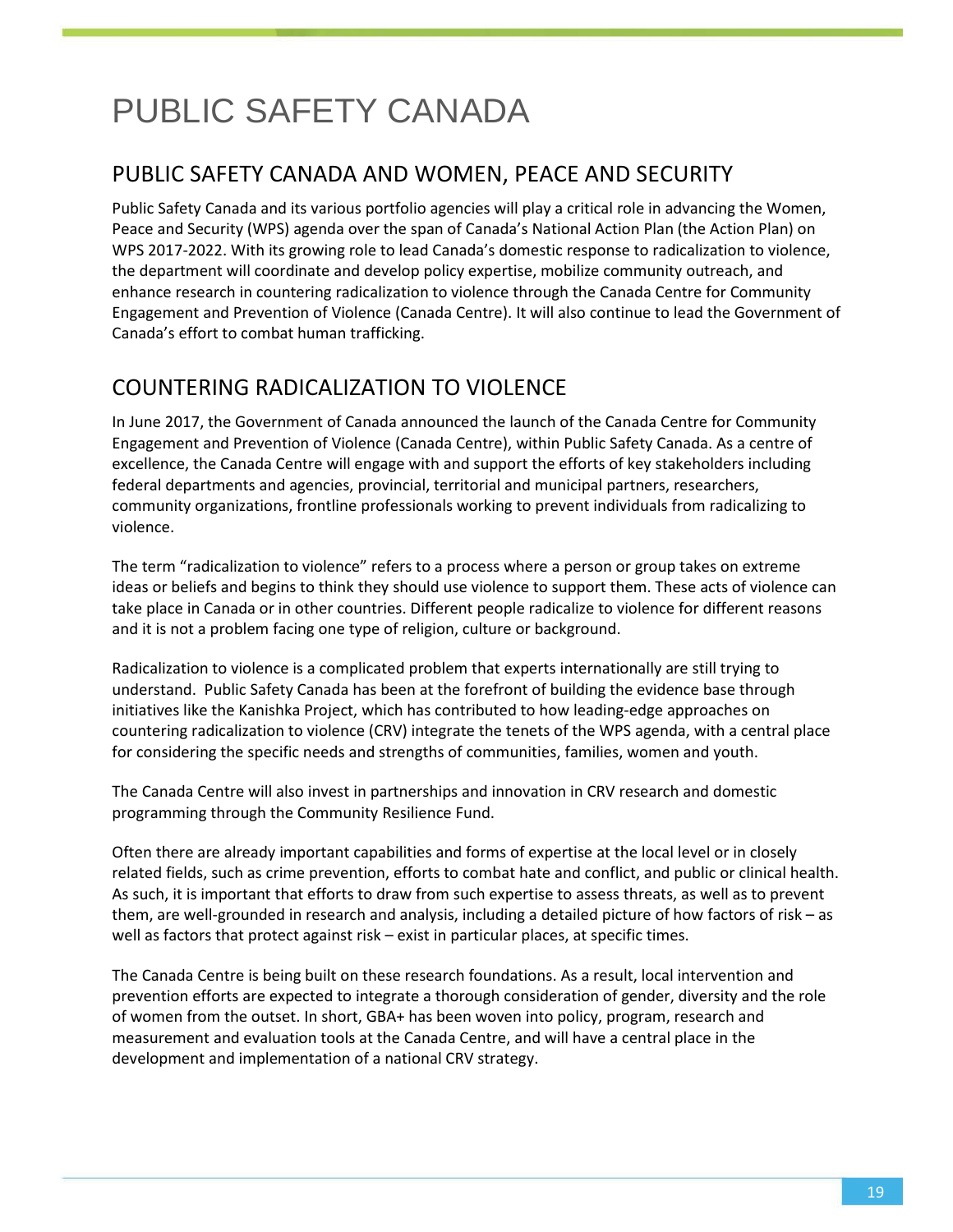This integrated approach to gender, diversity and CRV informs early investment priorities for the Canada Centre's Community Resilience Fund, which include:

- support for new or existing local intervention initiatives that aim to redirect at-risk individuals off the path of radicalization to violence;
- improve performance measurement and evaluation tools to better assess the effectiveness of prevention and intervention programs;
- **EXECT** develop research on key questions linked to policy/program design, and operational context, including barriers to communication between community members and authorities (including a focus on family members and peers), as well as effective training and information resources for frontline workers; and
- support credible voices from within communities to initiate counter-messaging and alternatives narratives that reflect local context.

The broad, collaborative approach to CRV means that Public Safety Canada is working with other departments and agencies, as well as other levels of government, to connect and complement efforts in such areas. In addition to direct collaboration with Global Affairs Canada on the WPS agenda, a number of other core federal partners for the Canada Centre have important lead roles on GBA+, including Canadian Heritage, Status of Women Canada, the Public Health Agency, and Immigration, Refugees and Citizenship Canada. Partnership with these organizations will support the Canada Centre's efforts to engage key communities, and draw on research and evidence-based programming to support Canada's CRV efforts.

Specifically, investment by the Canada Centre is expected to support lead departments and agencies in Action Plan implementation by:

- **EX a** developing evidence based-tools to support local program and practitioner needs that include gender-responsive approaches to preventing violent extremism and evaluating the impact of those interventions; and
- connecting domestic and international initiatives to better understand what works, including the intersection of gender and CRV.

Public Safety's involvement in international fora like the Global Counterterrorism Forum and the United Nations is expected to grow as the Office expands its role to lead on CRV domestically. For example, this will happen in part through collaboration and sharing of lessons amongst policy-makers, practitioners and researchers domestically with their counterparts internationally.

### **CONCLUSION**

The department's primary mission is domestic. Through its work on countering radicalization to violence and other internationally connected efforts, it will nevertheless contribute to the implementation of Canada's Action Plan on Women, Peace and Security.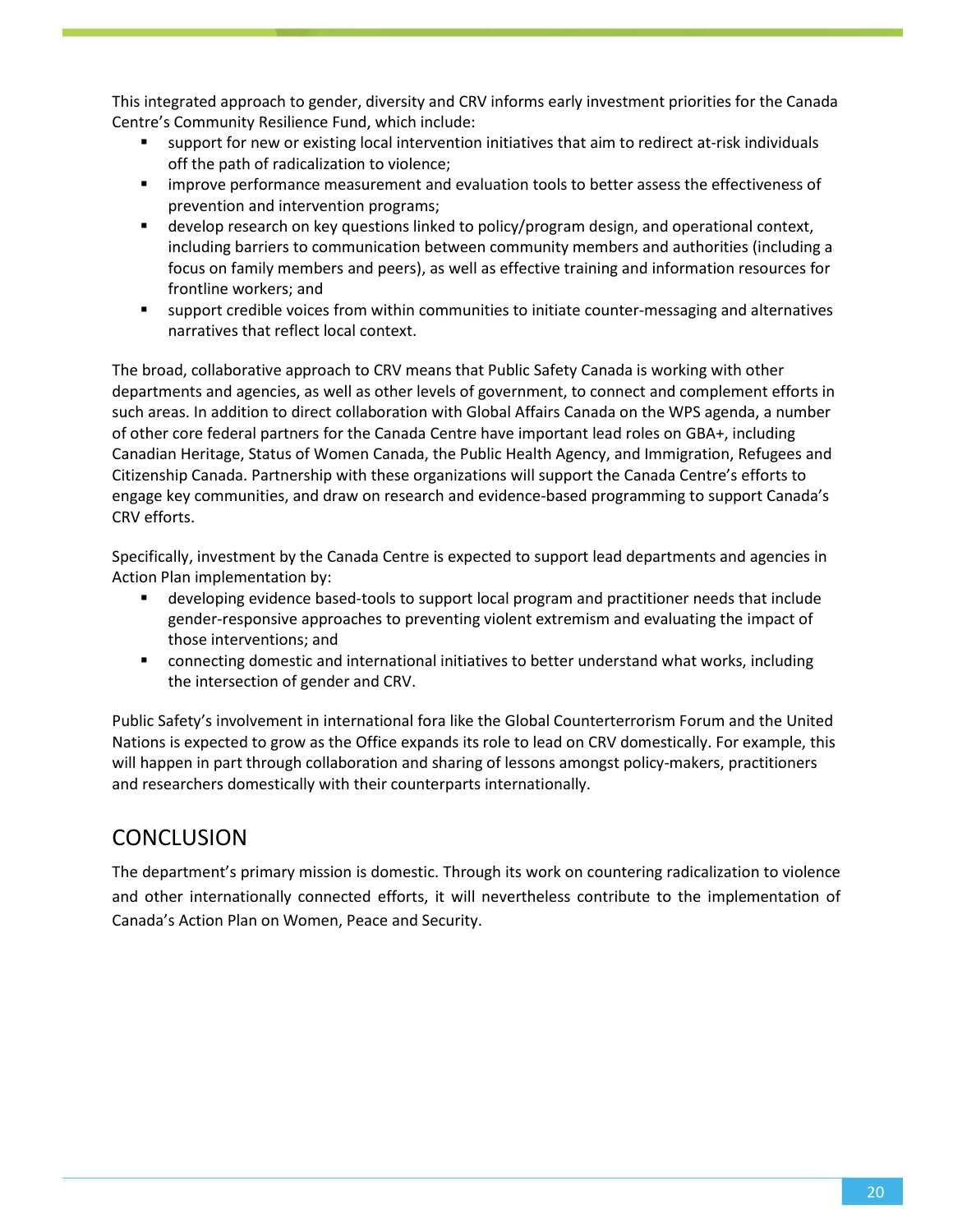# <span id="page-21-0"></span>ROYAL CANADIAN MOUNTED POLICE

## ROYAL CANADIAN MOUNTED POLICE AND WOMEN, PEACE AND **SECURITY**

Through the renewed Canada's National Action Plan (the Action Plan) on Women, Peace and Security (WPS), the Royal Canadian Mounted Police (RCMP) re-affirms and strengthens its commitment to advance gender equality and the participation, empowerment and protection of women and girls in the pursuit of peace in fragile and conflict-affected situations.

The Action Plan recognizes Canada's role in ensuring that its policies, programs, and initiatives abroad positively impact the diverse groups of women and girls living in these insecure environments. Similarly, the RCMP's contribution to the Action Plan 2017-22 acknowledges that the security of women and girls is closely linked to broader international security, and as such, women and girls must be considered and empowered in the establishment of global peace and security.

# CANADA'S INTERNATIONAL POLICE PEACEKEEPING AND PEACE OPERATIONS PROGRAM

On behalf of the Canadian Policing Arrangement, a partnership between the RCMP, Public Safety Canada and Global Affairs Canada, the RCMP manages the International Police Peacekeeping and Peace Operations (IPP) Program. In particular, the RCMP is responsible for recruiting, screening, selecting, training, and deploying Canadian law enforcement officials to international peace operations, and bilateral and other missions. This includes mission/deployment planning, assessment and reporting. Additionally, the RCMP is responsible for providing duty of care support to Canadian law enforcement personnel while in mission, and during their reintegration at home.

To date, the Program has supported the deployment of over 3,900 Canadian police officers to various peace operation missions led by the United Nations, European Union, and other multilateral organizations, as well as to diverse countries on a bilateral basis to support police development and other security sector reform efforts. Presently, Canadian officers are deployed to missions in Colombia, Haiti, Iraq, Ukraine, and the West Bank, with more deployments on the horizon. Further, a senior RCMP police officer is deployed to the Permanent Mission of Canada to the United Nations (UN) to work with the UN bodies, member states and other partners to represent the Canadian police community and to advance and advise on all matters related to Canada's police participation in UN peace operations, including the implementation of the WPS agenda.

The strength of the Program is due, in large part, to the strong representation of municipal, regional and provincial police services among the number of Canadian police officers deployed abroad. Presently, the CPA partners with 28 Canadian police agencies across Canada.

Through the IPP Program, Canadian police have directly supported WPS principles while serving in an international peace operation/mission, including the prevention and/or response to sexual and genderbased violence, and the advancement of gender equality. Key accomplishments during the first Action Plan include:

- the integration of WPS principles into pre-deployment training for all Canadian police officers deployed to international peace operations/missions;
- **the update of IPP Program police selection process to actively recruit and select women officers** for service in international operations/missions;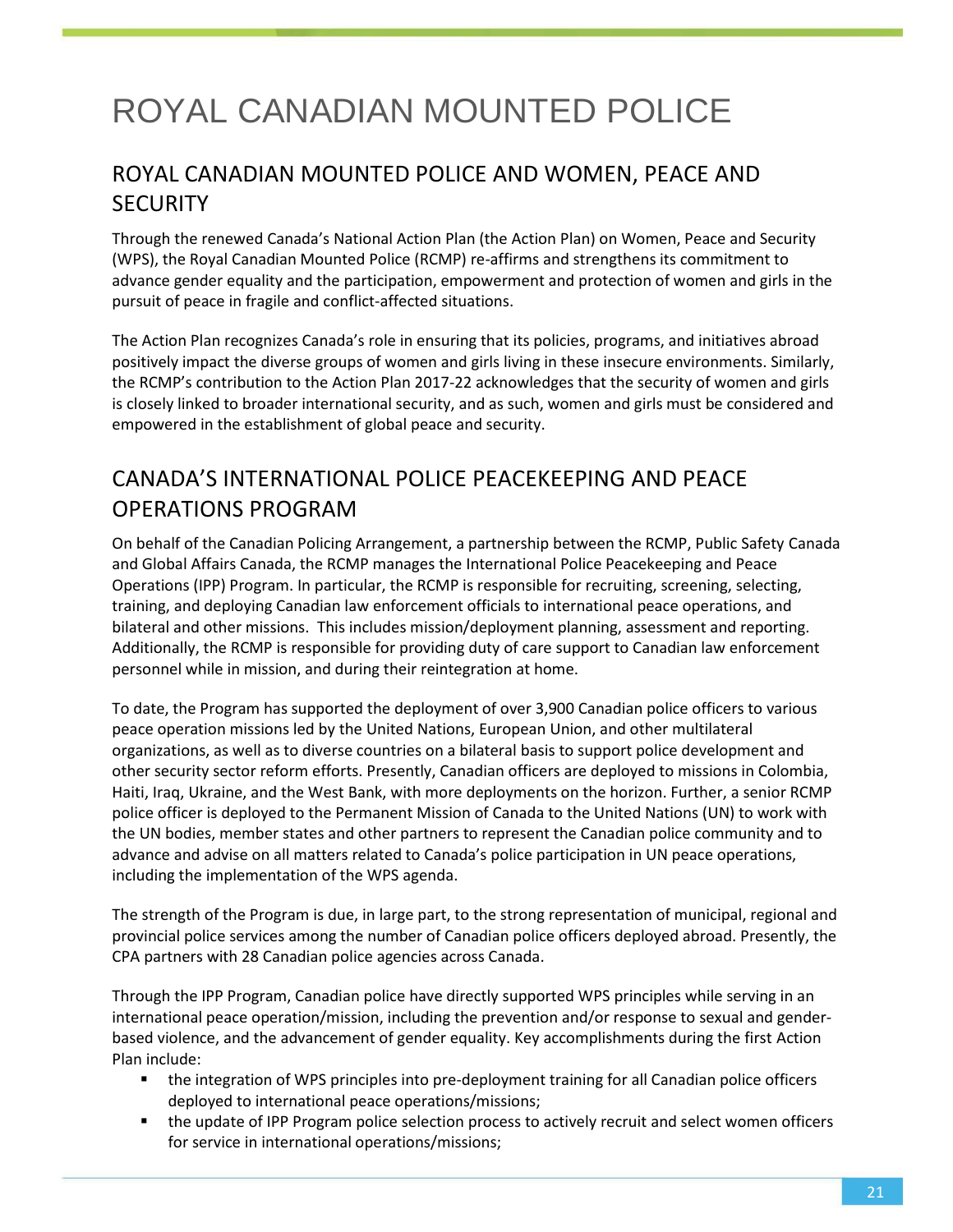- the deployment of Canadian instructors to UN All-Female Pre-Selection Assistance and Assessment Team training projects in Burkina Faso, Cameroon, Rwanda and other locations, to increase the pass rates of women police officers interested in participating in UN missions; and
- the development and implementation of policies to prevent, investigate and address sexual exploitation and abuse allegations against deployed Canadian police officers.

# COMMITMENT TO GENDER EQUALITY AND INCLUSION WITHIN THE RCMP

Promoting gender equality and increasing diversity at all levels remains a key priority for the RCMP. The RCMP's initiatives are set against the backdrop of the Government of Canada's commitment to the implementation of Gender-based Analysis Plus (GBA+), as the articulation of the government-wide approach to "gender mainstreaming." GBA+ is used to ensure that policies, programs and other initiatives are developed in consideration of gender and other diversity factors.

In late 2016, the RCMP created a new Workforce Culture and Employee Engagement (WCEE) unit, to promote gender equality and culture change over the long term. While the WCEE Strategy is currently under development, it will include implementing a targeted approach to ensure the use of GBA+ across the organization, as a way of identifying barriers and developing strategies to increase diversity, and to inform effective operational approaches. In the near term, this will include applying a GBA+ lens to recruitment and promotional policies and practices.

The WCEE activities will complement the renewal of the RCMP's National Diversity and Employment Equity Plan, to be released in 2017.

The RCMP currently has five Employment Equity National Advisory Committees:

- **RCMP Aboriginal Employee Council;**
- National Advisory Committee for Visible Minorities;
- National Women's Advisory Committee;
- National Advisory Committee for Persons with Disabilities;
- Lesbian, Gay, Bisexual, Trans/Two-Spirited National Advisory Committee.

These committees provide important recommendations through their respective senior Champions, on ways to address employment equity issues and advocate on behalf of employees at the national level and within the RCMP's Divisions. In 2018-19, a new RCMP Diversity Council will be created to link all five National Advisory Committees, and to set the strategic direction for diversity and inclusion in the RCMP.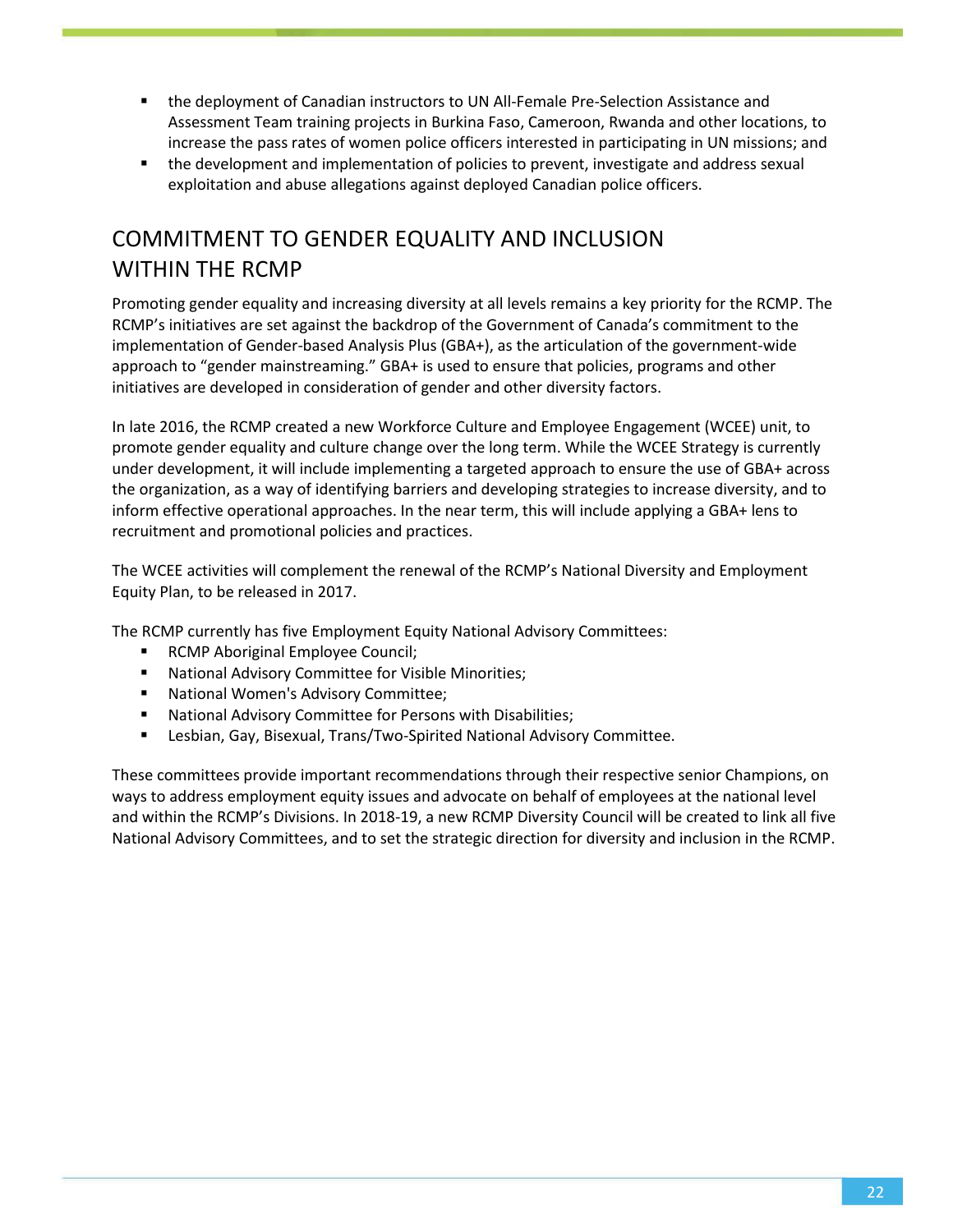# PRIORITY AREAS FOR ACTION ON WOMEN, PEACE AND SECURITY IN THE RENEWED NATIONAL ACTION PLAN

Under the renewed Action Plan, the RCMP remains committed to enhancing the participation, empowerment and protection of women and girls in fragile and conflict-affected states by taking a more gender-sensitive approach. Specifically, the RCMP will focus on four key priority areas for action: (1) strengthened governance and accountability at home and abroad; (2) enhanced capability to undertake WPS and gender analysis in the design and planning of gender-sensitive programming; (3) enhanced gender-sensitive elements within police peace operations programming in fragile and conflict-affected states, including preventing and responding to sexual exploitation and abuse; and (4) continued focus on deploying more women police officers in international peace operations/missions, especially in senior and/or influential positions.

The RCMP will undertake key activities under each priority area, as outlined below. Throughout the implementation of the Action Plan, these activities will be updated and adjusted, as required.

### **CONCLUSION**

The RCMP is committed to continued dialogue with the various partners and stakeholders on WPSrelated matters to further inform and support activities under Action Plan 2017-2022. It intends to contribute to various interdepartmental meetings and discussions with civil society, including the Action Plan Advisory Group and the Peace and Stabilization Operations Program (PSOPs) Advisory Board, to support the development and integration of gender-sensitive programming, and the sharing of lessons and practices.

In addition, the RCMP and its CPA partners will engage more within the UN, other multilateral bodies and through bilateral missions to provide leadership or influence WPS-related policies, programs and initiatives. This could include providing mentorship, sharing lessons learned and best practices, as well as supporting other actors in carrying out gender-sensitive programming.

Gender, diversity and inclusion, and their pursuit within the WPS agenda, are important. Peace support operations have become increasingly complex and sustainable progress cannot be achieved by any player acting alone. It is recognized that a comprehensive multi-disciplinary and multi-stakeholder approach is needed to collectively achieve more inclusive, equitable and stable societies, where women and girls have a permanent and meaningful seat at the table.

The RCMP's complete list of commitments, with targets, baselines, activities, and indicators to measure progress in implementation, is as follows: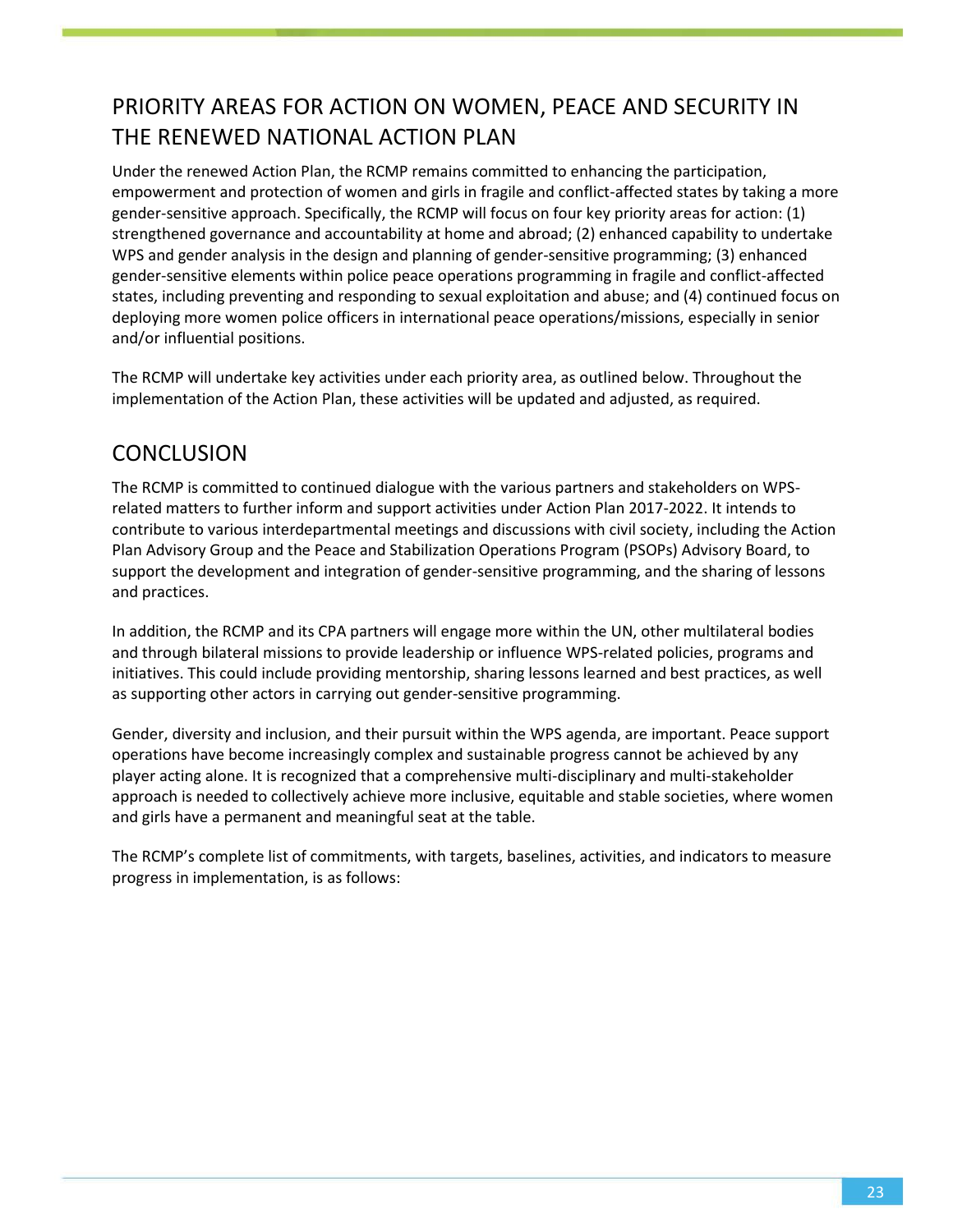### **RCMP AND THE INTERNATIONAL POLICE PEACEKEEPING AND PEACE OPERATIONS PROGRAM RCMP**

**Context:** The Canadian Police Arrangement (CPA), a partnership between the Royal Canadian Mounted Police (RCMP), Global Affairs Canada, and Public Safety Canada, seeks to advance Canadian foreign policy, and international security and development priorities and objectives. In particular, this includes supporting Canada's commitments to re-engage with the United Nations and other international partners, and to build a more secure world by providing Canada's valuable policing capabilities and expertise through the deployment of Canadian police officers and civilian law enforcement experts abroad. The CPA was renewed in 2016 until the end of fiscal year 2020-21, with annual funding of \$46.9 million until the end of fiscal year 2018-19.

The RCMP is responsible for managing the CPA deployment mechanism – the International Police Peacekeeping and Peace Operations (IPP) Program. This Program's key activities include the recruitment, screening, selection, preparation, training, deployment, support and reintegration of Canadian law enforcement personnel deployed under the CPA, as well as deployment planning, assessment, and reporting. The RCMP also provides duty of care support to Canadian law enforcement personnel while in mission, and during their reintegration home.

The IPP Program deploys Canadian law enforcement personnel to various international peace operations; international criminal courts, tribunals, commissions and enquiries; bilateral missions; short-term training and rapid response activities; as well as to multilateral institutions to support the development of international policy, standards and norms related to police peace support operations.

The IPP Program supports and advances a broad array of Women, Peace and Security (WPS)-related efforts, such as increasing the number of Canadian women deployed on peacekeeping mission, training women police in foreign countries interested in serving on UN missions; raising awareness of and investigating sexual and gender-based violence, and contributing to gender-related policy initiatives at the UN and other multilateral fora.

Civil society has an important role to play in the renewed Action Plan. The CPA and IPP Program will continue to engage with civil society through various mechanisms throughout its implementation.

| <b>PRIORITIES</b>               |                                                                                                                                                                                                                                                                                                                                                                                                                                                                                               |
|---------------------------------|-----------------------------------------------------------------------------------------------------------------------------------------------------------------------------------------------------------------------------------------------------------------------------------------------------------------------------------------------------------------------------------------------------------------------------------------------------------------------------------------------|
| Strengthen<br>Governance<br>and | Target: Systematic integration of WPS and GBA+ within the governance of the<br>International Police Peacekeeping and Peace Operations (IPP) Program                                                                                                                                                                                                                                                                                                                                           |
| Accountability                  | <b>Baseline:</b><br>In the fiscal year 2016/17, there is awareness of WPS and GBA+ within the<br>٠<br>RCMP, including within the IPP Program. Concrete actions have been taken to<br>entrench these considerations within the Program, including the addition of a<br>session on the principles of WPS in pre-deployment training for Canadian police<br>and updates to the recruitment and selection process to encourage women<br>officers to apply to deploy to a peace operation/mission. |

Baseline to be established in the fiscal year 2017/18.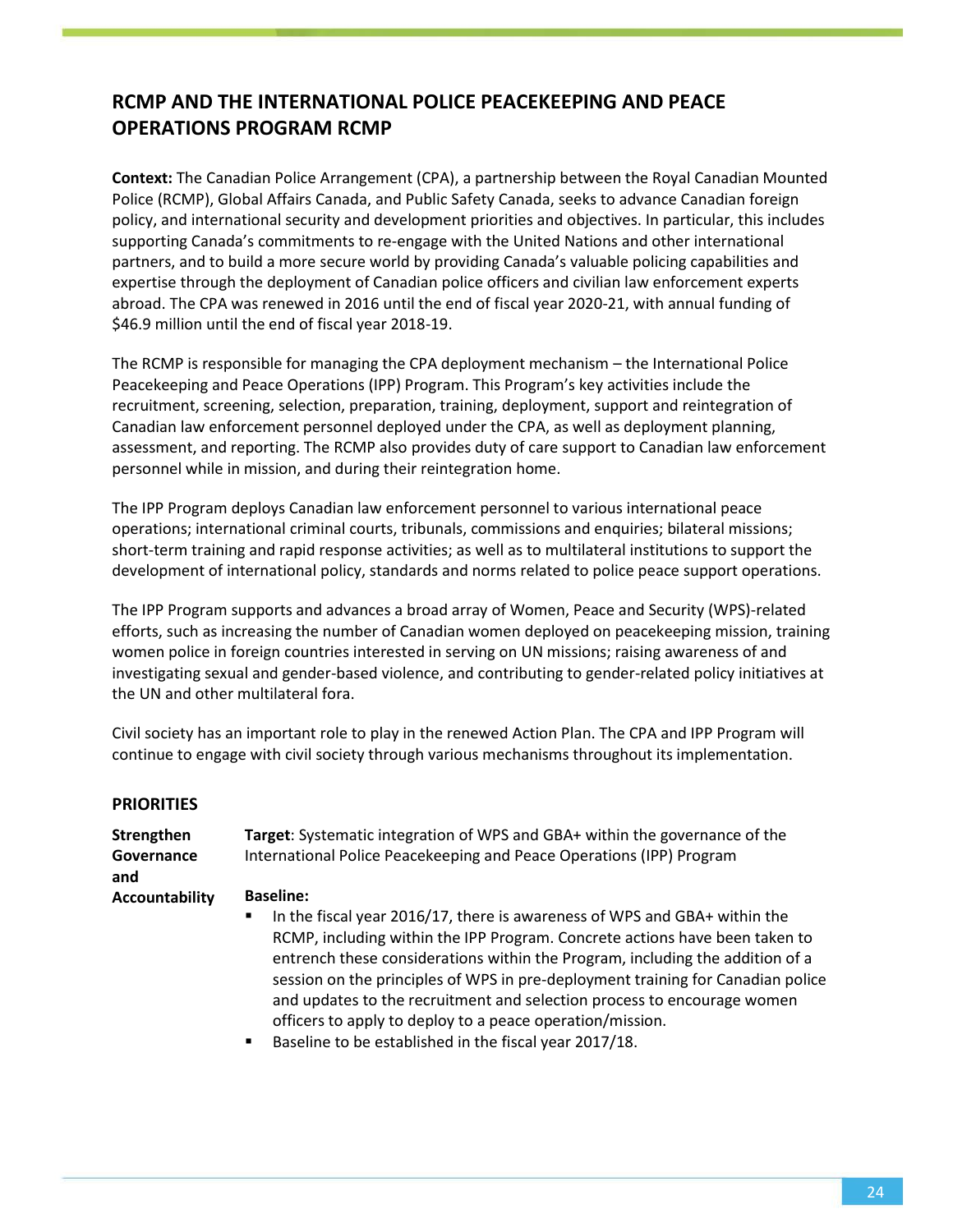#### **Activity:**

- **1.1.1** Support the new RCMP WPS Champion in leading and promoting the principles of WPS and the implementation of the Action Plan in the international program, in collaboration with the RCMP Gender and Diversity Champion and other Government Champions
- **1.1.2** Integrate the WPS principles, as well as gender perspectives into all IPP Program strategic documents, including policies, standard operating procedures, assessments, proposals and other program processes by the end of fiscal year 2018/19
- **1.1.3** Undertake a gender stocktaking exercise of the IPP Program by the end of fiscal year 2018/19 to inform the development of a plan by the end of fiscal year 2019/20 to further integrate WPS principles and GBA+ within the IPP Program

#### **Indicator:**

- **1.1.1** Number and nature of WPS-related activities and initiatives supported by the RCMP WPS Champion
- **1.1.2** Percentage of IPP Program policies, standard operating procedures, planning, assessment and reporting tools in which WPS principles and gender perspectives are integrated
- **1.1.3** Extent to which the gender stocktaking exercise of the IPP Program is complete
- **1.1.4** Extent to which a plan is developed to further integration of WPS principles and GBA+ within the IPP Program

**Target:** Further promotion of gender equality and diversity at all levels within the RCMP

**Baseline:** Enhancing gender equality and diversity at all levels is a key RCMP priority. Recent initiatives related to gender and respect include the establishment of an RCMP Gender and Diversity Champion and efforts to raise the knowledge and implementation of GBA+ within the RCMP. Additional activities to be identified by the end of fiscal year 2018/19.

#### **Activity:**

- **1.1.1** Renew the RCMP's National Diversity and Employment Equity Plan by the end of fiscal year 2017/18
- **1.1.2** Create a new RCMP Diversity Council that will set strategic direction for diversity and inclusion within the RCMP by the end of fiscal year 2018/19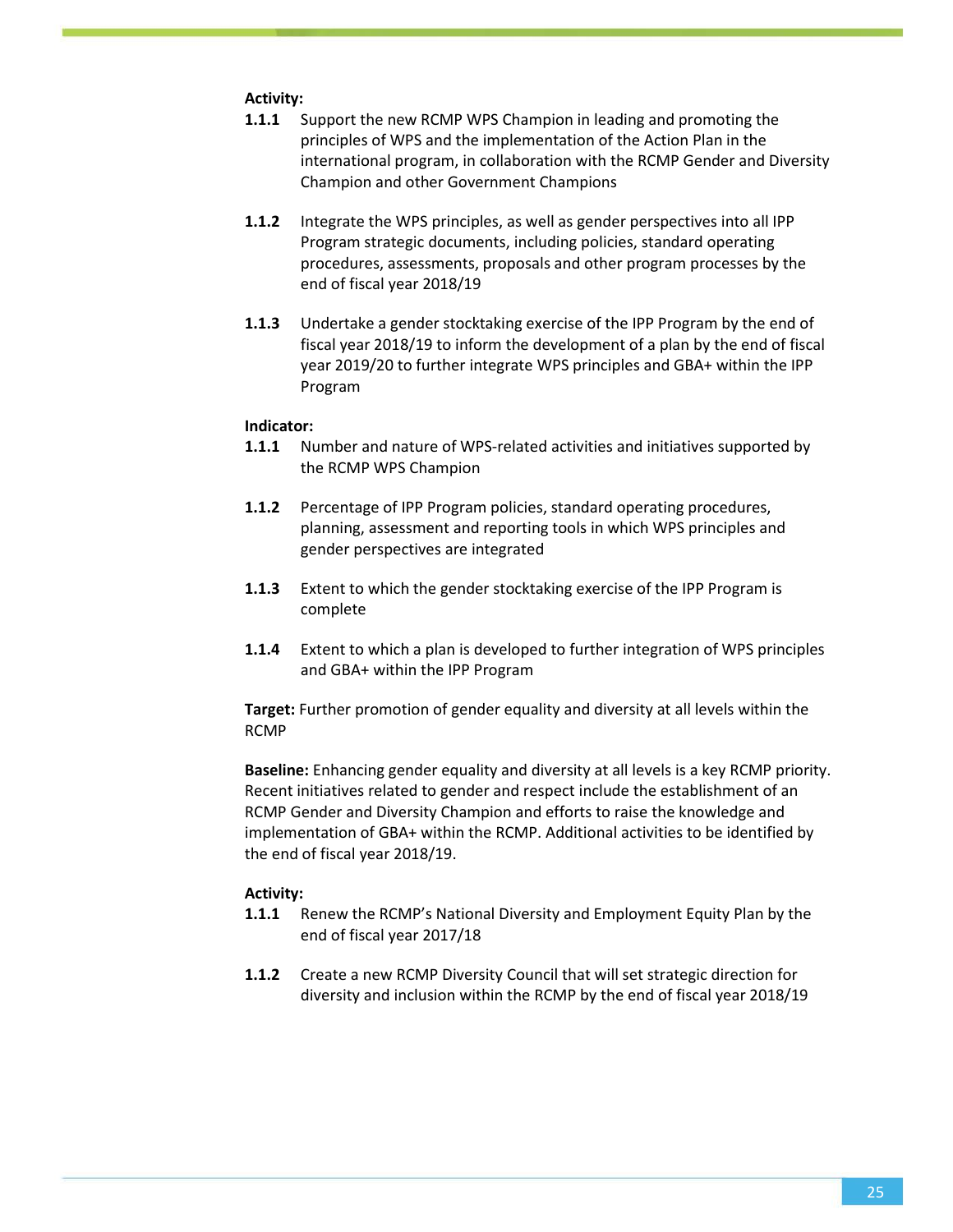#### **Indicator:**

- **1.1.1** Status of the RCMP's renewed National Diversity and Employment Equity Plan
- **1.1.2** Status of the new RCMP Diversity Council

**Target:** Increased knowledge and capacity of IPP Program personnel to design and plan gender-sensitive programming in fragile and conflict-affected states based on WPS principles and GBA+.

**Baseline:** The online Status of Women Canada GBA+ training is a mandatory requirement for IPP Program management and IPP Program personnel are also encouraged to complete it. While there is general awareness of the WPS agenda within the Program, there are few resources how on WPS principles and gender considerations are to be applied when designing and planning programming. Baseline to be determined in the fiscal year 2017/18.

#### **Activity:**

- **1.1.1** Require all IPP Program personnel to complete the Status of Women Canada online GBA+ training by the end of fiscal year 2017/18
- **1.1.2** Make GBA+ training a mandatory requirement for incoming IPP Program personnel by the end of fiscal year 2017/18
- **1.1.3** Identify additional resources and/or training on WPS and GBA+ for IPP program personnel to support further gender analysis in the context of fragile and conflict-affected states by the end of fiscal year 2018/19
- **1.1.4** Ensure that WPS and gender considerations are reflected in all IPP mission/deployment plans, assessments and reports by the end of fiscal year 2018/19

#### **Indicator:**

- **1.1.1** Percentage of IPP Program personnel that have completed GBA+ training
- **1.1.2** Extent to which the requirement for all IPP Program personnel to complete GBA+ training within 3 months of employment is mandatory
- **1.1.3** Extent to which additional resources and/or training on WPS and GBA+ are identified for IPP Program personnel
- **1.1.4** Percentage of IPP mission deployment plans, assessments and reports that include WPS and gender considerations

**Enhance capability to undertake WPS and gender analysis in the design and planning of gendersensitive programming**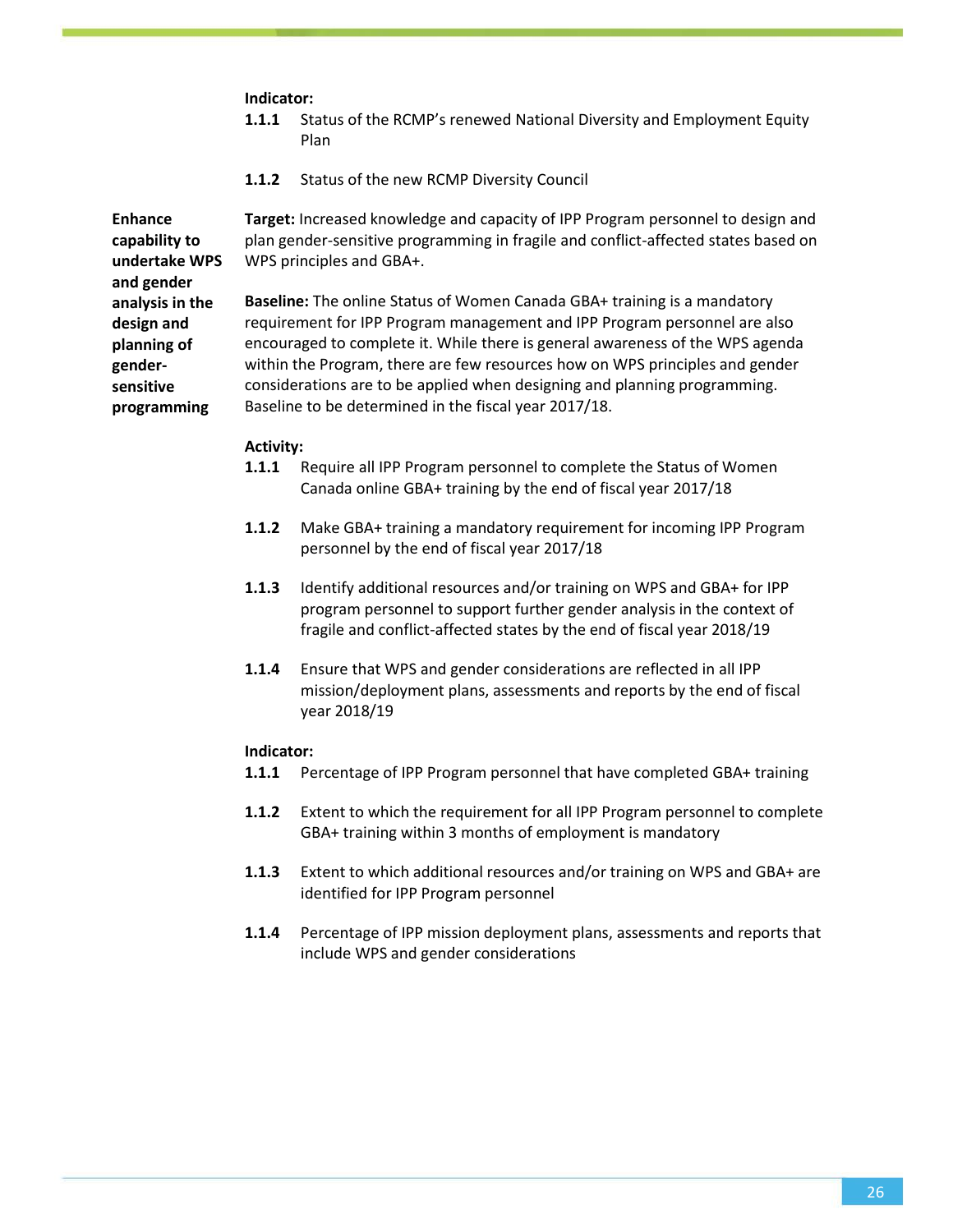**Enhance gendersensitive elements within police peace operations, including preventing and responding to sexual exploitation and abuse by UN Peacekeepers**

**Target:** Enhanced ability of Canadian police officers deployed to peace operations/missions to deliver gender-sensitive programming in fragile and conflictaffected states

**Baseline:** The RCMP provides pre-deployment training to all Canadian police officers deployed to a peace operation/mission. Pre-deployment training modules for Canadian police to be deployed include content on WPS, codes of conduct, preventing and responding to sexual exploitation and abuse (SEA), and cultural awareness. Within the IPP Program, further work is ongoing to determine how to enhance this training. The ability of Canadian police officers deployed to undertake gender-sensitive programming could also be enhanced by providing greater technical support during deployment and by greater engagement with organizations/ministries involved in or affected by gender-related issues. Baseline and additional indicators to be determined by the end of fiscal year 2018/19.

#### **Activity:**

- **1.1.1** Continue to provide pre-deployment training to Canadian police to be deployed to peace operations/missions on WPS-related issues, including on SEA.
- **1.1.2** Target deployments where one of the primary functions is related to gender issues
- **1.1.3** Develop a mechanism to provide technical support and expertise on gender-based issues and gender-sensitive programming to Canadian police deployed to a peace operation/mission by the end of fiscal year 2018/19
- **1.1.4** Review pre-deployment training on WPS and GBA+ to enhance the knowledge and abilities of Canadian police to undertake gender-sensitive programming in mission/deployment abroad by the end of fiscal year 2019/20
- **1.1.5** Develop a mechanism to engage relevant civil and/or government organizations in fragile and conflict affected countries to support the delivery of gender-sensitive programming by the end of fiscal year 2019/2020

- **1.1.1** Number and percentage of Canadian police deployed to peace operations/ missions that receive pre-deployment training on WPS-related issues.
- **1.1.2** Number and nature of IPP deployments where one of the primary functions is related to gender issues
- **1.1.3** Extent to which a mechanism exist to provide technical support and expertise on gender-sensitive programming to Canadian police deployed to a peace operation/mission
- **1.1.4** Status of the review of content related to WPS and GBA+ within the IPP predeployment training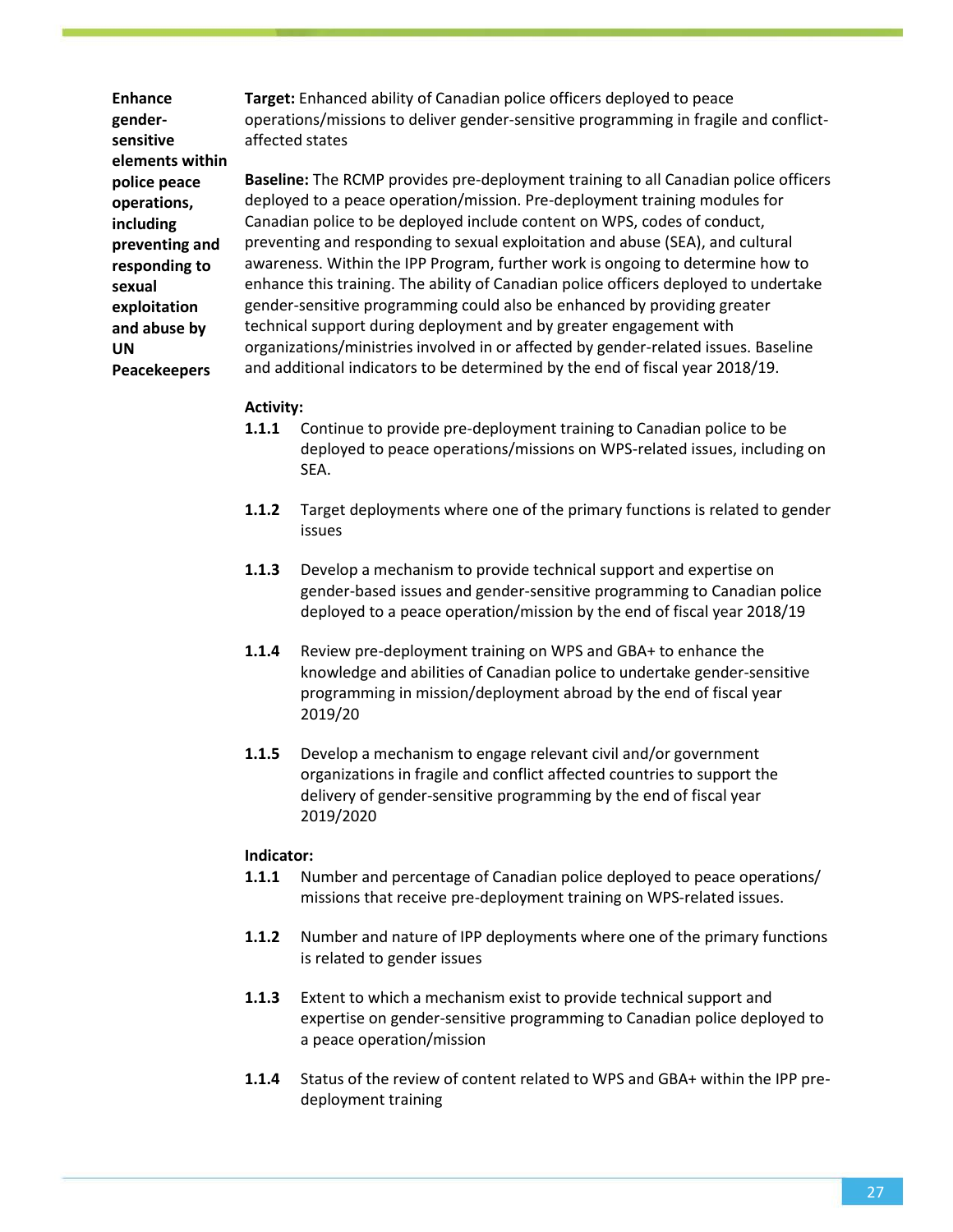**1.1.5** Extent to which a mechanism exists to engage civil and/or government organizations

**Target:** Continued work with partners to implement zero-tolerance policies on sexual exploitation and abuse (SEA) in peace operations/missions.

**Baseline:** The RCMP, and its CPA partners, strongly supports the UN's zero tolerance policy on SEA and takes all allegations of SEA or other misconduct within peace operations seriously. The RCMP also has a zero-tolerance policy on SEA by Canadian police officers in mission, and is actively engaged in preventing and responding to allegations. RCMP measures to prevent SEA include informing Canadian officers of its zero-tolerance policy prior to and during pre-deployment training in Canada, requiring officers to sign a letter prior to deployment agreeing to abide by the policy while deployed, establishing an obligation to report, and providing training on conduct, discipline SEA and other related matters. Additional indicators to be determined by the end of fiscal year 2018/19.

#### **Activity:**

- **1.1.1** Contribute to the development and implementation of Canada's Action Plan to prevent and address sexual exploitation and abuse by peacekeepers.
- **1.1.2** Report cases of sexual exploitation or abuse in peace operations/missions, allegedly perpetrated by Canadian police, based on the UN definition of sexual exploitation and abuse.

#### **Indicator:**

- **1.1.1** Extent of the RCMP's contribution to the development and implementation of Canada's Action Plan to address sexual exploitation and abuse by peacekeepers
- **1.1.2** Number of reported cases of sexual exploitation or abuse in peace operations/missions, allegedly perpetrated by Canadian police. Note, this is based on the UN definition of sexual exploitation and abuse, not that of the Criminal Code of Canada.

**Continue to focus on deploying women police officers in international peace operations /missions Target**: Deploy at least 20% Canadian women police to peace operations/missions under the IPP Program, including in senior and/or influential positions **Baseline:** The RCMP recognizes that the participation of Canadian women police is paramount to the success of international police peace operations and missions. The IPP Program aims to meet or exceed the UN target of having 20% women in police missions. A survey to determine the opportunities and barriers related to women's participation is under development. The results of this survey will inform the development of an action plan to identify and address barriers impeding the active and meaningful participation of women in international police peace operations.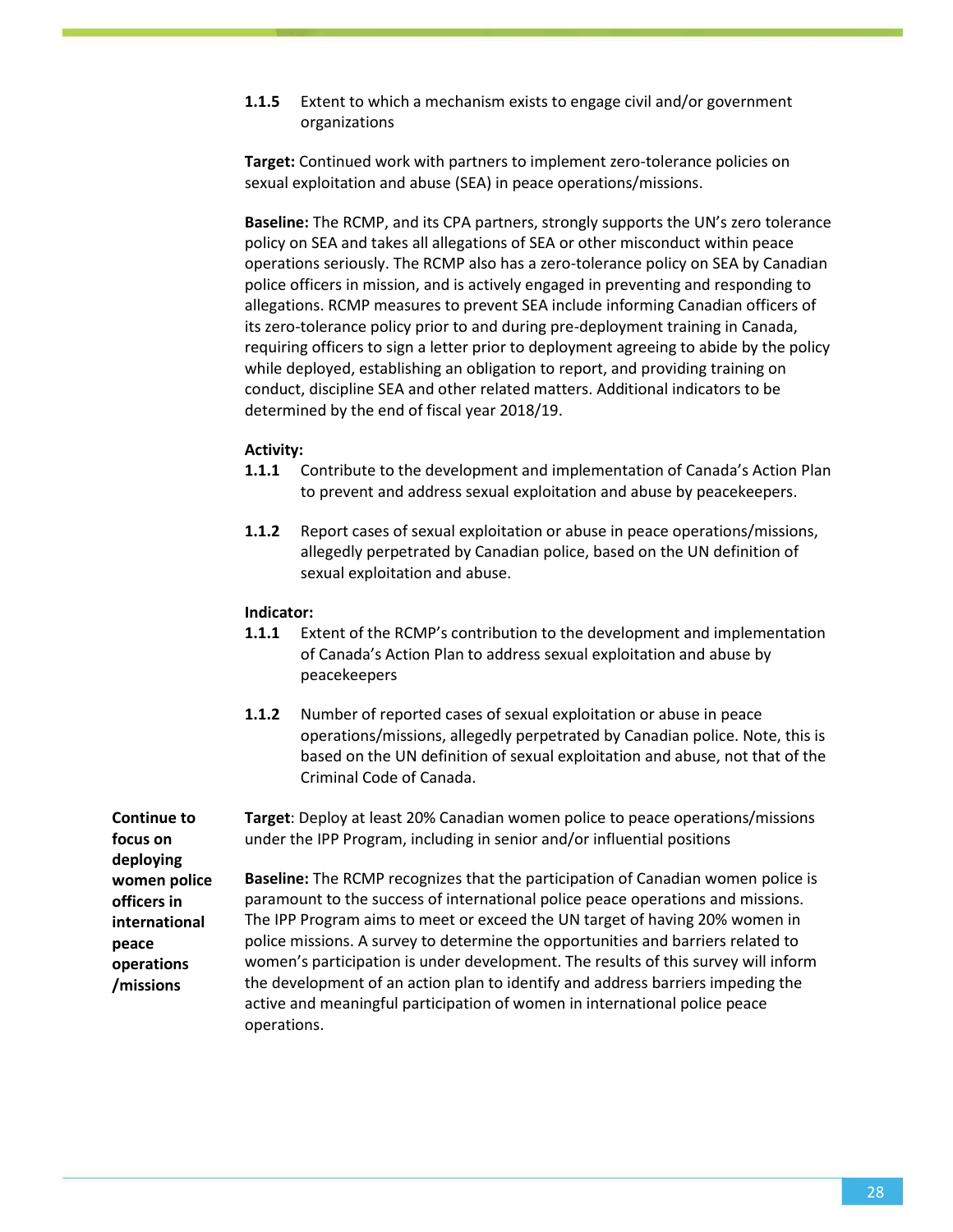#### **Activity:**

- 1.1.1 Target the deployment of 20% Canadian women police in peace operations/missions under the IPP Program
- 1.1.2 Conduct a survey of RCMP and other Canadian women police to determine opportunities for and barriers to women's participation in peace operations/missions by the end of fiscal year 2017/18
- 1.1.3 Develop an action plan to reduce and/or eliminate barriers identified by the survey by the end of fiscal year 2018/19
- 1.1.4 Pursue senior and/or influential positions within the UN, other multilateral bodies and missions for Canadian women police officers

#### **Indicator:**

- 1.1.1 Number and percentage of Canadian women police deployed to an peace operation/mission under the IPP Program
- 1.1.2 Extent to which the survey of Canadian police women has been implemented
- 1.1.3 Extent to which an action plan to support women's participation has been developed
- 1.1.4 Number and nature of senior and/or influential positions held by a Canadian women police officer

**Target:** Continued collaboration with the UN, police-contributing countries and other partners to foster the participation of women in peace operations/missions

**Baseline:** Through various mechanisms, the IPP program supports the UN and other partners in increasing the number of women police deployed to international operations/missions. For instance, since 2014, Canada has deployed Canadian police instructors to the UN's All-Female Pre-Selection Assistance and Assessment (SAAT) training projects in Benin, Guinea, Niger, Togo, Rwanda, Burkina Faso, and Cameroon, as well as to a similar training project for men and women in Colombia. These projects are aimed at helping increase the number of women police officers from these countries who are selected to serve on UN peacekeeping missions by preparing candidates to meet UN testing requirements. Additional activities to be determined by the end of fiscal year 2018/19.

#### **Activity:**

1.1.1 Continue to actively support the UN's efforts to recruit, select and deploy more women police officers for peace operations/missions, including through the deployment of Canadian instructors to All-Female Pre-Selection Assistance and Assessment Teams (SAATs), curriculum development, and other initiatives

#### **Indicator:**

1.1.1 Number and nature of initiatives to train and/or support women from foreign countries to participate in international peace operations/missions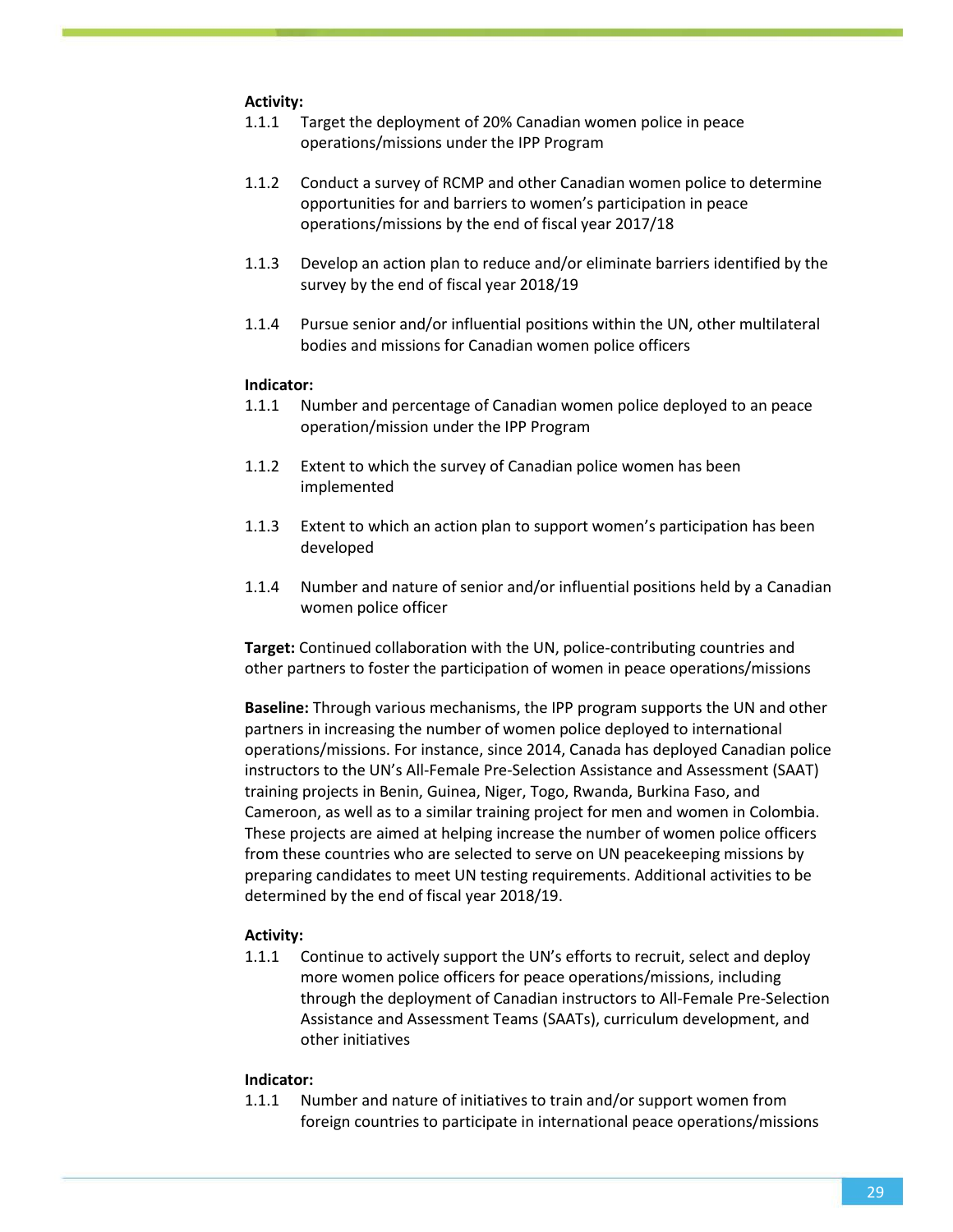# <span id="page-30-0"></span>STATUS OF WOMEN CANADA

### STATUS OF WOMEN CANADA AND WOMEN, PEACE AND SECURITY

The Government of Canada continues to prioritize the advancement of gender equality, supported by the implementation of Gender-based Analysis Plus (GBA+) across all federal departments and agencies. Status of Women Canada (SWC) is the lead for the implementation of the Government's commitment to apply GBA+.

SWC's primary role is building GBA+ capacity across federal organizations. This includes the development and provision of tools and training to federal departments and agencies. SWC provides introductory training for all government employees through its online course and collaborates with departments on more targeted training for specific sectors, including the security and defence sector.

On an ongoing basis, SWC provides direct GBA+ expertise and advice on key Government of Canada initiatives, including activities of Canada's National Action Plan (the Action Plan) on Women Peace and Security (WPS) partner departments, to ensure that all plans, programs and/or initiatives and peace support operations are responsive to gender considerations.

## STATUS OF WOMEN CANADA'S ROLE AND APPROACH TO GENDER-BASED ANALYSIS PLUS

The *GBA+ Action Plan (2016-2020)* launched by Status of Women Canada, the Privy Council Office and the Treasury Board Secretariat, laid out detailed commitments to increase the integration of GBA+ across government, including:

- enhance GBA+ training and capacity in key sectors across government;
- convene 'clusters' of like-minded departments to promote information-sharing and collaboration among members in order to support sustainable GBA+ implementation across the federal government;
- increase accountability, monitoring, and reporting through the collection and analysis of detailed GBA+ reports from all departments and by developing a more robust monitoring framework; and,
- increase the availability of information to inform rigorous GBA+.

Since the tabling of the GBA+ Action Plan, significant progress has been made in all areas, including measures to create new requirements for GBA+ in Cabinet proposals, establishment and strengthening of networks, GBA+ implementation survey, and enhanced GBA+ training and tools for officials.

The Government of Canada published its first-ever gender-based assessment of budgetary measures in Budget 2017. This set Canada on a path of continuous improvement in ensuring that gender is considered in all stages of the budget cycle, and reinforced the requirement for departments to integrate gender perspectives into their work. The Government has directed that GBA+ be integrated into Departmental Results Frameworks, Departmental Plans and performance reporting, thereby strengthening the ability to monitor the impact of GBA+ on government program, policies and/or initiatives. The Government of Canada has also directed that GBA+ be integrated into the design and conduct of future government consultations.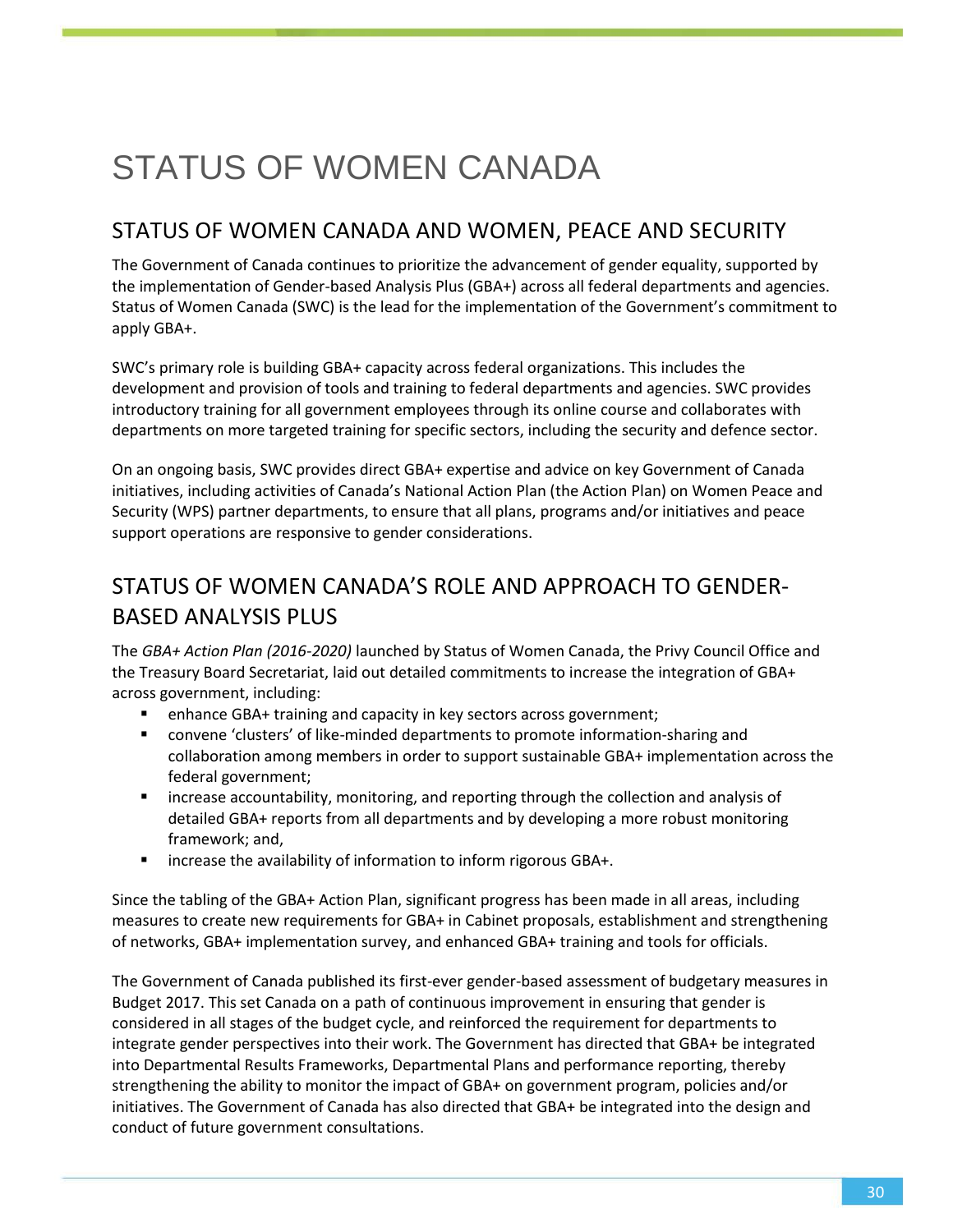# COLLABORATION WITH ACTION PLAN PARTNERS ON WOMEN, PEACE AND SECURITY

SWC works particularly closely with the lead Action Plan partner departments (Global Affairs Canada, the Royal Canadian Mounted Police (RCMP), and the Department of National Defence (DND)/the Canadian Armed Forces (CAF)) to increase their capacity to apply a gender and diversity lens to their policies, plans and operations.

SWC is leading the development and implementation of the strategy to address gender-based violence, in which DND/CAF and the RCMP are partners. In conjunction with the strategy, SWC is supporting Action Plan lead partners on internal cultural change initiatives geared to increasing the number of women able to deploy in support of peace operations. Specifically:

- SWC has been working with the RCMP and DNA/CAF to help them develop their internal capacity to apply GBA+ - a "gender lens" in Women, Peace and Security (WPS) terminology – to their internal policies, plans and programs in support of their internal culture change initiatives. This has included the collaborative development of advanced GBA+ training for policy personnel;
	- **Timeline:** RCMP and DND/CAF collaborated with SWC, the Centre for Intercultural Learning and five other operational organizations in the design and implementation of advanced GBA+ training for the security and defence sector in February 2017
- SWC is also working with various partners (including the RCMP and DND/CAF) on initiatives to address gender-based violence, including participating in the development of a new federal regime to ensure federal workplaces are free from harassment and sexual violence.
	- **Timeline**: Fall 2019
- SWC is also supporting the RCMP in reviewing current gender- and culturally-sensitive training policies for federal front-line law enforcement officers to ensure that they are strong and effective and in building GBA+ capacity, in keeping with additional commitments outlined in the mandate letter of the Minister of Status of Women.
	- **Timeline**: RCMP developing cultural competency training by fall 2019, **as part of the SWC-led federal Gender-Based Violence Strategy.**

Status of Women Canada also works closely with Global Affairs Canada in preparing for and in negotiating the Agreed Conclusions of the annual UN Commission on the Status of Women, which includes advancing the Government of Canada's position on WPS.

### **CONCLUSION**

SWC will continue to promote and support the integration of GBA+ across government, including through the development of new training and tools.

SWC will be working with federal organizations, particularly with lead Action Plan partner departments (Global Affairs Canada, the RCMP, and the DND/CAF) to identify and document best practices that can be shared publicly, including at the international level.

As a means of showcasing Canada's leadership on GBA+ and in order to engage key experts, SWC will host a national GBA+ roundtable in 2018, with a focus on sharing results and best practices, and on engaging men in advancing equality.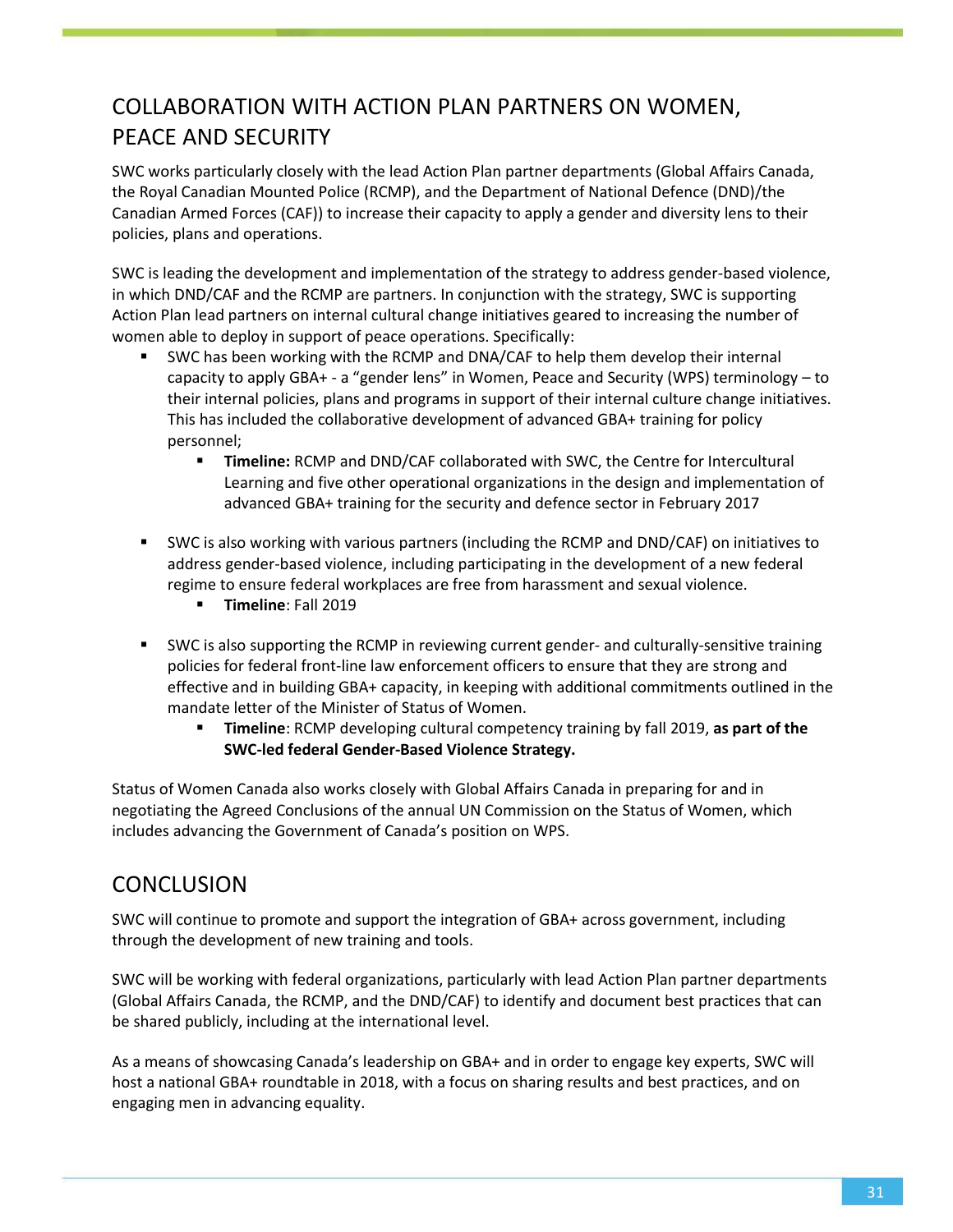# <span id="page-32-0"></span>IMMIGRATION, REFUGEES AND CITIZENSHIP CANADA

# IMMIGRATION, REFUGEES AND CITIZENSHIP CANADA AND WOMEN, PEACE AND SECURITY

In keeping with the principles of the Canadian National Action Plan (the Action Plan) on Women Peace and Security (WPS), the department of Immigration, Refugees and Citizenship Canada (IRCC) recognizes that women and children are particularly vulnerable to being targeted for sexual and gender-based violence in situations of conflict and state fragility. As a result, the Department has put in place a number of policies and programs designed to provide protection to women and children in protracted conflict situations.

### CONTRIBUTIONS ON THE INTERNATIONAL STAGE

On the international stage, following the September 2016 New York Declaration, IRCC, Global Affairs Canada and relevant partners have been actively engaged in the United Nations (UN) process of developing the Global Compacts on Refugees and on Safe, Orderly, and Regular Migration, which aim to improve how the international community responds to large movements of migrants and refugees. IRCC and the Government of Canada is advocating for Global Compacts that provide concrete actionable measures that strengthen and better protect vulnerable refugees and migrants on the move, including women and girls.

### PROTECTING REFUGEES

IRCC places a high priority on the protection of refugee women and recognizes their unique protection needs. Through the Women at Risk program, Canada provides resettlement opportunities to women abroad in precarious or permanently unstable situations who do not have the formal protection of a family unit. This includes women who are experiencing significant difficulties, such as harassment by local authorities or members of their own communities.

A recent initiative is the Government's response to the June 2016 UN Report which concluded that the Islamic State of Iraq was committing genocide towards Yazidis, particularly women and girls. In response, Canada committed to resettle 1,200 Yazidi women and girls and other survivors of Daesh by the end of 2017.

# CONSIDERATIONS IN THE ASYLUM SYSTEM REGARDING GENDER-RELATED PERSECUTION

In addition to programs for resettling vulnerable women and children from abroad, the in-Canada asylum system provides gender-specific protection to in-Canada refugee claimants who have fled conflicts or fragile states. The Department has developed specific program delivery instructions with respect to processing in-Canada claims for refugee protection of minors and other vulnerable persons. Provisions include ensuring a vulnerable person's physical comfort; being sensitive to cultural and gender issues; and efforts to allow victims of sexual violence the option of choosing the gender of the interviewing officer.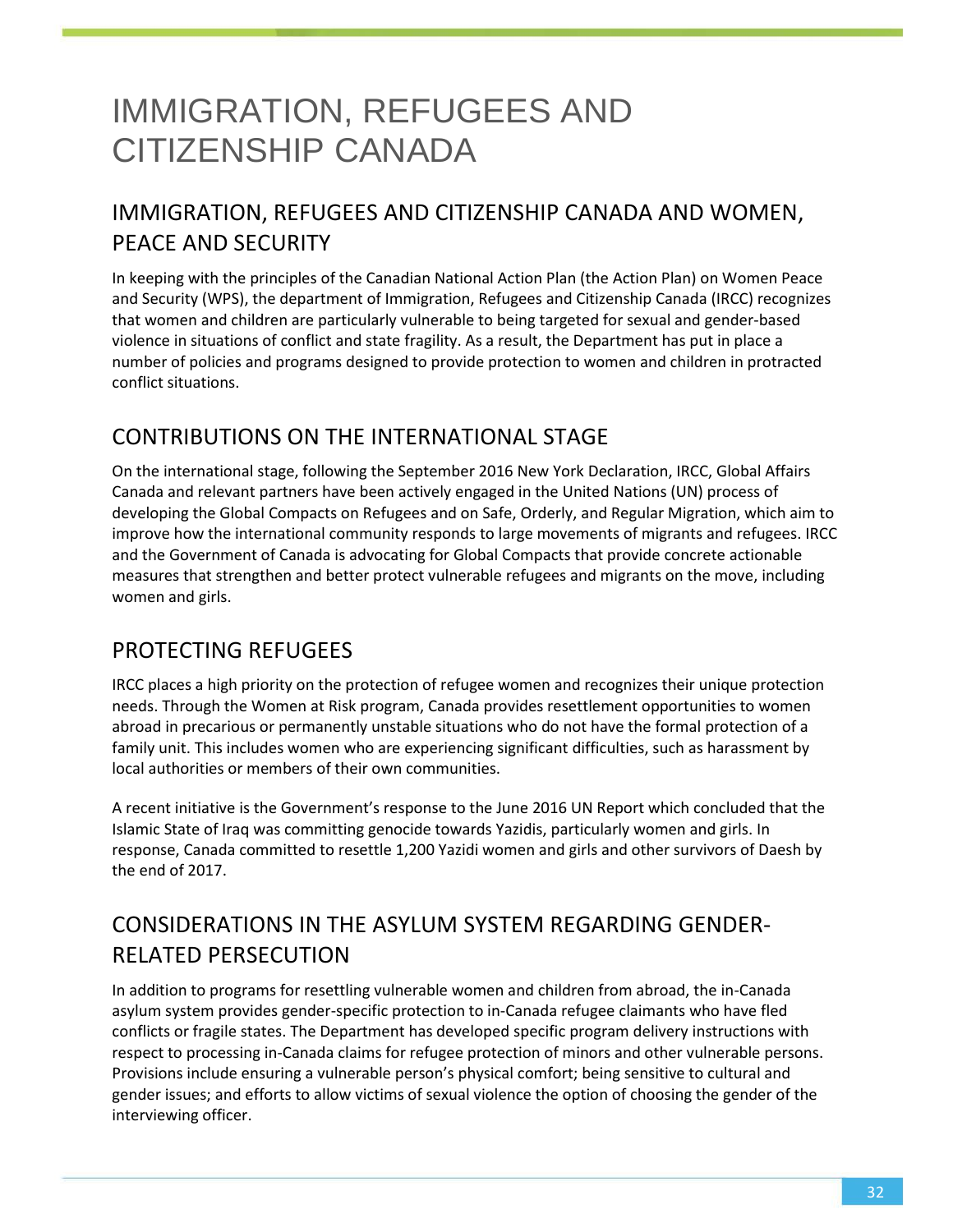Additionally, the Immigration and Refugee Board of Canada (IRB), which hears asylum claims, has a set of guidelines specifically on how to treat vulnerable groups, including women refugee claimants fearing gender-related persecution. In May 2017, the IRB also announced a new Guideline to promote greater understanding of cases involving sexual orientation and gender identity and expression, and the harm individuals may face due to their non-conformity with socially accepted norms. This Guideline aims to promote a greater understanding of the diversity and complexity that can be associated with having diverse sexual orientation and gender identity and expression; establish guiding principles for decisionmakers in adjudicating cases; and provide parties with a clearer understanding of what to expect when appearing before the IRB.

## SUPPORTING SETTLEMENT AND INTEGRATION IN CANADA

IRCC also recognizes the significant contributions that newcomer women make to the economic, social, civic, and cultural life of Canada, and their key role in the settlement and integration of the family unit once they have arrived to Canada. Migration to Canada can bring many opportunities for women, but can also include distinct and multiple challenges such as navigating a new language, work transitions, childcare responsibilities, developing new networks, and shifts in family dynamics. To address these challenges, the Settlement Program funds a range of targeted settlement services that can be accessed by newcomer refugee women such as mentoring, information and orientation on rights and responsibilities, women's only employment and language supports, and family and gender-based violence prevention support. In addition, child-minding and transportation services are offered to ensure that mothers, who may be the ones who primarily take on childcare responsibilities and feel unable to physically attend meetings or courses, are able to access these integration services.

In 2016-17, 338,313 unique clients accessed at least one settlement service; of those, 59% (198,853) were women.

In support of the Syrian resettlement effort, Canada funded enhancements to support the unique settlement needs of Syrian refugee women. These included additional conversation circles specifically for women to enable them to establish valuable social connections, learn about available community supports, practice their new language skills, and reduce isolation.

# ACTIONS TO ADDRESS GENDER-BASED VIOLENCE OF NEWCOMERS TO CANADA

The Department recently rolled out three years of new programming, which includes new and innovative gender-based violence interventions for newcomer women and families, including activities to mitigate the risks of exposure to gender-based violence by strengthening knowledge of Canadian laws, social cohesion, and referrals to essential community supports specializing in violence prevention. Many service provider organizations have strong partnerships with local transition houses, police, and key emergency services.

In April 2017, IRCC removed a regulatory requirement that applied to some sponsored spouses or partners of Canadian citizens and permanent residents to live with their sponsor for two years as a condition to maintaining their permanent resident status. Previously, conditional permanent residence was in place for sponsored spouses or partners of Canadian citizens and permanent residents who were in a relationship of two years or less and had no children in common at the time of their sponsorship application. Sponsored spouses or partners were required to live with their sponsor for two years or risk losing their permanent resident status. Eliminating conditional permanent residence addresses concerns that vulnerable sponsored spouses or partners may stay in abusive relationships out of fear of losing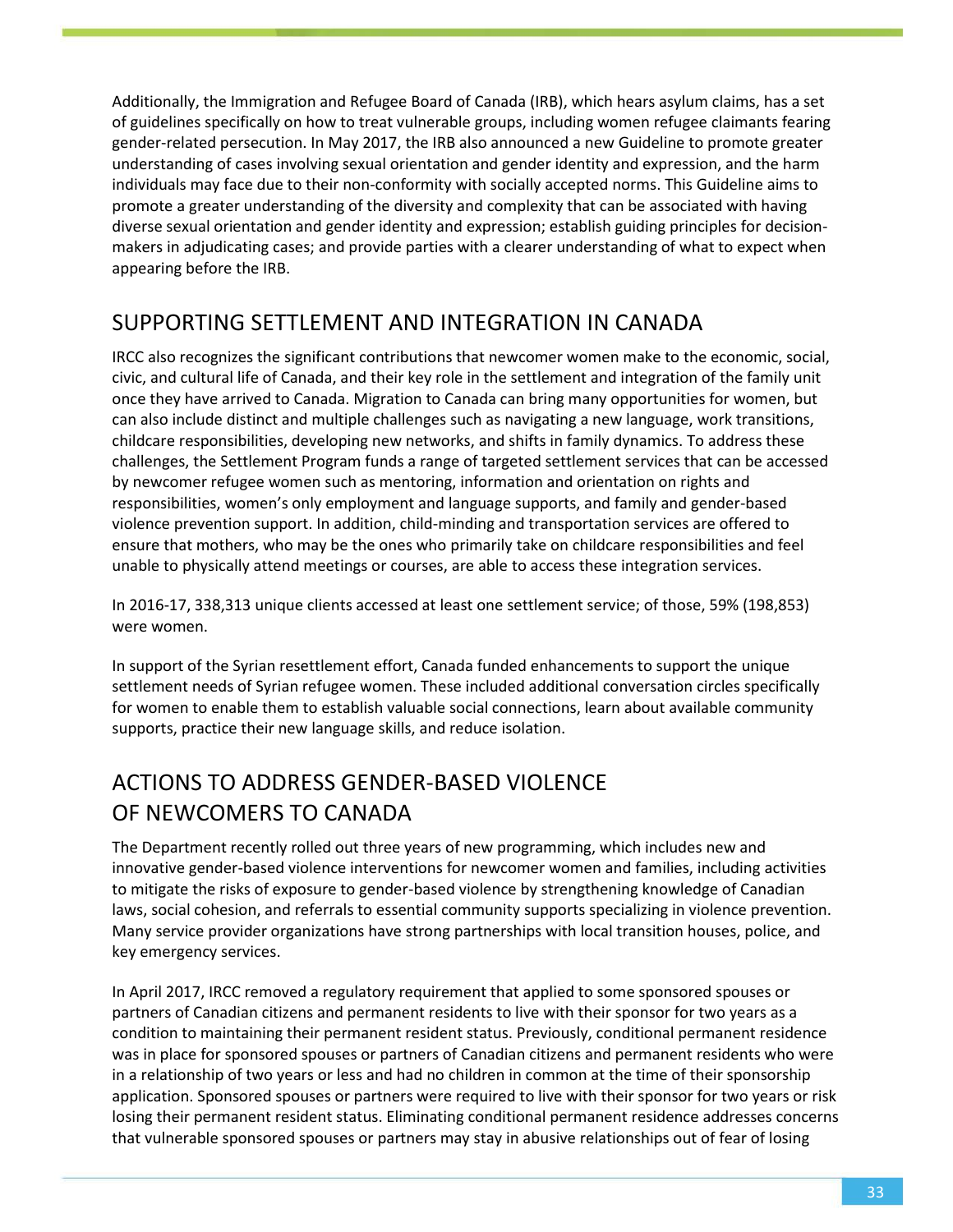their permanent resident status. This change is aligned with overall government efforts to support gender equality and combat gender-based violence.

### ACTIONS TO REDUCE VULNERABILITY IN THE IMMIGRATION SYSTEM

IRCC has taken other steps designed to reduce vulnerability in the immigration system. In June 2015, a regulatory amendment to increase the minimum age of a recognized spouse from 16 to 18 in all permanent and temporary immigration programs came into effect. This was intended to decrease the number of potentially vulnerable young spouses immigrating to Canada who may not have the capacity to act in their own best interest, and could prevent some forced marriages from occurring. At the same time, regulations came into force to ensure that marriages that were conducted by proxy, telephone, fax, Internet or other similar forms (i.e. marriages where one or both parties were not physically present at the marriage ceremony), would no longer be recognized within permanent and temporary immigration programs.

## INTEGRATION OF GENDER-BASED ANALYSIS PLUS IN IRCC'S POLICIES AND PROGRAMS

IRCC is committed to integrating Gender-based Analysis Plus (GBA+) to assess the potential impacts of its policies, programs, services and other initiatives on diverse groups of women, men and genderdiverse people, taking into account gender and other identity factors (e.g. race, ethnicity and religion).

As a supporting partner organization to the Action Plan, IRCC will continue to integrate the principles of gender equality, diversity and inclusion into its ongoing and future policies and programming, and provide protection to women in vulnerable situations abroad. IRCC will also continue to consider its role and opportunities as an Action Plan supporting partner during the first year of the Action Plan's life span, to ensure that the Department maximizes its potential in contributing to the implementation of the WPS agenda.

# FORWARD-LOOKING APPROACH: PRIORITY AREAS TO SUPPORT ACTION PLAN IMPLEMENTATION

The Department has set out three priority areas for integrating the Action Plan into its activities as a supporting partner in response to helping women and girls in conflict zones. These priorities consist of governance, accountability and training/education.

#### **1. GOVERNANCE**

The Department's first priority area for integrating the Action Plan into its activities is governance. Stemming from the Immigration and Refugee Protection Act, its regulations, and the operational guidance provided to staff, IRCC strives to ensure that gender and human rights factors are considered in the Department's policies, programs and processes. In addition, IRCC uses GBA+ as an analytical tool to bring gender and identity perspectives into its work. This allows for a more integrated and comprehensive understanding of the impacts and implications of policies, programs and initiatives on women and girls, especially where the vulnerability of individuals is of particular concern. IRCC is looking to strengthen the use of GBA+ in the Department's assessment of policies, programs and procedures, including existing policies or operational guidance, as part of IRCC's support of the Action Plan.

The second objective is to ensure IRCC's international engagement on the Action Plan. This objective will be met by encouraging the inclusion of gender perspectives in IRCC contributions to international fora,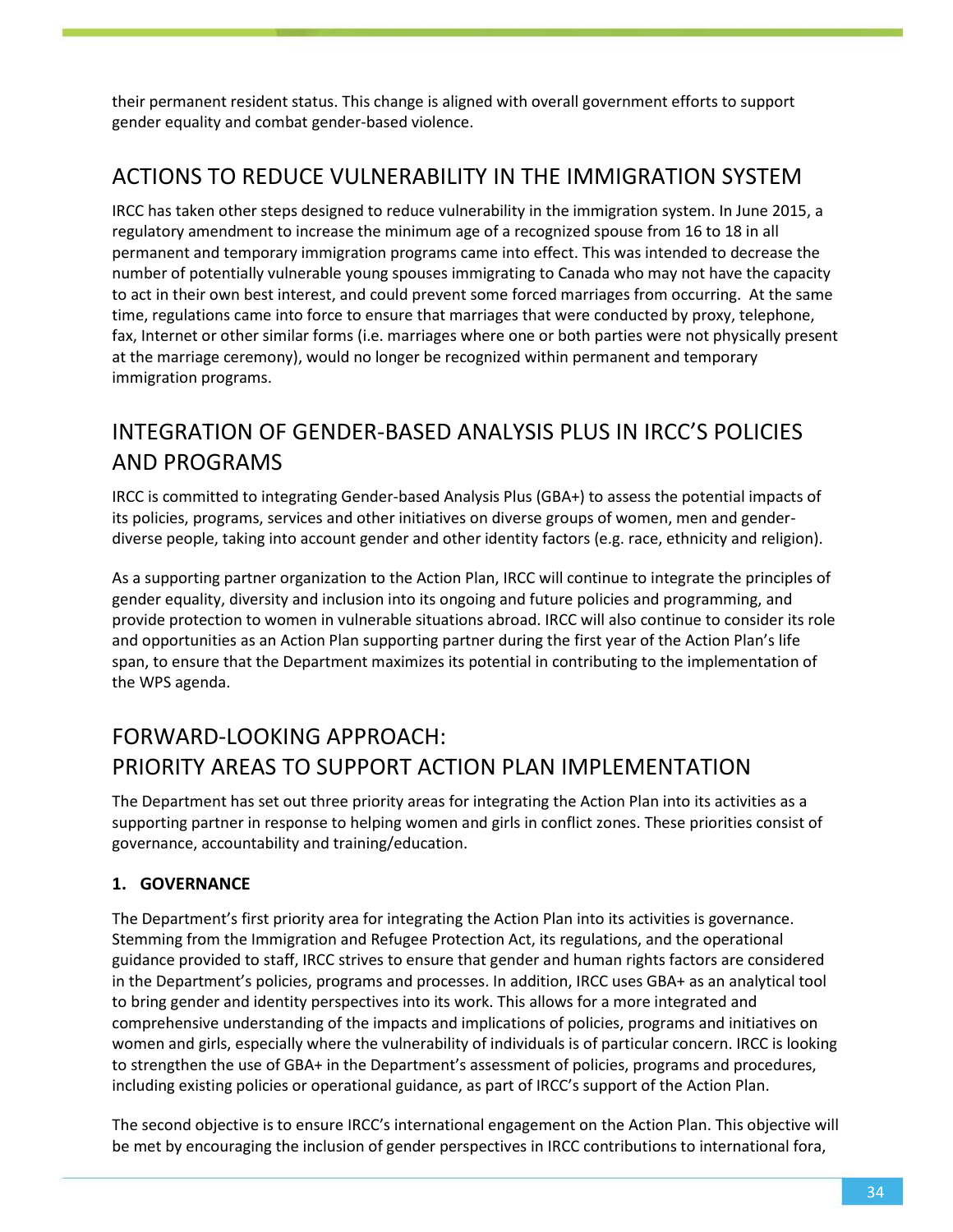such as at Intergovernmental Consultations on Migration, Asylum and Refugees and UN committees and sub-committees, as well as senior immigration and refugee-related meetings. The objective will further be supported through the engagement and participation of senior IRCC champions and key staff in leading and promoting UN Security Council Resolution (UNSCR) 1325 on WPS in international fora. The third objective is to support the implementation of the Action Plan through a variety of IRCC programs, by integrating a gender-based perspective along IRCC's immigration continuum.

#### **2. ACCOUNTABILITY**

The Department's second priority in integrating the Action Plan into its activities is accountability. The Department will continue to enhance the role and membership of IRCC at home and within international fora through participation at regular meetings with domestic and international partners (e.g. other governments and non-governmental organizations), and by providing input and feedback to international processes. In order to enhance the role of IRCC, the Department and its various branches will continue to meet regularly to discuss, solicit input, and make recommendations on WPS issues.

For the purposes of the Action Plan, IRCC aims to develop a central focus within the Department that would coordinate IRCC's support of the Action Plan and gender considerations in the area of WPS.

Of note, IRCC is currently the only federal department with the legislative requirement to report on GBA+ in its Annual Report to Parliament on Immigration. IRCC will continue to highlight key GBA+ work in the Annual Report, including the Department's support to the Action Plan. IRCC also participates in annual GBA+ surveys by Status of Women Canada to report on the application of GBA+ within the Department.

To strengthen IRCC's capacity in integrating gender perspectives in the Department's work, IRCC looks to increase the robustness of the evidence-base that supports GBA+ assessments through gender-focused research, such as on issues of human trafficking and forced migration. Highlights of such research could be included in the upcoming annual progress reports.

#### **3. TRAINING AND EDUCATION**

The Department's third priority in integrating the Action Plan into its activities is training and education of its staff, where IRCC currently promotes GBA+ awareness and training to all within the Department, including IRCC leaders and decision-makers. IRCC's objectives under this priority area are for its staff and senior management to complete Status of Women Canada's GBA+ online introduction course, which provides a foundational understanding of applying gender and identity considerations to policies and programs. Currently, IRCC provides a training session on "gender and decision-making" as part of staff training before they go overseas to missions abroad. To support the Action Plan, IRCC aims to enhance this training session and to expand it to include other IRCC staff operating in Canada.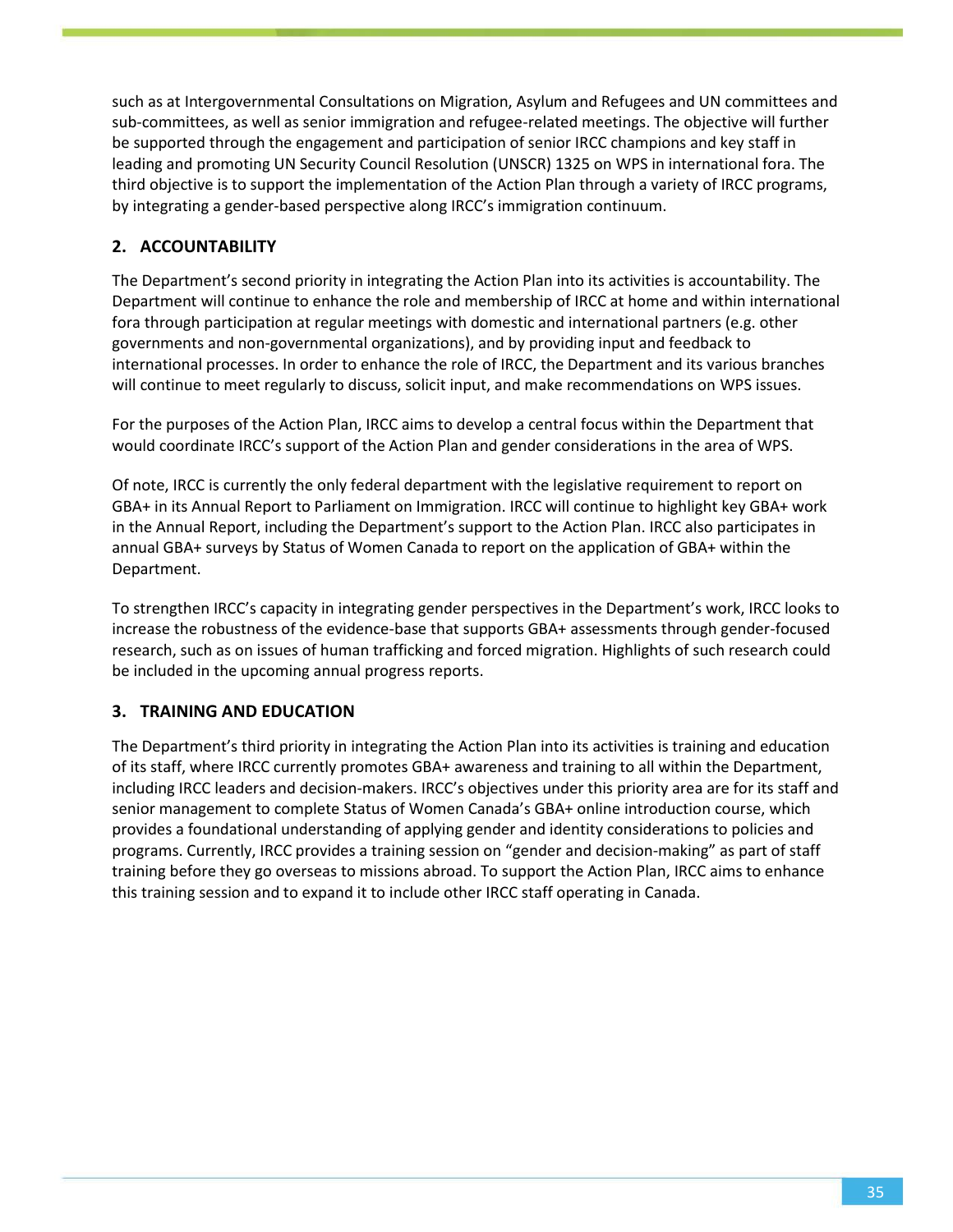### **CONCLUSION**

IRCC is participating in the second generation of the Action Plan as a supporting partner. The Department will promote and support the Action Plan as the lead department on international migration issues and in supporting and protecting women and children through Canada's immigration processing, programs, and services.

The Department will demonstrate its commitment to the full breadth of the Action Plan agenda through building capacity, accountability, raising awareness, and providing training.

IRCC's complete list of commitments, with priorities, objectives, activities, and indicators to measure progress in their implementation, is provided in an addendum to this narrative.

### **IMMIGRATION, REFUGEES AND CITIZENSHIP CANADA**

**Context:** IRCC is committed to addressing the following broad Action Plan objectives/actions which are of relevance to its work:

- To respond to gender-based violence in conflict;
- To protect women's and girls' human rights in conflict settings;
- To meet the specific needs of women and girls in humanitarian settings.

As a supporting partner, IRCC is committed to supporting the federal government's role in incorporating the full breadth of the WPS agenda. The bulk of IRCC's work is mainly through domestic policy and programs. IRCC also works with likeminded countries at the multilateral level on issues of global importance—such as migration and the resettlement and integration of refugees from conflict-affected countries. In doing so, the Department contributes in important ways towards the empowerment, inclusion and protection of women and girls around the world – while taking into account gender and intersecting identity factors such as age, ethnicity, sexual orientation, religion and ability.

IRCC has set out three priority areas for integrating the Action Plan into its activities as a supporting partner organization in response to helping women and girls in conflict zones. These priorities consist of governance, accountability and training/education and are described in greater detail below:

\* Activities that are in *Italics* are new, with the remainder involving activities underway.

\*\* The indicators are primarily all new and will require developing methods for tracking in some cases.

#### **1. GOVERNANCE**

**Context**: The Department's first priority area for integrating the Action Plan into its activities is governance. Stemming from the *Immigration and Refugee Protection Act*, its regulations, and the operational guidance provided to staff, IRCC strives to ensure that gender and human rights factors are considered in the Department's policies, programs and processes. In addition, IRCC uses Gender Base Analysis Plus (GBA+) as an analytical tool to bring gender and identity perspectives into its work. This allows for a more integrated and comprehensive understanding of the impacts and implications of policies, programs and initiatives on women and girls, especially where the vulnerability of individuals is of particular concern.

#### **OBJECTIVES**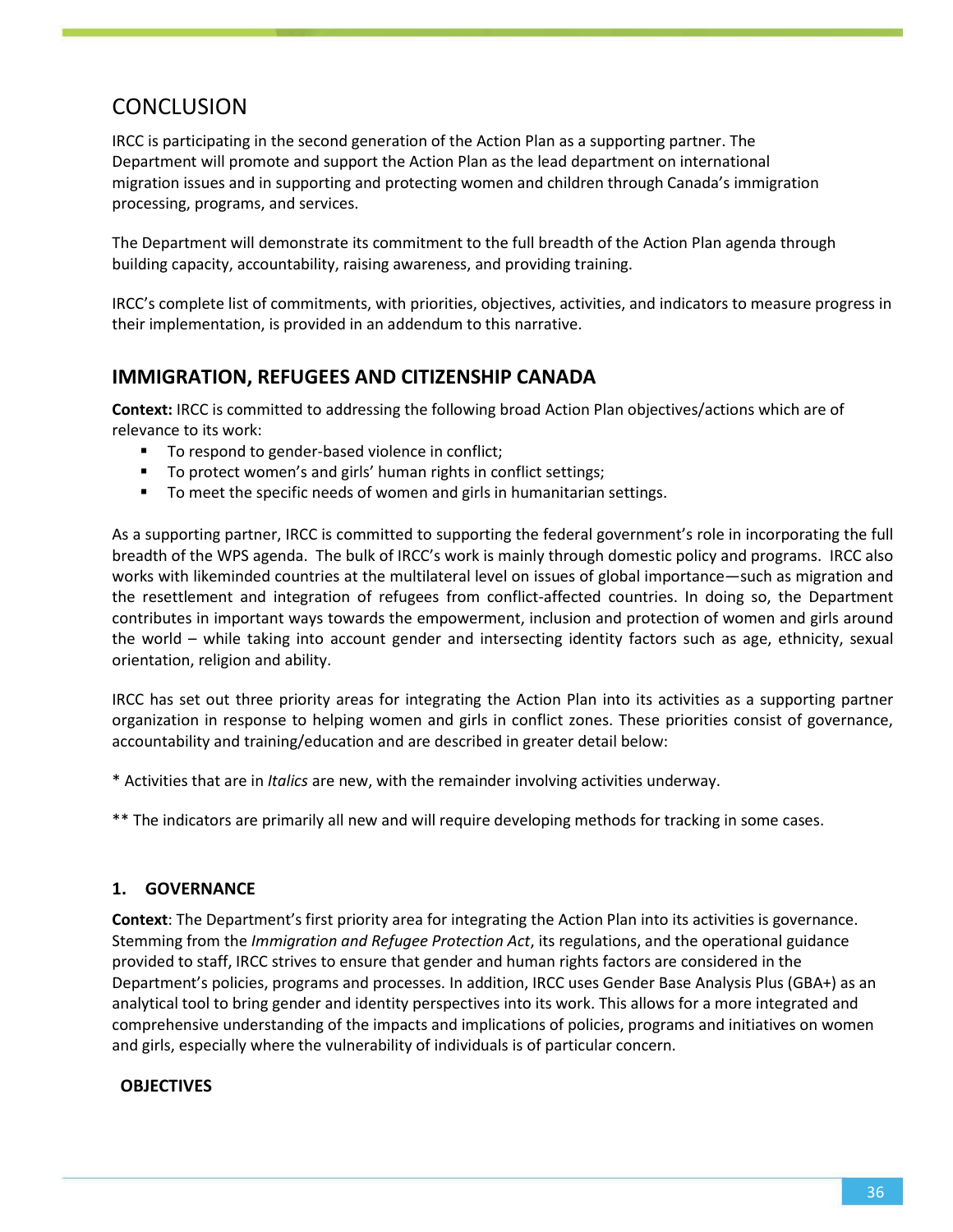**1.1 Gender is integrated in relevant IRCC program and applications processes**

#### **Activities:**

- **1.1.1** Implement an integrated (holistic) approach to gender to include GBA+ while processing applications through the immigration continuum.
- **1.1.2** Strengthen the use of GBA+ in the Department's assessment of policies, programs and procedures, including existing policies or operational guidance.
- **1.1.3** Establish a framework to assess vulnerability of women, girls, and genderdiverse people.
- *1.1.4 \*Effective implementation of the Action Plan through support of IRCC senior management.*

#### **Indicators:**

**1.1.1** Creation and implementation of a policy framework for defining vulnerability.

**1.2 IRCC programs (domestically and abroad) contribute to the Action Plan**

#### **Activities:**

Support the implementation of the Action Plan through a variety of IRCC programs, by integrating a gender-based perspective along IRCC's immigration continuum:

#### **I- Refugee Program**

#### **a) Asylum**

- **1.2.1** Consider gender-specific factors in the Pre-Removal Risk Assessment (PRRA) determination process for failed asylum claimants.
- **1.2.2** Conduct country monitoring and analysis which include emphasis on vulnerable population (women, girls, and gender-diverse people) for the PRRA-Bar Exemption.
- **1.2.3** Implement instructions for the delivery of IRCC programs to ensure that vulnerable persons benefit from consideration to their physical comfort, sensitivity to any cultural and/or gender issues, and are able to choose the gender of the interviewing officer.

#### **b) Resettlement**

- **1.2.4** Continue to resettle the most vulnerable groups, including women and girls from abroad.
- **1.2.5** Maintain high priority on the protection of refugee women and recognize their unique protection needs through the Women at Risk program.
- **1.2.6** Complete the resettlement of 1,200 Survivors of Daesh, including vulnerable Yazidi women and children, by the end of 2017.
- **1.2.7** Provide Resettlement Assistance Program (RAP) for 12 months to Government Assisted Refugees (GARs); 6 months to Blended Visa Office Referred (BVOR) refugees; and 3 months to LGBTQ+ refugees who are privately sponsored (through a cost-sharing arrangement with Rainbow

Refugee society); as well as Joint Assistance Sponsorship (JAS) for up 24 months to refugees who are identified as having special needs.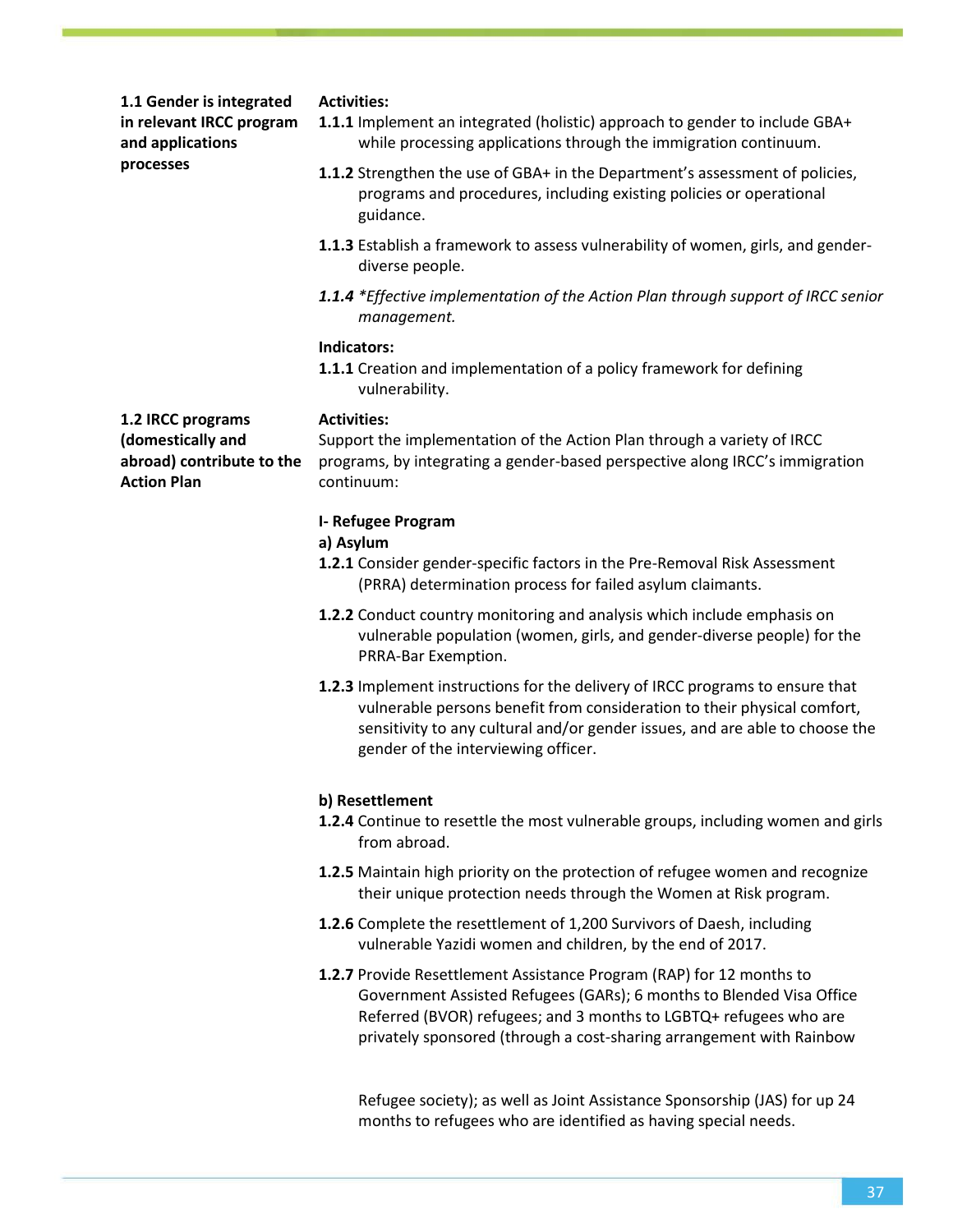#### **II- Settlement Program**

- **1.2.8** Continue to fund and implement a range of targeted settlement services that can be accessed by newcomer women, including refugees, such as mentoring, information and orientation on rights and responsibilities, employment, language supports, and family and gender-based violence prevention support, as well as support services which include childcare, transportation assistance, translation, interpretation, temporary crisis counseling, and provisions for addressing disabilities, to reduce barriers to access settlement services.
- **1.2.9** As part of the "It's Time: Canada's Strategy to Prevent and Address Gender-Based Violence", implement enhancements to the Settlement Program to offer place-based services for newcomers who may face challenges in accessing gender-based violence supports and to provide training for frontline settlement workers to help identify gender-based violence and make appropriate referrals to support immigrant and refugee women and girls.

#### **III- Immigration Program**

- **1.2.10** Provide Humanitarian and Compassionate (H&C) consideration for individuals, including women and girls, who are not asylum claimants but who may nonetheless have special circumstances which should be taken into consideration in the assessment of their application for Permanent Resident status.
- **1.2.11** Continue to uphold April 2017 repeal of the regulatory requirement that previously applied to some sponsored spouses or partners of Canadian citizens and permanent residents to live with their sponsor for two years as a condition to maintaining their permanent resident status.
- **1.2.12** Continue to uphold June 2015 regulatory changes to increase the minimum age of a recognized spouse from 16 to 18 in all permanent and temporary immigration programs and to ensure that marriages conducted by proxy, telephone, fax, Internet or other similar forms are not recognized within permanent and temporary immigration programs.

#### **Indicators:**

#### **I- Refugee Program**

#### *a) Asylum*

- **1.2.1** Number of Pre-Removal Risk Assessment (PRRA) determination cases that consider gender-specific factors.
- **1.2.2** Number of monitoring and analysis reports with emphasis on vulnerable population (women, girls, and LGBTQ+) within a conflict-zone.
- **1.2.3** Number of Operational Bulletins, or clarifications on new/existing policies or procedures, that include gender and human rights considerations.

#### **b) Resettlement**

- **1.2.4** Number of female applicants (and/or female dependants) who came to Canada through the Women at Risk Program.
- **1.2.5** Number of women and girls Survivors of Daesh resettled in Canada in 2017.
- **1.2.6** Number of refugee women (and girls) who received RAP and JAS.
- **II- Settlement Program**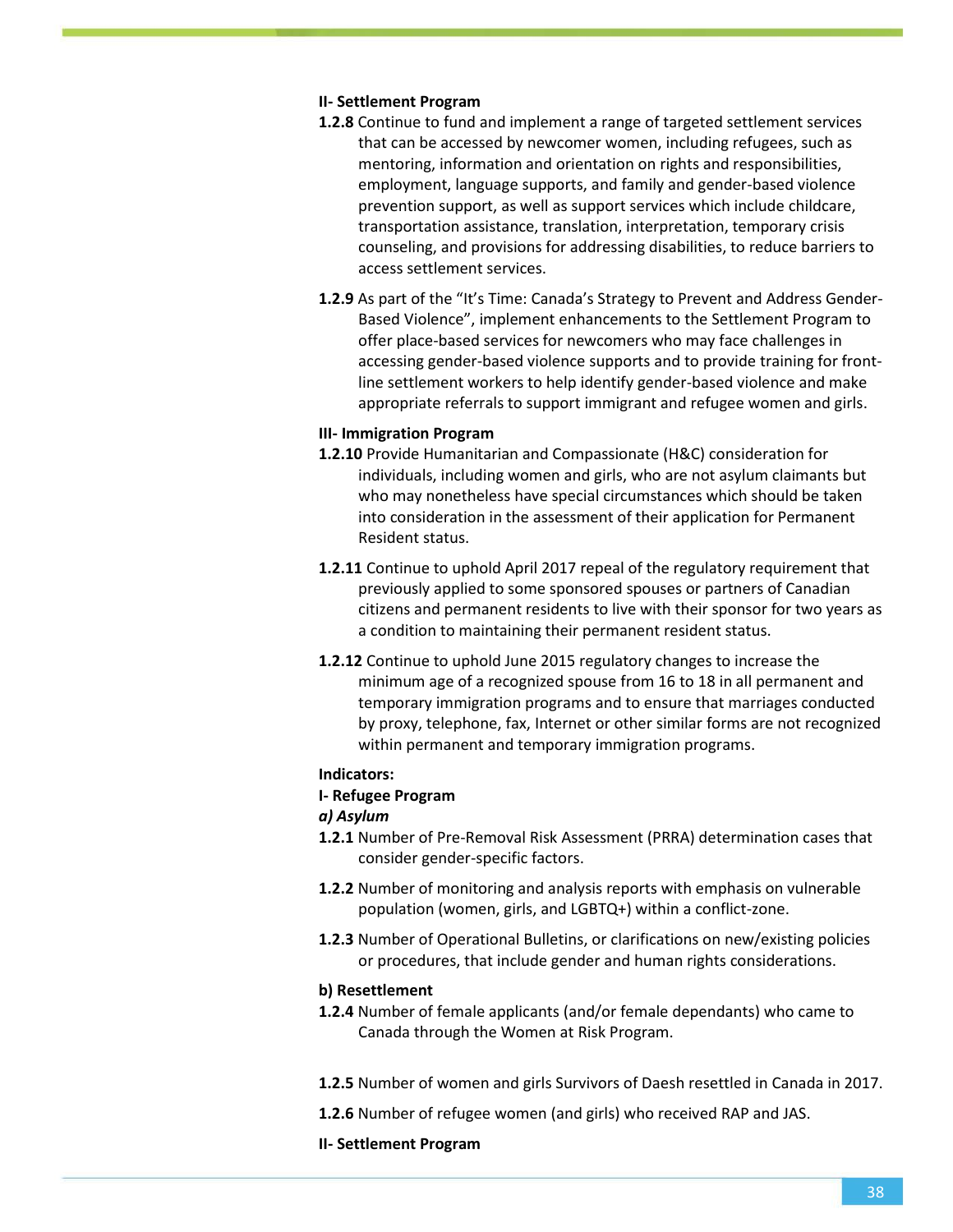- **1.2.7** Percentage of Annual Budget allocated to settlement services specific for women.
- **1.2.8** Number of new settlement services based on gender violence interventions for newcomer women and families (such as activities to mitigate the risks of exposure to gender-based violence by strengthening knowledge of Canadian laws, social cohesion, and referrals to essential community supports specializing in violence prevention).
- **1.2.9** Number of female clients who access each component of the Settlement Program (information and orientation, needs assessment and referral, language training, employment related services, community connections, and support services.
- **1.2.10** Percentage of newcomers and settlement workers who receive interventions funded by the "It's Time: Canada's Strategy to Prevent and Address Gender-Based Violence" enhancement to the Settlement Program that report increased knowledge of gender-based violence and awareness of available services.

#### **III- Immigration Program**

**1.2.11** Number of women and girls who applied and were allowed to stay in Canada based on H&C considerations.

#### **2. ACCOUNTABILITY**

**Context:** The Department's second priority in integrating the Action Plan into its activities is accountability, where IRCC will continue to enhance the contribution of IRCC at home and within international fora through horizontal coordination, participation at regular meetings with domestic and international partners (e.g. other governments, international organizations, and non-governmental organizations), and by providing input and feedback to national and international processes.

#### **OBJECTIVES**

| 2.1 An IRCC Action Plan<br>focal point is established                      | <b>Activities:</b><br><b>2.1.1</b> Develop a focal point within the Department to coordinate IRCC's support<br>of the Action Plan and gender considerations in the area of women, peace<br>and security. |
|----------------------------------------------------------------------------|----------------------------------------------------------------------------------------------------------------------------------------------------------------------------------------------------------|
|                                                                            | Indicators:<br>2.1.1 The existence of a focal point within the Department that would coordinate<br>IRCC's support of the Action Plan.                                                                    |
| 2.2 IRCC domestic<br>contribution on the<br><b>Action Plan is enhanced</b> | <b>Activities:</b><br><b>2.2.1</b> Solicit support and engagement within the Department on implementation<br>of GBA+ in relation to the Action Plan.                                                     |
|                                                                            | 2.2.2 Participate in annual GBA+ surveys by Status of Women Canada to report<br>on the application of GBA+ within the Department's programs that are of<br>relevance to the Action Plan.                 |
|                                                                            | 2.2.3 * In the context of the requirement to undertake GBA+ in MCs, provide<br>analysis that considers and supports the Action Plan when applicable.                                                     |
|                                                                            | 2.2.4 *Participate in the Action Plan Advisory Group meetings                                                                                                                                            |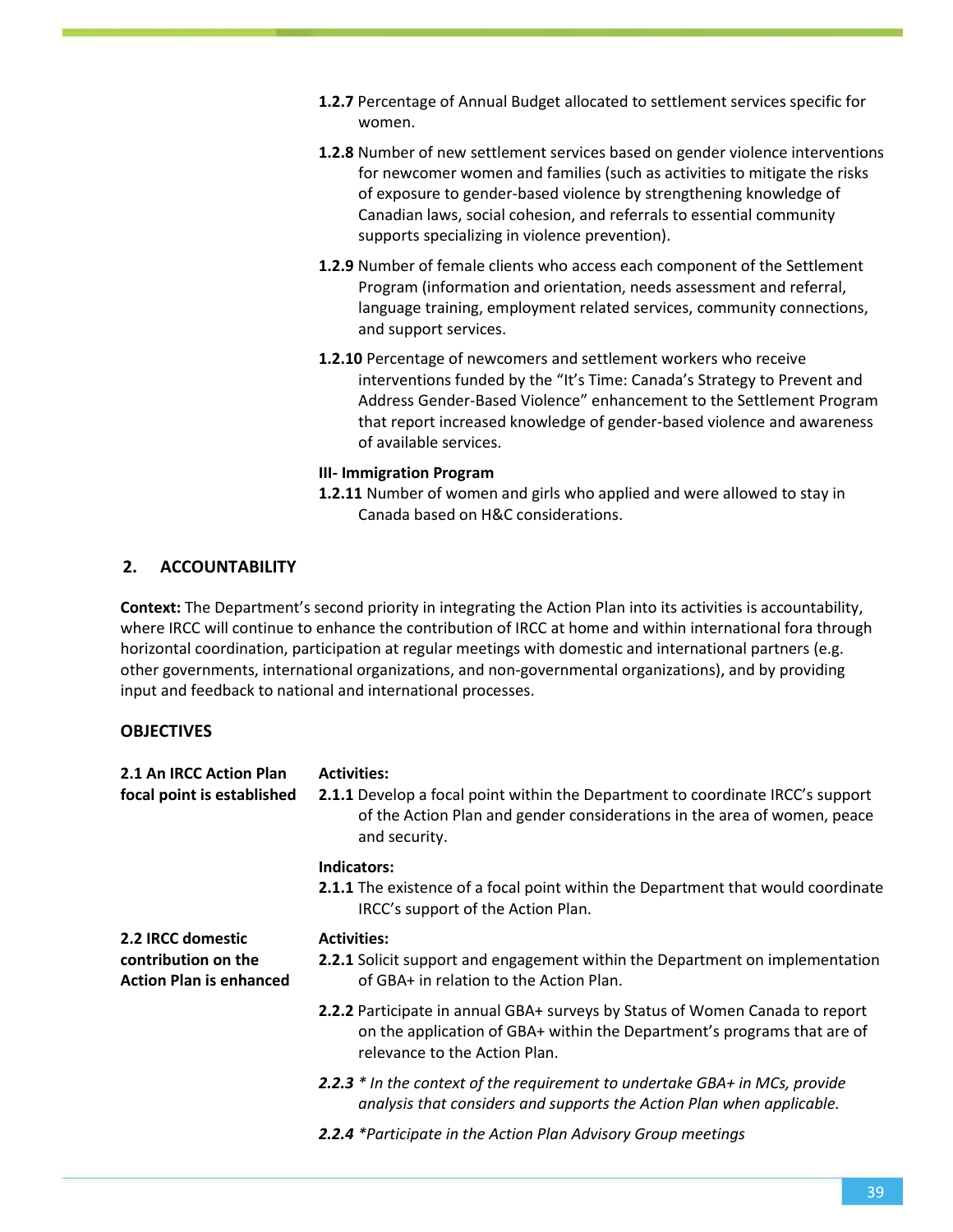|                                                             | Indicators:<br>2.2.1 Number of GBA+ surveys by Status of Women Canada that were filled out<br>by IRCC with specific consideration of the Action Plan.                                                                                                                                                                              |
|-------------------------------------------------------------|------------------------------------------------------------------------------------------------------------------------------------------------------------------------------------------------------------------------------------------------------------------------------------------------------------------------------------|
|                                                             | 2.2.2 Regular reporting on the Action Plan as set out in the Action Plan Advisory<br>Group Terms of Reference (TOR).                                                                                                                                                                                                               |
| 2.3 The Action Plan is<br>promoted in<br>international fora | <b>Activities:</b><br>2.3.1 Support a gender-based perspective in the development of the Global<br>Compacts on Refugees and on Safe, Orderly, and Regular Migration.                                                                                                                                                               |
|                                                             | 2.3.2 *Strengthen IRCC's capacity in integrating gender perspectives in the<br>Department's work by providing evidence-base analysis that supports GBA+<br>assessments on global issues such as human trafficking and forced<br>migration.                                                                                         |
|                                                             | <b>2.3.3</b> *Encourage the inclusion of Action Plan perspectives in IRCC contributions<br>to bilateral engagements and international fora, such as the International<br>Organization for Migration, UN Refugee Agency, key regional consultations<br>on migration (e.g., IOM, RCM, IGC) and UN committees and sub-<br>committees. |
|                                                             | Indicators:                                                                                                                                                                                                                                                                                                                        |
|                                                             | 2.3.1 Number of times gender considerations were included in<br>negotiation/statements of the Global Compacts on Refugees and on<br>Migration.                                                                                                                                                                                     |

**2.3.2** Number of IRCC engagements in bilateral and multilateral fora where Action Plan objectives were considered.

#### **3. TRAINING AND EDUCATION**

**Context:** The Department's third priority in integrating the Action Plan into its activities is training and education of its staff, where IRCC currently promotes GBA+ awareness and training to all within the Department, including IRCC leaders and decision-makers working home and abroad.

#### **OBJECTIVES**

| 3.1 IRCC employees are<br>aware of GBA+, gender-<br>based and Action Plan<br>considerations | <b>Activities:</b><br><b>3.1.1</b> Encourage all IRCC staff and senior management to complete the Status of<br>Women Canada's GBA+ online introduction course, which provides a<br>foundational understanding of applying gender and identity considerations<br>to policies and programs. |
|---------------------------------------------------------------------------------------------|-------------------------------------------------------------------------------------------------------------------------------------------------------------------------------------------------------------------------------------------------------------------------------------------|
|                                                                                             | <b>3.1.2</b> Continue to provide the training sessions on "gender and decision-making"<br>and on "vulnerable persons" as part of specific staff training before they go<br>overseas to missions abroad to process the refugee caseload.                                                   |
|                                                                                             | <b>3.1.3</b> *Enhance the training sessions to support the Action Plan by expanding it to<br>include other IRCC staff operating in Canada and abroad.                                                                                                                                     |
|                                                                                             | <b>3.1.4</b> Continue to provide review of administrative measures to address forced<br>marriage cases; of excluded relationships - Proxy, telephone, fax, internet                                                                                                                       |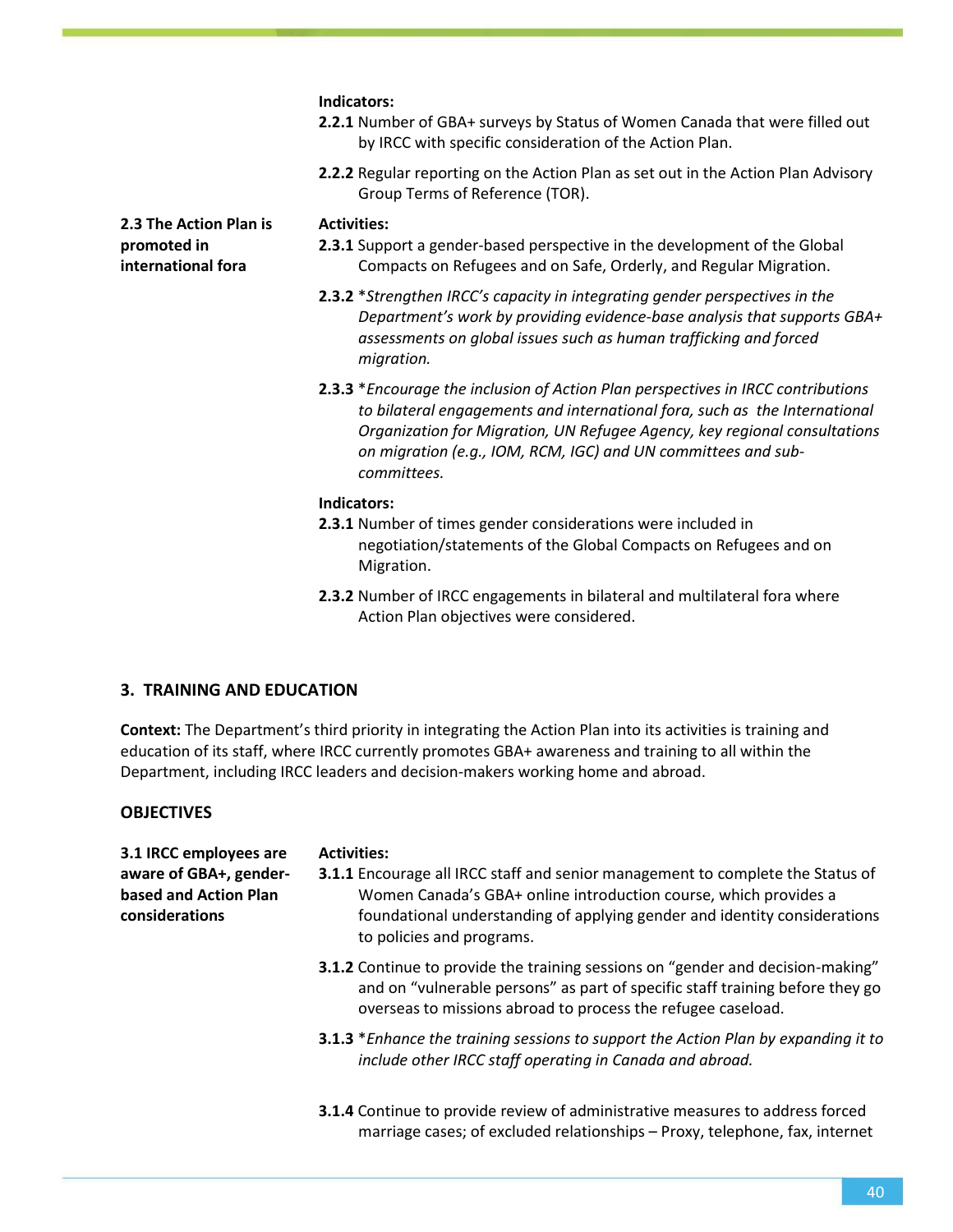or similar marriage forms; and of change to the minimum age of eligibility of spouses and partners as part of family class/family member training before staff go overseas to missions abroad (e.g., OB599, OB613, OB605 respectively).

**3.1.5***\* Invite Global Affairs Canada and other Action Plan partners to present their activities to IRCC governance tables (e.g., Policy Committee, BOC, DMC).*

- **3.1.1** Number of courses or training sessions given with a module on gender and decision-making (ex. Foreign Service Development Program training, Locally Engaged Officers training, refugee training, etc).
- **3.1.2** Number of staff who complete the Status of Women Canada's GBA+ online introduction course.
- **3.1.3** Number of staff (overseas Locally Engaged Staff or other IRCC) who participated in the "gender and decision-making" training session.
- <span id="page-41-0"></span>**3.1.4** Number of times Global Affairs Canada has presented their activities to IRCC governance tables (e.g., Policy Committee, Business Operations Committee, and Departmental Management Committee).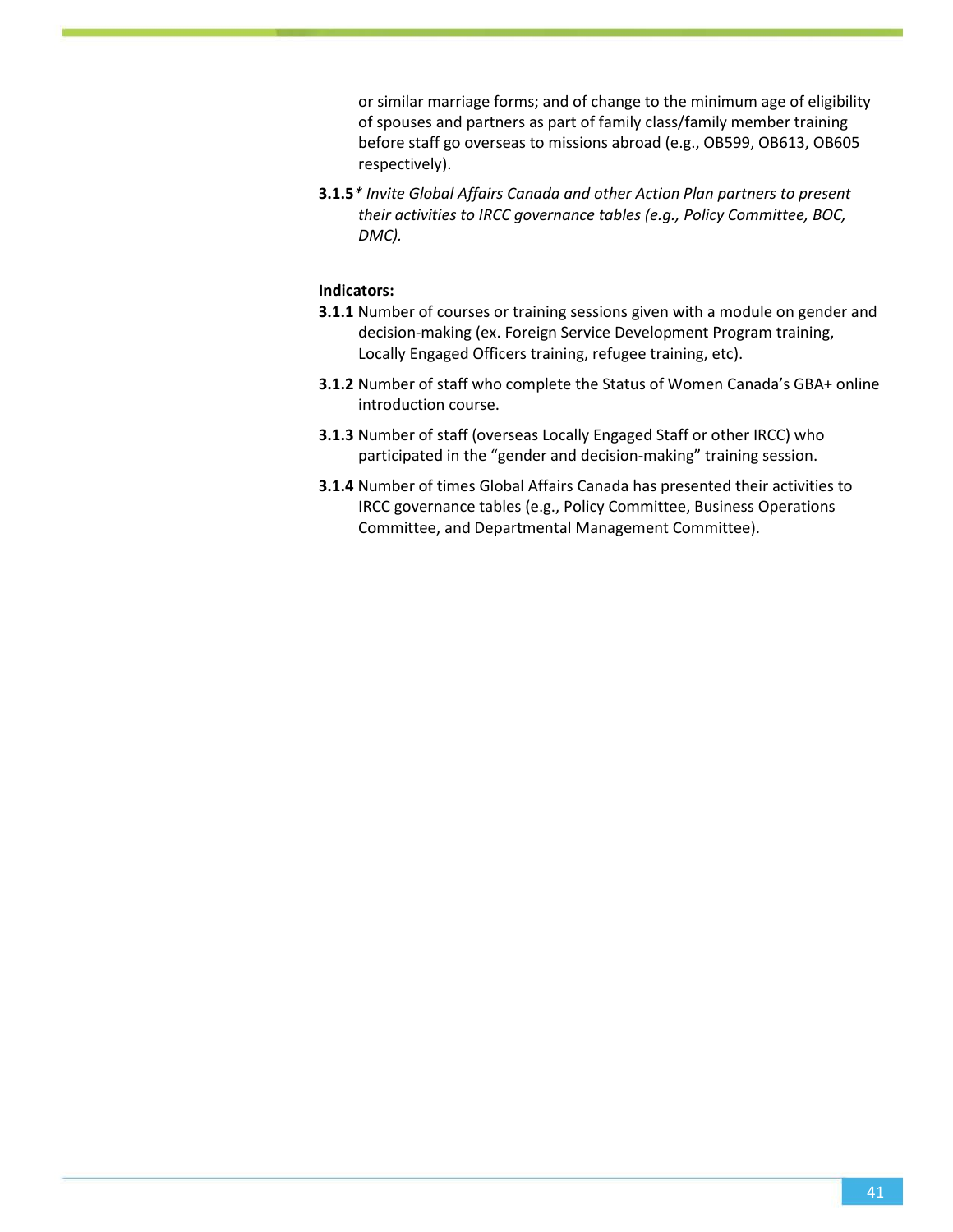# DEPARTMENT OF JUSTICE

### DEPARTMENT OF JUSTICE AND WOMEN, PEACE AND SECURITY

The mission of the Department of Justice is to support the Minister of Justice in working to ensure that Canada is a just and law-abiding society with an accessible, efficient and fair system of justice; provide legal services to the government and to other federal departments and agencies; and promote respect for rights and freedoms, the law and the Constitution.

Through its International Legal Programs Section, the Department contributes to international development by providing, when so requested, strategic advice on law and development issues to Global Affairs Canada and other departments; and designing and implementing, when funded for that purpose by Global Affairs Canada, legal technical assistance projects.

Generally — and in line with United Nations Security Council Resolution 1325 and related Women, Peace and Security (WPS) resolutions, as well as with its internal Policy on Gender-based Analysis Plus the Department is committed to integrating gender equality considerations in every aspect of its development related work.

### **PRIORITIES**

The Department will, in the provision of strategic advice, make every effort to identify the potential impact of any contemplated initiative on the justice system as a whole and on vulnerable groups, including women and girls.

In **project design**, it will ensure that:

- gender considerations are taken into account in the assessment of the assistance needs;
- **If all genders are provided an opportunity to participate in the consultations;**
- **EXED** background information on the situation of women and girls in the target country is gathered;
- **Permanulate intring points to promote women's access to justice are identified.**

In **project implementation**, it will ensure that:

- the potential differential impact of the reform options considered under the project is assessed;
- the information related to project activities is, whenever possible, disaggregated by sex;
- **EXECT** gender balance in training and other activities is taken into account;
- **EXECTE:** gender-related project achievements are reported on.

The exact subjects on which the Department will integrate gender equality considerations will depend largely on the nature and scope of the assistance requested by a partner country, since under the *Paris Declaration on Aid Effectiveness* assisted countries must remain the master of their priorities.

That said, in both its advice and project work, the Department of Justice will always be mindful of the fact that the various justice matters of particular importance to women include the following: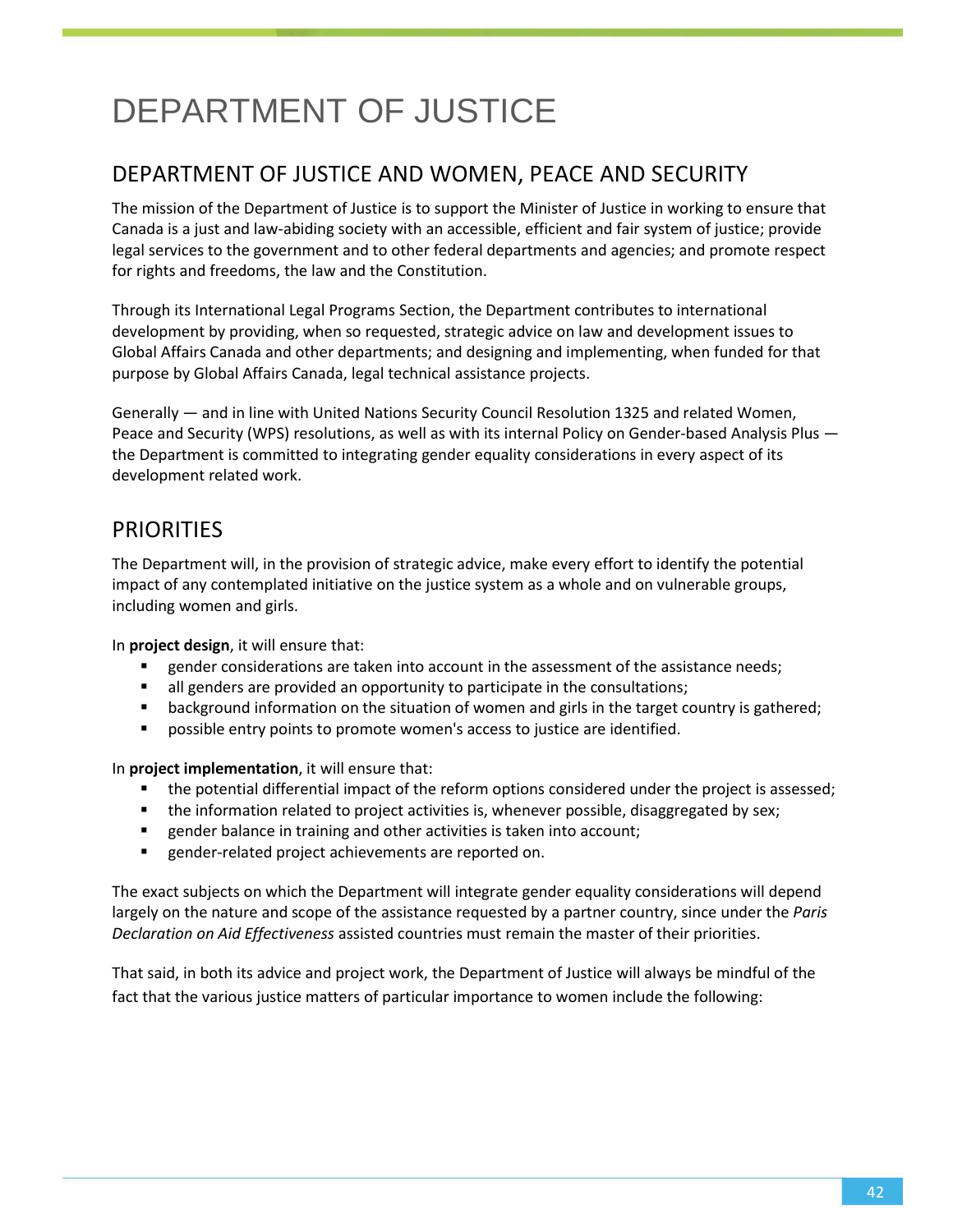| <b>Domestic violence</b> | Violence within the family is a significant issue in many countries.                                                                                                                                                                                                                                                                                                                                                                                              |
|--------------------------|-------------------------------------------------------------------------------------------------------------------------------------------------------------------------------------------------------------------------------------------------------------------------------------------------------------------------------------------------------------------------------------------------------------------------------------------------------------------|
|                          | In the development of domestic violence policies, the Department is in a<br>position not only to help address the strictly legal aspects of the subject,<br>but also to encourage the development of a comprehensive approach<br>reflecting the complexity of the phenomenon.                                                                                                                                                                                     |
| Sentencing               | Imprisonment is not a gender-neutral measure in terms of impact. A<br>large majority of women in jail are mothers, most of them single<br>mothers and primary caregivers to their children. As a result, a mother's<br>incarceration generally affects children in a way that a father's<br>imprisonment does not.                                                                                                                                                |
|                          | The Department can, on policy development matters, bring extensive<br>expertise and a gender perspective to any reform effort that involves<br>looking at the use of imprisonment, non-custodial measures, and<br>criminal law more generally. More specifically, and among other things,<br>it can encourage compliance with the United Nations Rules for the<br>Treatment of Women Prisoners and Non-custodial Measures for Women<br>Offenders (Bangkok Rules). |
| Juvenile justice         | Gender considerations are equally relevant in the field of juvenile<br>justice. The treatment of female offenders under 18 years of age is a<br>matter that generally receives even less attention than the treatment of<br>adult women or juvenile male offenders.                                                                                                                                                                                               |
|                          | With its in-depth knowledge of matters related to young offenders, the<br>Department can help design a juvenile justice system that is gender-<br>sensitive and complies with international requirements, including:                                                                                                                                                                                                                                              |
|                          | the Convention on the Rights of the Child;<br>٠<br>the Standard Minimum Rules for the Administration of Juvenile<br>٠<br>Justice (Beijing Rules);<br>the United Nations Rules for the Treatment of Women Prisoners<br>and Non-custodial Measures for Women Offenders (Bangkok Rules).                                                                                                                                                                             |
| <b>Access to justice</b> | Both social and institutional barriers often inhibit women's access to<br>justice.                                                                                                                                                                                                                                                                                                                                                                                |
|                          | The Department, through its expertise in areas such as legal aid<br>systems, the treatment of witnesses, support to victims, and relations<br>between the legal system and indigenous populations, can contribute to<br>the design of reforms aimed at removing or reducing these barriers.                                                                                                                                                                       |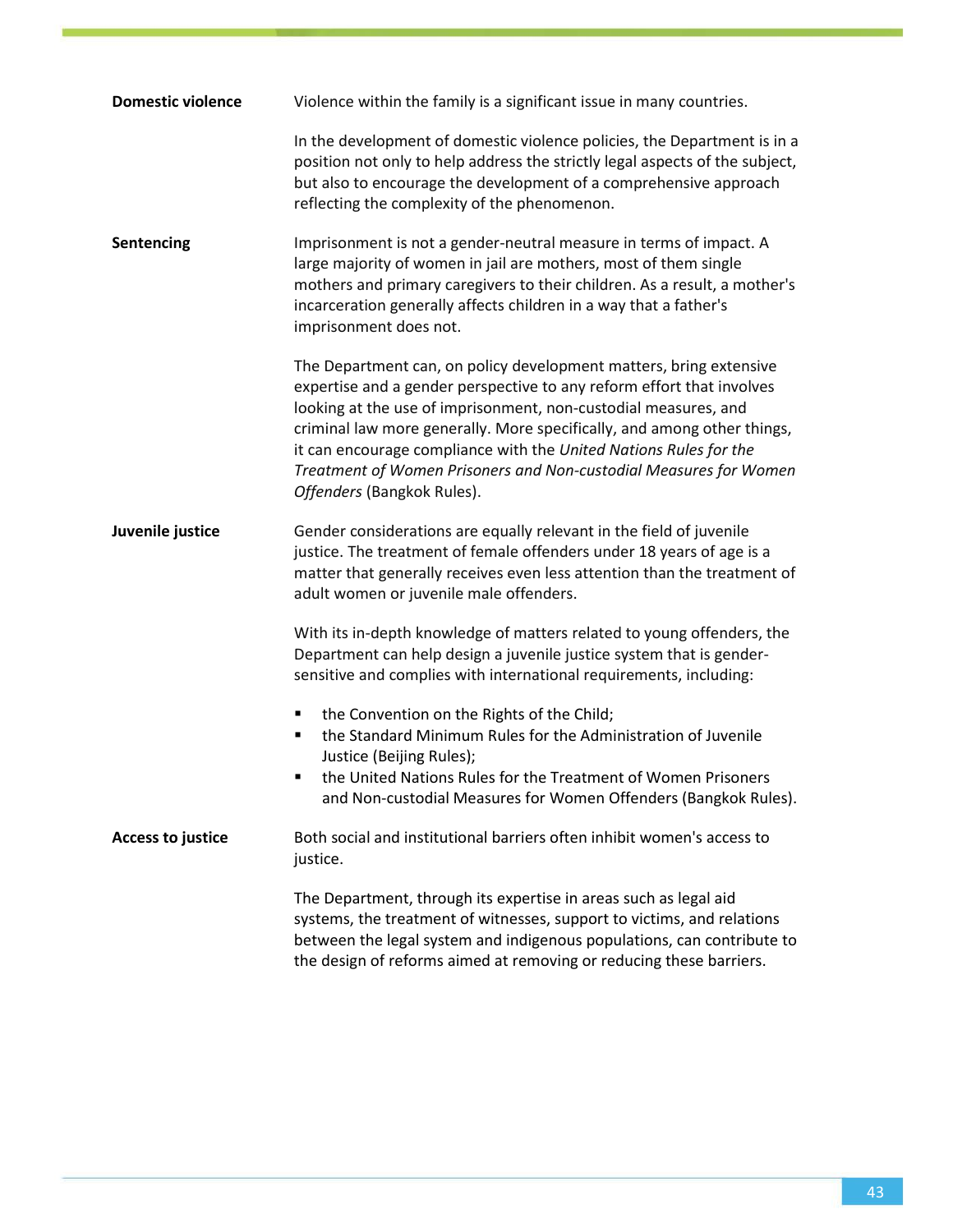| Law and poverty                                                  | Offences committed by women are often closely linked to poverty, and<br>frequently a means of survival to support their family. Poverty<br>compounds women's difficulty to access justice.<br>The Department can contribute usefully to any discussion pertaining to                                                                                                                                                                                                                                                                                                                                                                                                                                 |
|------------------------------------------------------------------|------------------------------------------------------------------------------------------------------------------------------------------------------------------------------------------------------------------------------------------------------------------------------------------------------------------------------------------------------------------------------------------------------------------------------------------------------------------------------------------------------------------------------------------------------------------------------------------------------------------------------------------------------------------------------------------------------|
|                                                                  | the intersection of law and poverty.                                                                                                                                                                                                                                                                                                                                                                                                                                                                                                                                                                                                                                                                 |
| <b>Sexual violence</b><br>committed as an<br>international crime | Through its Crimes against Humanity and War Crimes Section, the<br>Department supports the investigation and prosecution of acts of sexual<br>violence that are committed as a tool of war or as an act of genocide<br>against girls and women. One individual has been convicted and<br>sentenced to life imprisonment under Canada's Crimes Against<br>Humanity and War Crimes Act, S.C. 2000, c. 24, for having committed<br>genocide, war crimes and crimes against humanity, including numerous<br>acts of sexual violence against Tutsi women. [R. c. Munyaneza, 2009<br><b>QCCS 4865 - CanLII]</b>                                                                                            |
|                                                                  | The department recognizes that girls and women are more vulnerable<br>to war crimes: they are more likely to be victims of acts of sexual<br>violence committed as a tool of genocide, war crimes and crimes against<br>humanity. Moreover, acts of sexual violence have an enormous impact<br>on women. They may be forcibly impregnated or be infected with<br>different sexually transmitted diseases, including HIV. Further, some<br>cultures shun women victims of sexual assault and others do not allow<br>them to speak out about their victimization. The Department will<br>continue its support of the investigation and prosecution of war crimes<br>and crimes against humanity cases. |

### BUDGET

In light of the fact that the Department of Justice only provides technical assistance to foreign countries at the request and with the financial support of Global Affairs Canada, the extent of its involvement in the implementation of Canada's National Action Plan on Women, Peace and Security will be determined by the number and scope of the projects that Global Affairs Canada funds.

### INDICATORS

#### **Strategic advice**

**EXTER 1** Extent to which the potential impact of the contemplated measures on the whole justice system and on vulnerable groups has been taken into account.

#### **Project design**

- **Number of criteria used to review gender considerations in the evaluation of assistance needs.**
- **Extent to which all genders have been provided an opportunity to take part in consultations.**
- Number and relevance of sources of information consulted on the situation of women and girls in the target country.
- **EXECT** List of potential obstacles to women's access to justice developed.